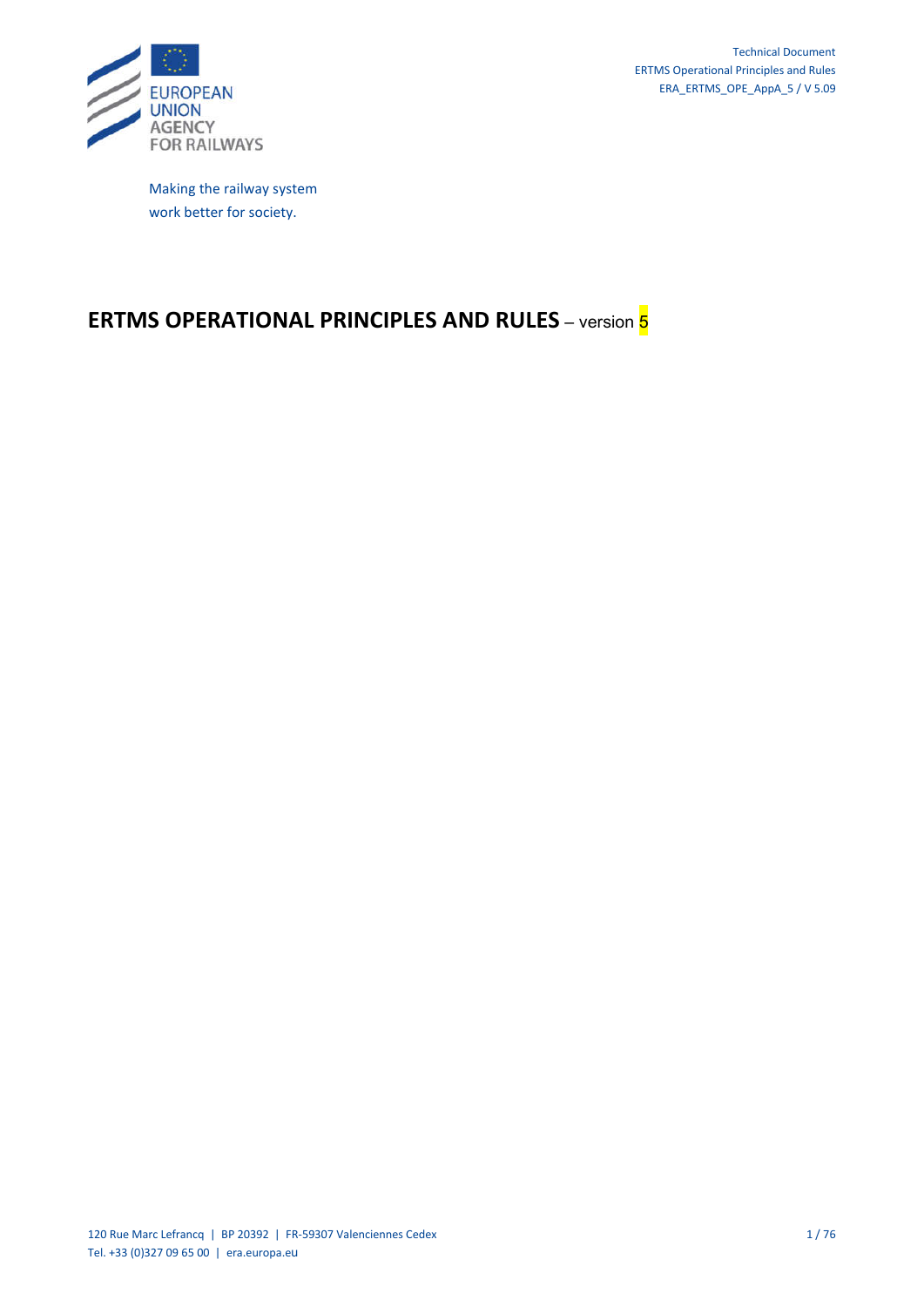# **1. AMENDMENT RECORD**

| <b>Version</b> | Date       | <b>Comments</b>                                                     |
|----------------|------------|---------------------------------------------------------------------|
| 1.0            | 01/02/2008 | First version                                                       |
| 2.0            | 23/07/2012 | ETCS version 2.3.0d                                                 |
| 3.0            | 02/12/2013 | ETCS version 3.3.0 / GSM-R Emergency call                           |
| 4.0            | 30/06/2015 | Transfer of operational rules from Appendix A to Appendix B         |
| 5.0            | 09/04/2019 | ETCS versions 3.4.0 and 3.6.0 / Introduction of ERTMS Marker Boards |
| 5.01           | 30/09/2020 | Proposals for harmonisation (batch 1)                               |
| 5.02           | 25/10/2020 | <b>Minor additional amendments</b>                                  |
| 5.03           | 18/02/2021 | <b>Proposals for harmonisation (batch 2)</b>                        |
| 5.04           | 05/05/2021 | Consolidated version (batch 1 & 2, ATO)                             |
| 5.05           | 18/05/2021 | Integrating feedback from OH #76bis meetings                        |
| 5.06           | 16/09/2021 | <b>Further review from OH group</b>                                 |
| 5.07           | 18/11/2021 | Proposals for Level 3, further improvements                         |
| 5.08           | 8/2/2022   | <b>Consolidated version after OH #79</b>                            |
| 5.09           | 1/3/2022   | Cleaned-up ver. 5.08 without rejected alternatives and comments     |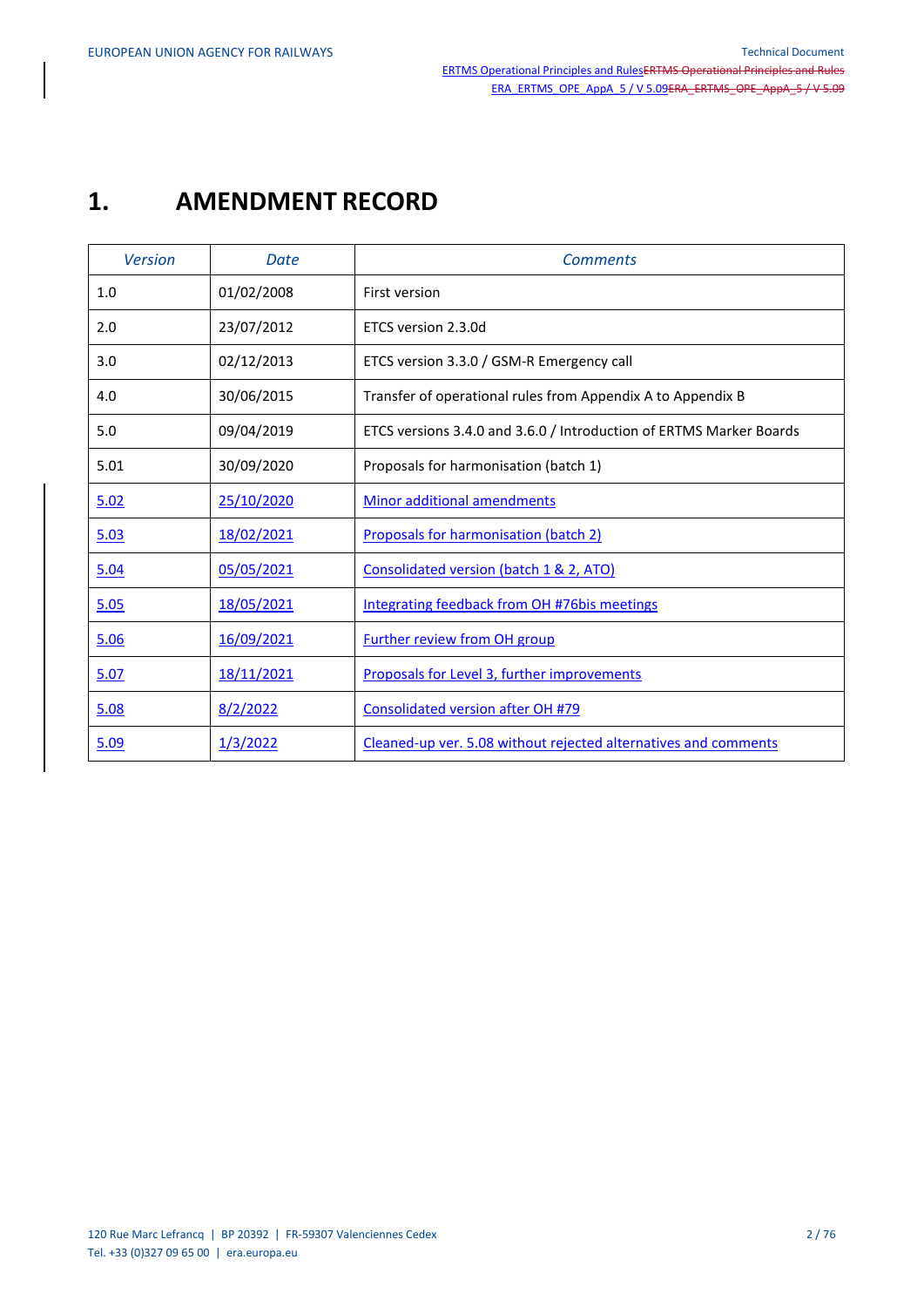#### **TABLE OF CONTENTS**  $2.$

| 3.1    |                                                                                          |  |
|--------|------------------------------------------------------------------------------------------|--|
| 3.2    |                                                                                          |  |
|        |                                                                                          |  |
| 4.1    |                                                                                          |  |
| 4.2    |                                                                                          |  |
|        |                                                                                          |  |
| 5.1    |                                                                                          |  |
| 5.1.1  |                                                                                          |  |
| 5.1.2  |                                                                                          |  |
| 5.1.3  |                                                                                          |  |
| 5.1.4  |                                                                                          |  |
| 5.1.5  |                                                                                          |  |
| 5.1.6  |                                                                                          |  |
| 5.1.7  |                                                                                          |  |
| 5.1.8  |                                                                                          |  |
| 5.1.9  |                                                                                          |  |
| 5.1.10 |                                                                                          |  |
| 5.1.11 |                                                                                          |  |
| 5.2    |                                                                                          |  |
|        |                                                                                          |  |
|        |                                                                                          |  |
| 6.1.1  |                                                                                          |  |
| 6.1.2  |                                                                                          |  |
| 6.2    |                                                                                          |  |
| 6.2.1  |                                                                                          |  |
| 6.2.2  |                                                                                          |  |
| 6.2.3  |                                                                                          |  |
| 6.2.4  | The traction unit has to move as a train and an acknowledgement for SR is requested 2220 |  |
| 6.3    |                                                                                          |  |
| 6.3.1  |                                                                                          |  |
| 6.3.2  |                                                                                          |  |
| 6.3.3  |                                                                                          |  |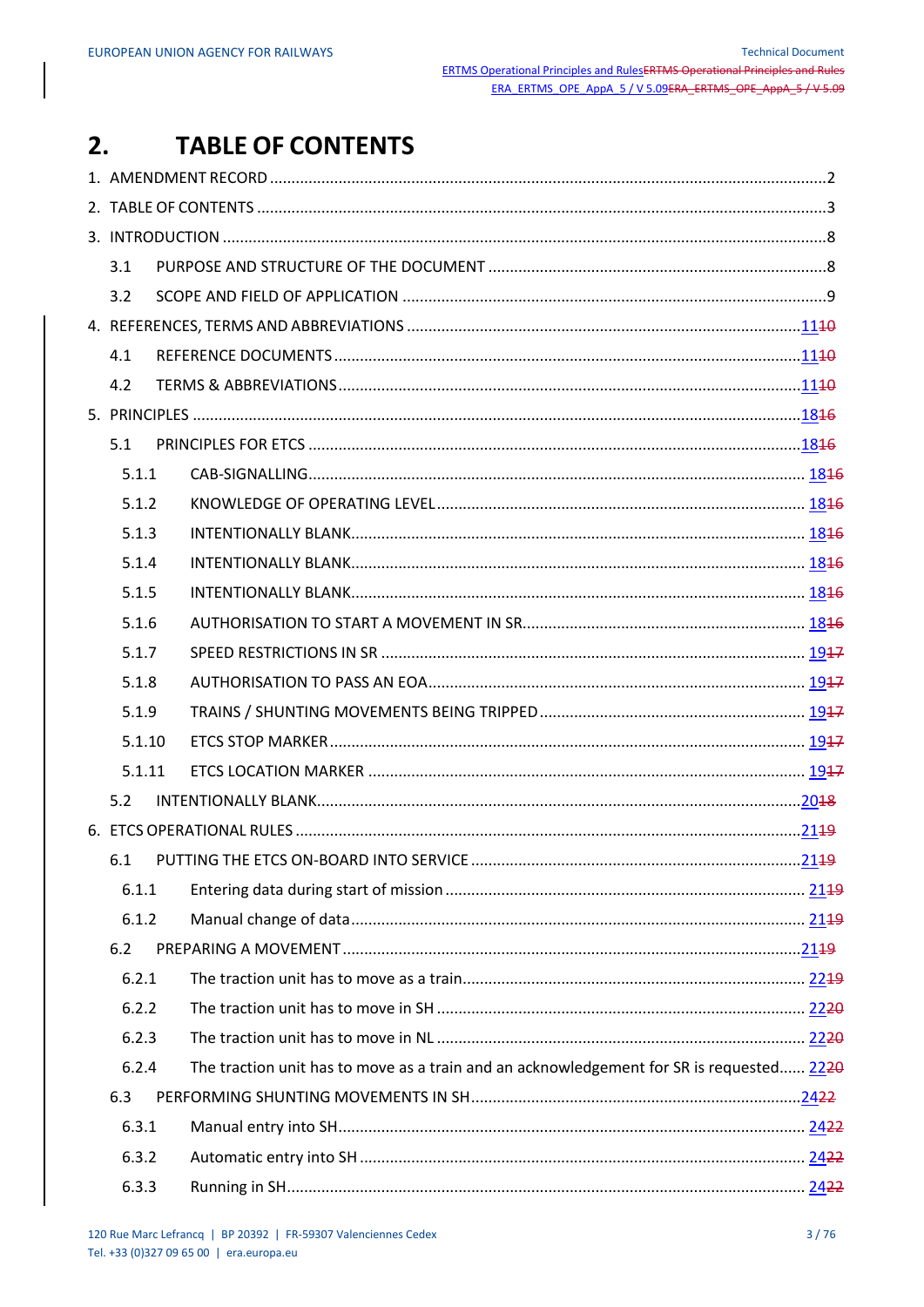| 6.3.4  |                                                                |      |
|--------|----------------------------------------------------------------|------|
| 6.3.5  |                                                                |      |
| 6.3.6  |                                                                |      |
| 6.3.7  |                                                                |      |
| 6.4    |                                                                |      |
| 6.4.1  |                                                                |      |
| 6.4.2  |                                                                |      |
| 6.4.3  |                                                                |      |
| 6.5    |                                                                |      |
| 6.6    |                                                                |      |
| 6.7    |                                                                |      |
| 6.7.1  |                                                                |      |
| 6.7.2  |                                                                |      |
| 6.7.3  |                                                                |      |
| 6.8    |                                                                |      |
| 6.8.1  |                                                                |      |
| 6.8.2  |                                                                |      |
| 6.8.3  |                                                                |      |
| 6.9    |                                                                |      |
| 6.9.1  |                                                                |      |
| 6.9.2  |                                                                |      |
| 6.9.3  |                                                                |      |
| 6.10   |                                                                |      |
|        |                                                                |      |
| 6.10.2 |                                                                |      |
| 6.10.3 |                                                                |      |
| 6.11   |                                                                |      |
| 6.11.1 |                                                                |      |
| 6.11.2 |                                                                |      |
| 6.11.3 |                                                                |      |
| 6.12   |                                                                |      |
| 6.13   |                                                                |      |
| 6.14   |                                                                |      |
| 6.15   |                                                                |      |
| 6.16   |                                                                |      |
| 6.17   |                                                                |      |
| 6.18   |                                                                |      |
|        | 120 Rue Marc Lefrancq   BP 20392   FR-59307 Valenciennes Cedex | 4/76 |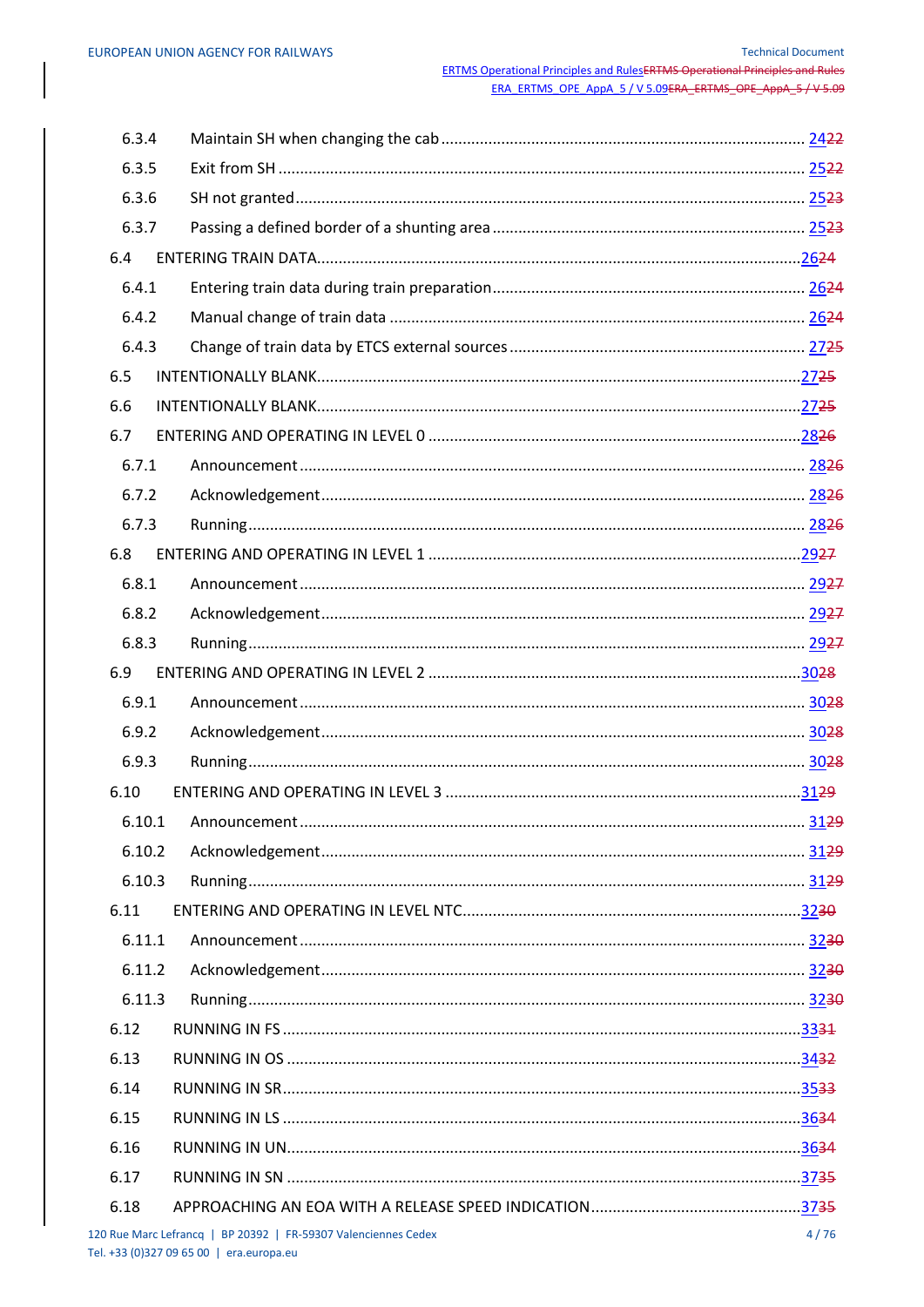| 6.19   |                                                                                          |      |
|--------|------------------------------------------------------------------------------------------|------|
| 6.20   |                                                                                          |      |
| 6.21   |                                                                                          |      |
| 6.22   |                                                                                          |      |
| 6.23   |                                                                                          |      |
| 6.24   |                                                                                          |      |
| 6.25   |                                                                                          |      |
| 6.26   |                                                                                          |      |
| 6.27   |                                                                                          |      |
| 6.28   |                                                                                          |      |
| 6.29   |                                                                                          |      |
| 6.30   |                                                                                          |      |
| 6.31   |                                                                                          |      |
| 6.32   |                                                                                          |      |
| 6.32.1 |                                                                                          |      |
| 6.32.2 |                                                                                          |      |
| 6.32.3 |                                                                                          |      |
| 6.33   |                                                                                          |      |
| 6.34   |                                                                                          |      |
| 6.34.1 |                                                                                          |      |
| 6.34.2 |                                                                                          |      |
| 6.34.3 |                                                                                          |      |
| 6.35   |                                                                                          |      |
|        |                                                                                          |      |
| 6.36.1 |                                                                                          |      |
| 6.36.2 |                                                                                          |      |
| 6.36.3 |                                                                                          |      |
| 6.36.4 |                                                                                          |      |
| 6.37   |                                                                                          |      |
| 6.38   |                                                                                          |      |
| 6.39   |                                                                                          |      |
| 6.40   | REACTING TO UNEXPECTED SITUATIONS WHEN PREPARING A TRAIN MOVEMENT5452                    |      |
| 6.40.1 | The traction unit has to move as a train but an acknowledgement for SH is requested 5452 |      |
| 6.40.2 |                                                                                          |      |
| 6.41   |                                                                                          |      |
| 6.41.1 |                                                                                          |      |
| 6.41.2 |                                                                                          |      |
|        | 120 Rue Marc Lefrancq   BP 20392   FR-59307 Valenciennes Cedex                           | 5/76 |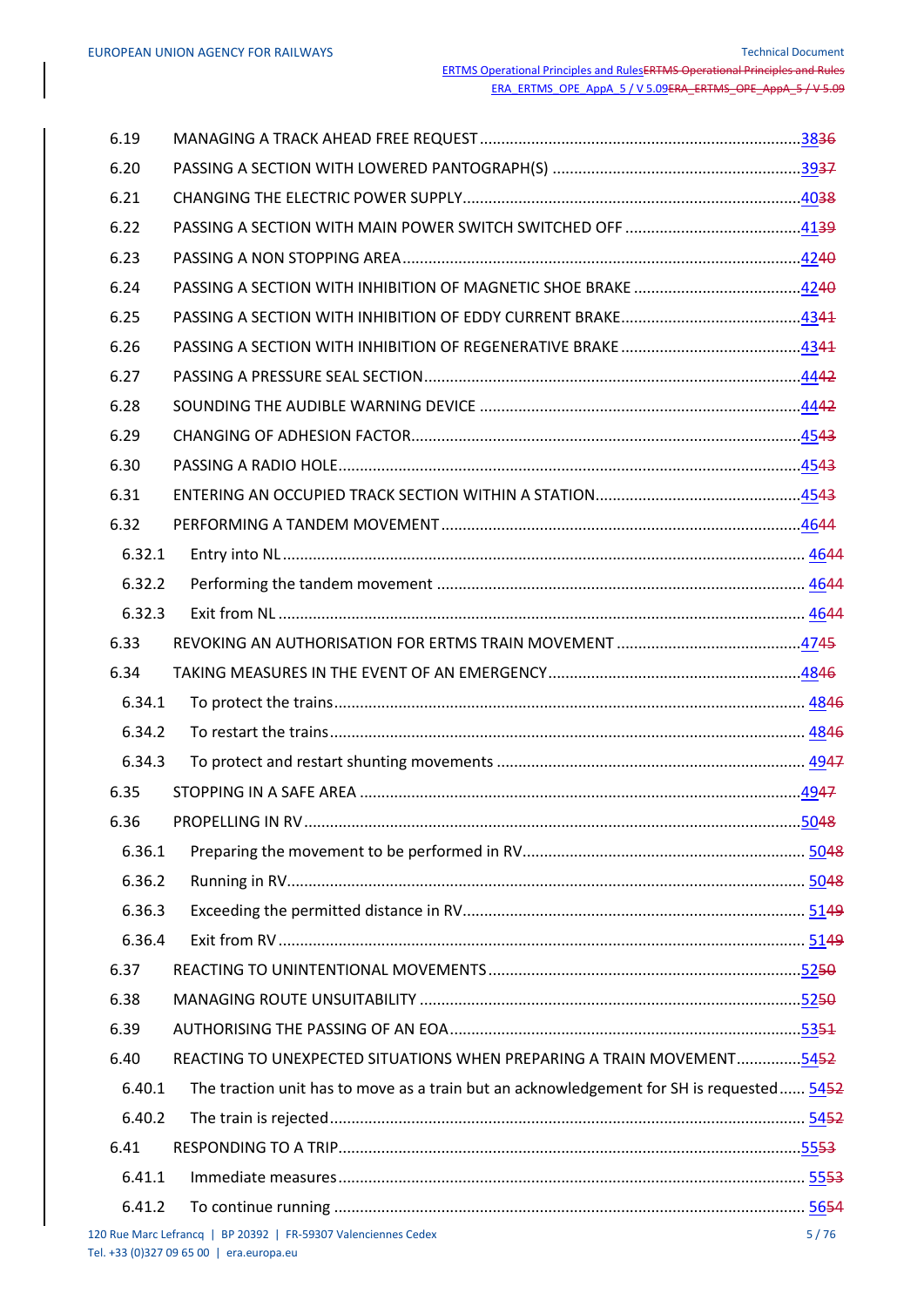| 6.41.3 |                                                                          |      |
|--------|--------------------------------------------------------------------------|------|
| 6.41.4 |                                                                          |      |
| 6.42   |                                                                          |      |
| 6.43   | MANAGING INCOMPATIBILITY BETWEEN ETCS TRACKSIDE AND ETCS ON-BOARD5855    |      |
| 6.44   |                                                                          |      |
| 6.44.1 |                                                                          |      |
| 6.44.2 |                                                                          |      |
| 6.45   |                                                                          |      |
| 6.46   |                                                                          |      |
| 6.46.1 |                                                                          |      |
| 6.46.2 |                                                                          |      |
| 6.46.3 |                                                                          |      |
| 6.47   |                                                                          |      |
| 6.48   |                                                                          |      |
| 6.49   |                                                                          |      |
| 6.50   | MANAGING A FAILURE AFFECTING THE ON-BOARD RADIO EQUIPMENT 6369           |      |
| 6.50.1 |                                                                          |      |
| 6.50.2 |                                                                          |      |
| 6.51   |                                                                          |      |
| 6.52   |                                                                          |      |
| 6.53   |                                                                          |      |
| 6.54   |                                                                          |      |
|        |                                                                          |      |
|        |                                                                          |      |
| 7.2    |                                                                          |      |
| 7.3    |                                                                          |      |
| 7.3.1  |                                                                          |      |
| 7.3.2  |                                                                          |      |
| 7.4    |                                                                          |      |
| 7.5    |                                                                          |      |
| 7.6    |                                                                          |      |
| 7.7    | MANAGING A LACK OF GSM-R NETWORK AFTER THE TRAIN HAS ENTERED SERVICE6963 |      |
| 7.8    |                                                                          |      |
| 7.9    |                                                                          |      |
| 7.10   | TAKING MEASURES IN CASE THE FUNCTIONAL NUMBER IS NOT AVAILABLE7064       |      |
| 7.11   |                                                                          |      |
| 7.12   |                                                                          |      |
|        | 120 Rue Marc Lefrancq   BP 20392   FR-59307 Valenciennes Cedex           | 6/76 |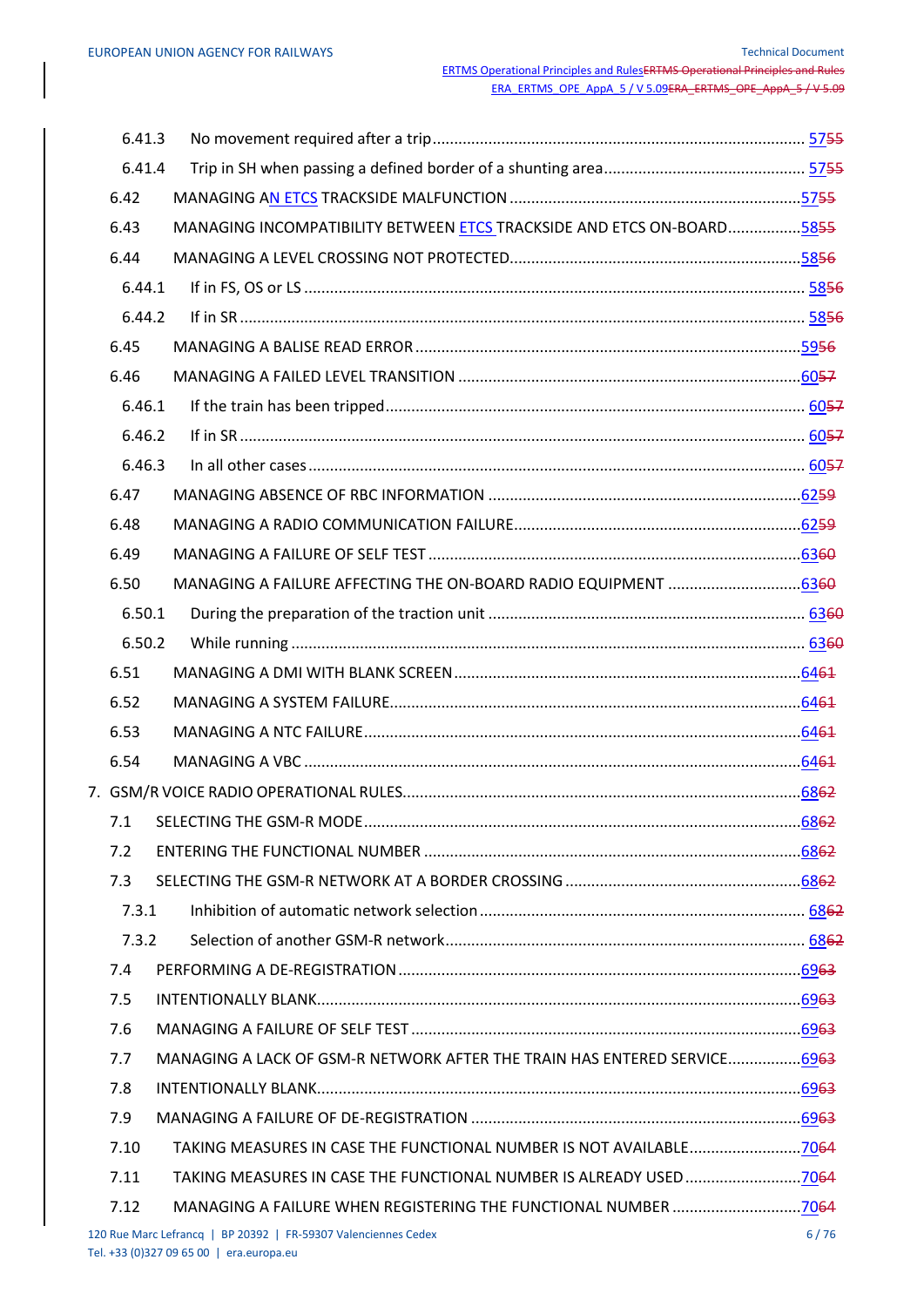| 7.13   | GSM-Public as primary communication (if this option is available onboardon-board)7165    |  |
|--------|------------------------------------------------------------------------------------------|--|
| 7.13.1 |                                                                                          |  |
| 7.13.2 |                                                                                          |  |
| 7.14   | GSM-Public as fall-back communication (if this option is available onboardon-board) 7165 |  |
| 7.14.1 |                                                                                          |  |
| 7.14.2 |                                                                                          |  |
|        | 8. ANNEX A - INTENTIONALLY BLANK ……………………………………………………………………………………………72 <del>66</del>     |  |
|        |                                                                                          |  |
|        |                                                                                          |  |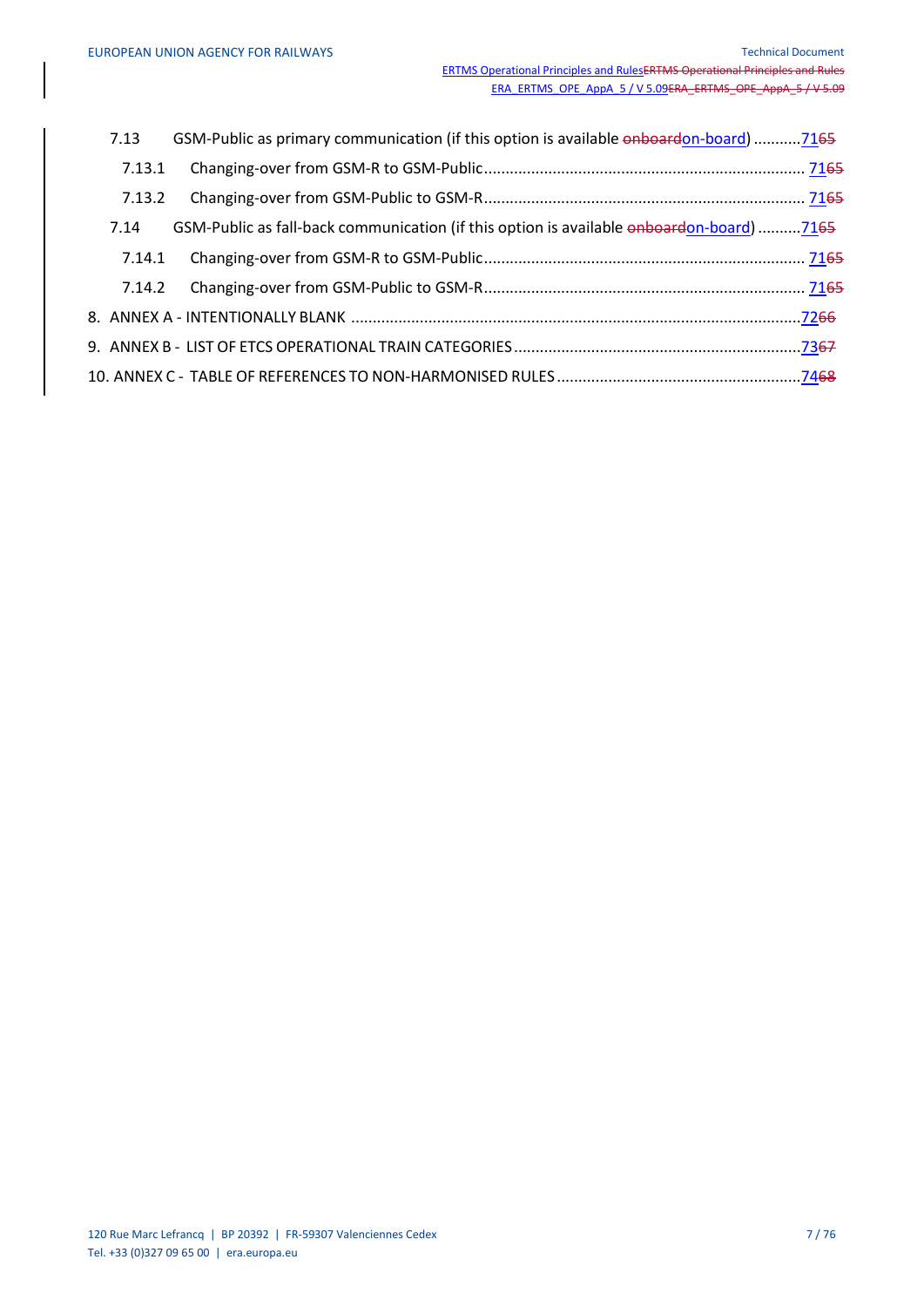# **3. INTRODUCTION**

## **3.1 PURPOSE AND STRUCTURE OF THE DOCUMENT**

This document contains the principles and harmonised rules for the operation of ERTMS.

The structure of each rule is the following:

- title,
- when necessary, situations in which the rule applies, presented in a frame, including the applicable ETCS levels; sometimes the situation is described for some specific sub-sections of the rules,
- the rule itself.

When this document refers to  $ETCS$  level 1 it applies to both applications, with or without trackside signals, unless otherwise stated.

When this document refers to **ETCS** level 2 it applies to both applications, with or without trackside signals, unless otherwise stated.

The European Instructions referenced in this document are listed under Appendix C2 to the OPE TSI.

All language referring to people applies equally to male and female persons.

**Annex A** is intentionally blank.

**Annex B** contains the different ETCS operational train categories.

**Annex C** contains the list of references to non-harmonised rules. In some situations a procedure is not related to ERTMS and therefore depends on non-harmonised rules.

The description of the technical functions for ETCS and GSM-R is contained in the corresponding system requirements specification and therefore out of scope for this document.

If information displayed on the DMI does not require an action from the driver this information is not contained in the rules.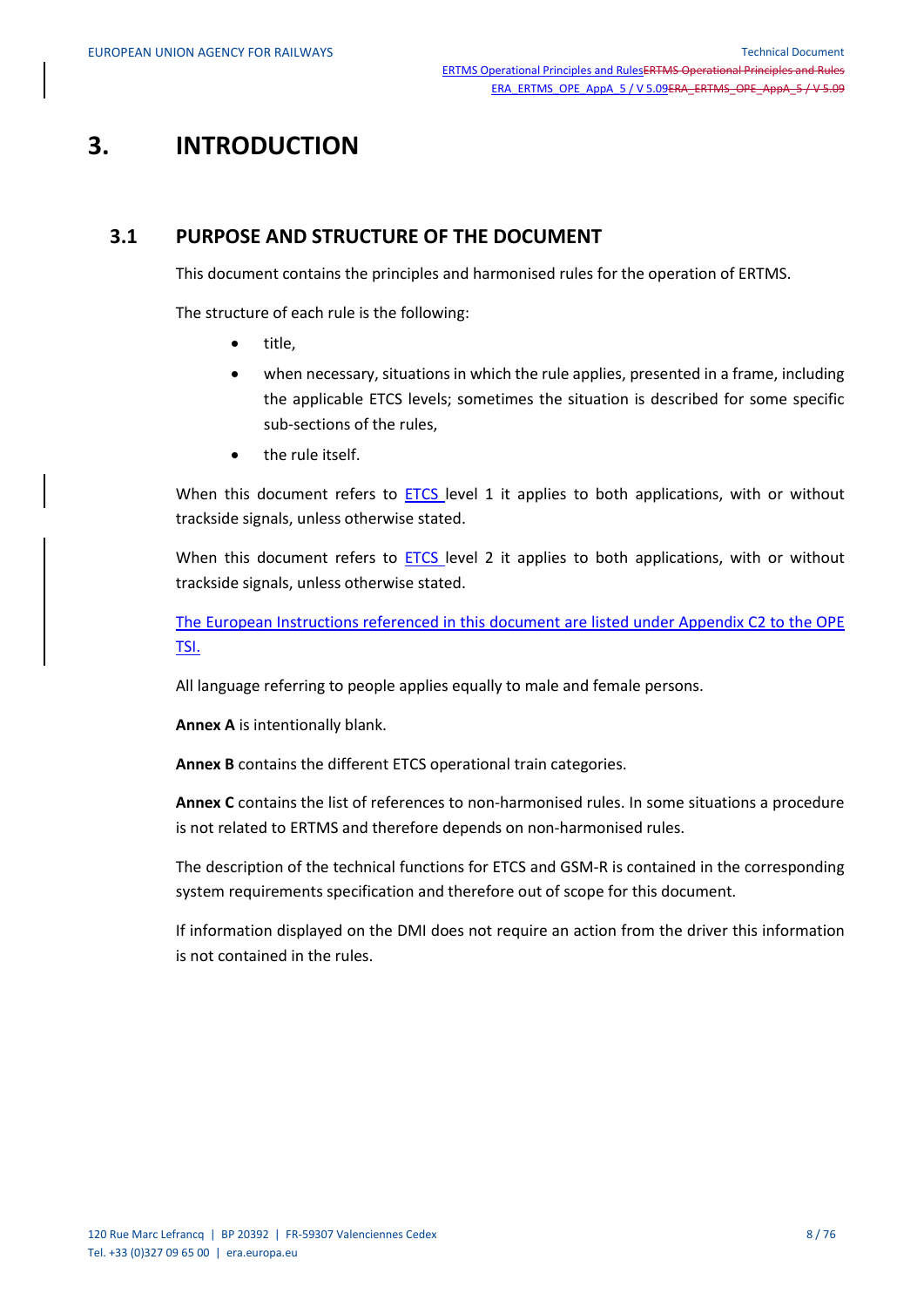# **3.2 SCOPE AND FIELD OF APPLICATION**

The document is fully applicable to ETCS OnboardOn-board units complying with Set of specifications #2 or Set of specifications #3 of Commission Regulation 2016/919. It is also largely applicable to ETCS OnboardOn-board units complying with Set of specifications #1 of Commission Regulation 2016/919, provided that the DMI used fulfills the specification ERA\_ERTMS\_015560.

The scope is the following:

- ETCS level 0 application,
- ETCS level 1 application whether or not trackside signals or infill are present,
- ETCS level 2 application, whether or not trackside signals are present,
- ETCS level 3 application without trackside signals,
- ETCS transitions between level 0, level 1, level 2 and level 3 applications,
- **•** ETCS level NTC application
- ETCS transitions to / from level NTC,
- GSM-R.

The following items are out of scope:

Class B systems (even when operated through the ETCS DMI)

The rules have been developed independently of other control command systems that may be present including where lines are equipped with ETCS level 1 / 2 / 3.

When ETCS level 1 or ETCS level 2 are implemented on lines fitted with other control command systems it is necessary to assess the applicability of these rules and if necessary supplement them with non-harmonised rules. This includes those lines fitted with both ETCS level 1 and ETCS level 2.

GSM-R voice radio operational rules are applicable on lines equipped with GSM-R independently of the control command system in use. Conversely, ETCS operational rules are applicable on lines equipped with ETCS independently of the voice radio system in use.

The applicability of the rules further depends on the engineering solutions adopted by the ERTMS trackside subsystem. In this context, some rules may not need to apply if the relevant functions are not implemented trackside; yet when a rule needs to apply, it will always do so in the way described in this document.

All actions involving the driver assume his physical presence in the driver's cab, unless when required to examine a technical failure of the train at standstill or obtain signaller's instructions through a fixed lineside phone.

Throughout this document, the ETCS On-board unit is assumed to be powered on if not otherwise stated. The desk of the active driving cab is assumed to be open unless otherwise stated.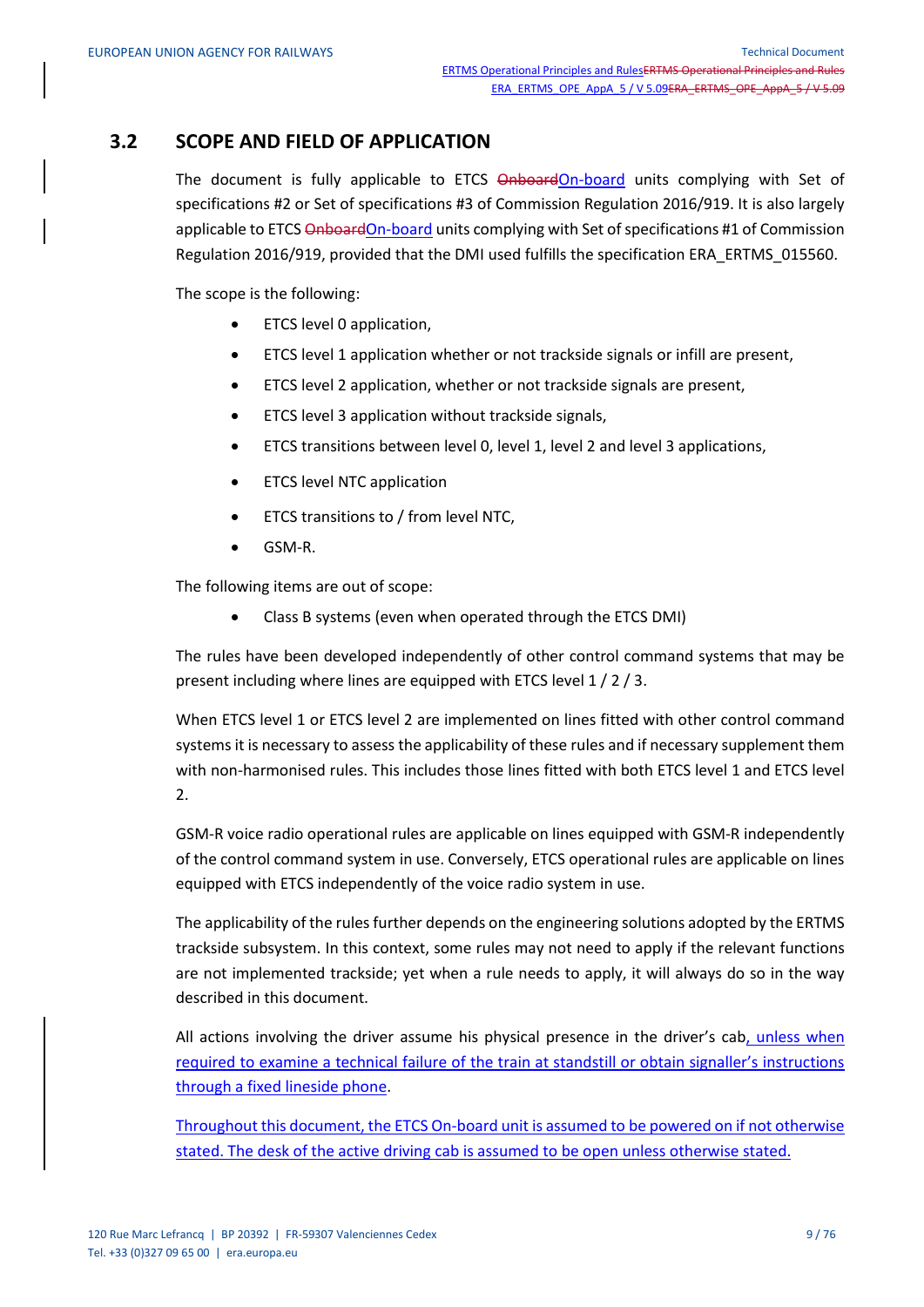An End of Authority (EoA) can be physically identified by means of an ETCS Stop Marker or an ETCS Location Marker. The EoA can also be identified by a lineside signal or other marker board with a stop indication. Under certain conditions, an EoA can also be the train's front end.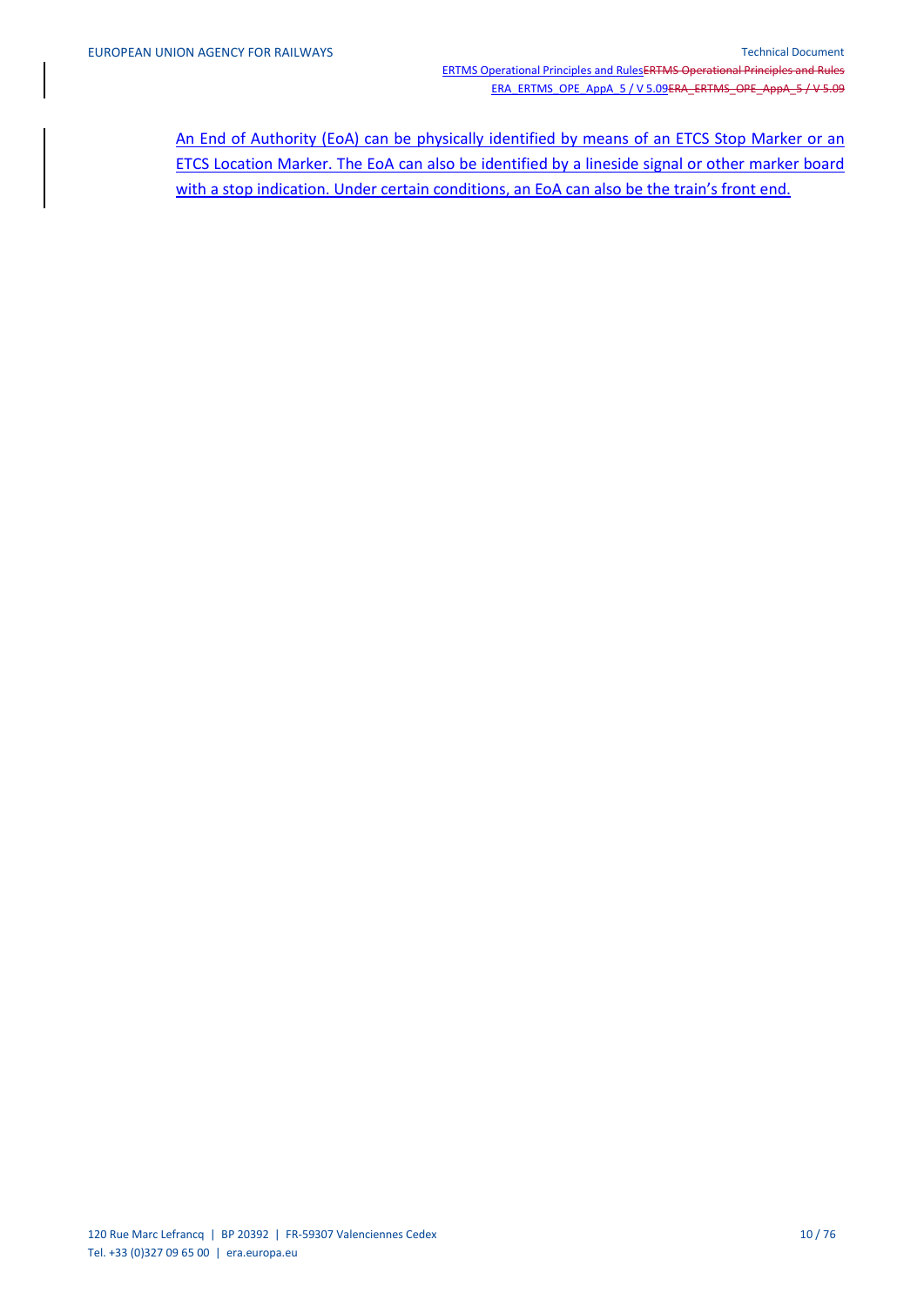# **4. REFERENCES, TERMS AND ABBREVIATIONS**

# **4.1 REFERENCE DOCUMENTS**

Table 1 : reference documents

| Ref. N°     | <b>Document Reference</b> | <b>Title</b>                                                             |
|-------------|---------------------------|--------------------------------------------------------------------------|
| [1]         | Annex A of the CCS TSI    | Commission Regulation (EU) 2016/919                                      |
| $\vert$ [2] | EN 16494/202315           | Railway applications - Requirements for ERTMS Trackside<br><b>Boards</b> |

# **4.2 TERMS & ABBREVIATIONS**

| <b>Term</b>                                      | <b>Definition</b>                                                                                                                                                                                                                                                       |
|--------------------------------------------------|-------------------------------------------------------------------------------------------------------------------------------------------------------------------------------------------------------------------------------------------------------------------------|
| Acknowledgement                                  | Confirmation given by the driver to a request from the ETCS on-board that<br>he has received information he needs to take into account.                                                                                                                                 |
| Applicable speed limit<br>(in SR)                | The lowest speed limit of:<br>maximum speed for SR,<br>maximum train speed,<br>timetable / Route Book,<br>temporary speed restrictions (transmitted by other means<br>than operational instruction),<br>operational instruction.                                        |
| <b>Authorisation for ERTMS train</b><br>movement | Permission for a train to move given by means of:<br>a trackside signal at proceed aspect or,<br>an MA or,<br>a European Instruction:<br>to start in SR after preparing a train movement or,<br>$\circ$<br>to pass an EOA or,<br>O<br>to proceed after train trip.<br>O |
| Border crossing                                  | Location where trains cross from a railway network in one Member State<br>to a railway network in another Member State.                                                                                                                                                 |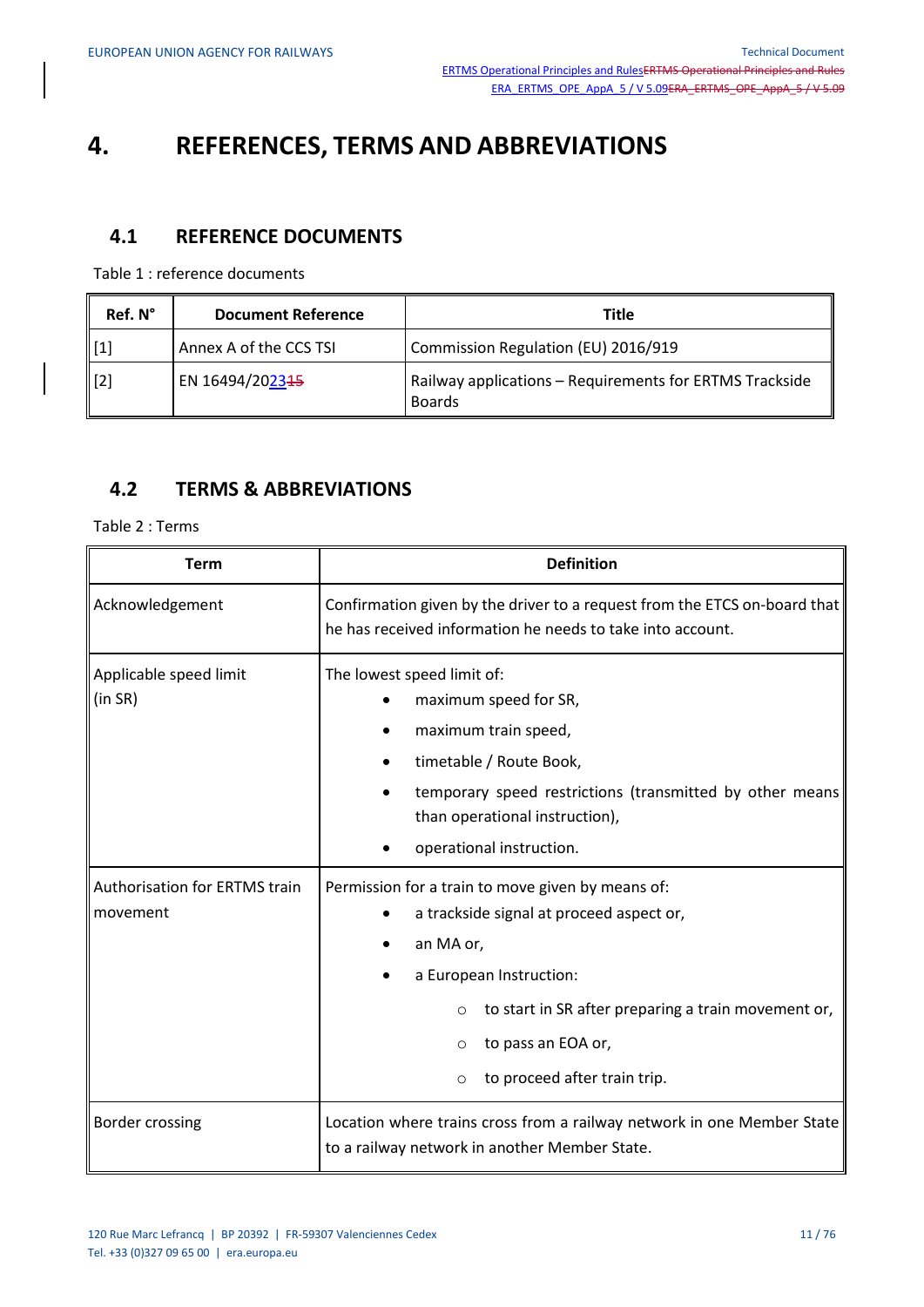| <b>Term</b>                     | <b>Definition</b>                                                                                                                                                                                                                                                                                            |
|---------------------------------|--------------------------------------------------------------------------------------------------------------------------------------------------------------------------------------------------------------------------------------------------------------------------------------------------------------|
| De-registration                 | Termination of the temporary relationship between the telephone number<br>and the train running number. This action can be initiated by the user of a<br>GSM-R radio, by automatic systems or by the network authority. The de-<br>registration allows the de-registered train running number to be re-used. |
| Driver Machine Interface (DMI)  | Train device to enable communication between the ETCS on-board and the<br>driver.                                                                                                                                                                                                                            |
| Emergency propelling area       | Area where propelling movements in RV are allowed.                                                                                                                                                                                                                                                           |
| Emergency stop order            | ETCS order braking a train with the maximum brake force until the train is<br>at a standstill.                                                                                                                                                                                                               |
| End Of Authority (EOA)          | Location to which an ETCS train is authorised to proceed and where the<br>target speed is zero.                                                                                                                                                                                                              |
| <b>ETCS location marker</b>     | Harmonised trackside ETCS signal-marker board defined in [2] used to<br>identify a potential EOA, e.g. the end of a block section.                                                                                                                                                                           |
| ETCS on-board                   | The part of ETCS installed on a railway vehicle.                                                                                                                                                                                                                                                             |
| ETCS stop marker                | Harmonised trackside ETCS signal marker board defined in [2] used to:<br>identify a potential EOA and,<br>indicate the location where a driver has to stop, if running<br>without an MAa train running without an MA has to stop.                                                                            |
| ETCS operational train category | Set of technical and / or operational characteristics of a train to which a<br>specific ETCS speed profile applies.                                                                                                                                                                                          |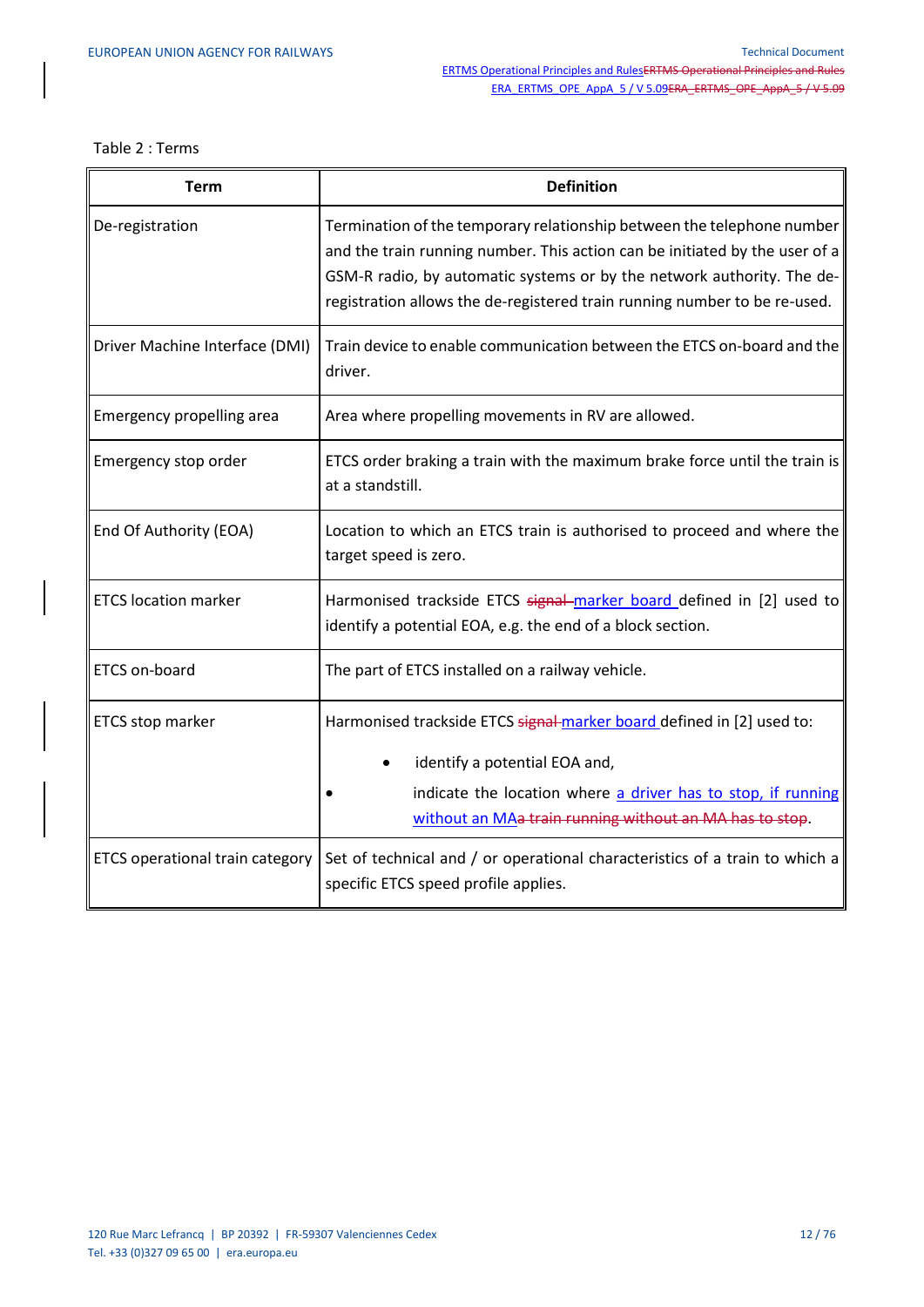| <b>Term</b>                           | <b>Definition</b>                                                                                                                                                                              |
|---------------------------------------|------------------------------------------------------------------------------------------------------------------------------------------------------------------------------------------------|
| <b>Functional number</b><br>$(GSM-R)$ | Full number used within the functional addressing scheme to identify an<br>end user or a system by function or role rather than by a specific item of<br>radio equipment or user subscription. |
|                                       | The functional number can be divided into two parts:                                                                                                                                           |
|                                       | functional addressing (process of addressing a call using a<br>specific number, representing the function a user is<br>performing, rather than a number identifying the GSM-R on-<br>board),   |
|                                       | location dependent addressing (process of addressing a<br>particular function - typically a signaller - based on the<br>current location of the user - typically a train).                     |
| GSM-R mode                            | Status of the GSM-R on-board which provides functions for:                                                                                                                                     |
|                                       | train movement,                                                                                                                                                                                |
|                                       | or shunting movement.                                                                                                                                                                          |
| <b>GSM-R network</b>                  | Radio network which provides GSM-R functions.                                                                                                                                                  |
| <b>GSM-R network marker</b>           | Harmonised trackside GSM-R signal defined in [2] to indicate the network<br>to be selected.                                                                                                    |
| GSM-R on-board                        | The part of GSM-R installed on a railway vehicle.                                                                                                                                              |
| Maximum speed for RV                  | Maximum speed given from the <b>ETCS</b> trackside in RV.                                                                                                                                      |
| Maximum speed for SR                  | Maximum speed given from the <b>ETCS</b> trackside in SR.                                                                                                                                      |
| Movement Authority (MA)               | Permission for a train to move to a specific location with supervision of<br>speed.                                                                                                            |
| Non stopping area                     | Area defined by the Infrastructure Manager where it may not be safe or<br>suitable to stop a train.                                                                                            |
| Override EOA speed                    | Maximum speed when the override EOA function is active.                                                                                                                                        |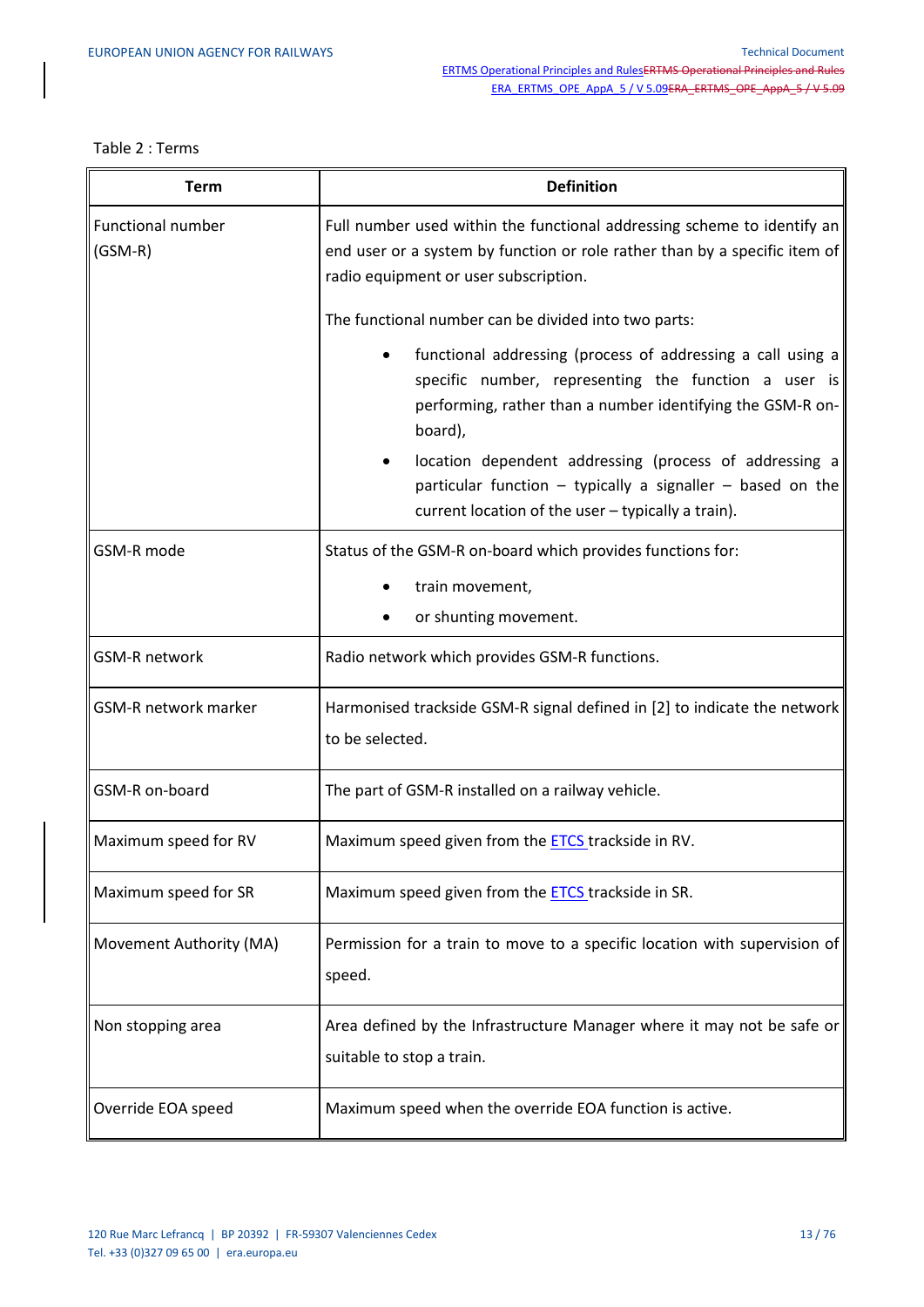| <b>Term</b>              | <b>Definition</b>                                                                                                                                     |
|--------------------------|-------------------------------------------------------------------------------------------------------------------------------------------------------|
| Permitted speed          | Maximum speed at which a train / shunting movement can run without<br>ETCS warning and / or brake intervention.                                       |
| Proceed aspect           | Any signal aspect which permits the driver to pass the signal.                                                                                        |
| Propelling               | Movement of a train where the driver is not in the leading cab of the<br>leading vehicle.                                                             |
| Radio communication      | Exchange of information between the ETCS on-board and the RBC / radio<br>infill unit.                                                                 |
| Radio Block Centre (RBC) | ETCS trackside centralised unit controlling ETCS train movements in level 2<br>/3.                                                                    |
| Radio hole               | A pre-defined area where it is not possible to establish a reliable radio<br>communication channel.                                                   |
| Registration             | Temporary relationship between the telephone number and the train<br>running number.                                                                  |
| Release speed            | Maximum speed at which a train is allowed to reach the end of its<br>Movement Authority.                                                              |
| <b>Revocation of MA</b>  | Withdrawal of a previous given MA.                                                                                                                    |
| Route Book               | Description of the lines and the associated line-side equipment for the lines<br>over which the driver will operate and relevant to the driving task. |
| Securing                 | Measures to be applied to avoid unintentional movement of railway<br>vehicles.                                                                        |
| Shunting movement        | Way of moving vehicles without train data and controlled by shunting<br>orders.                                                                       |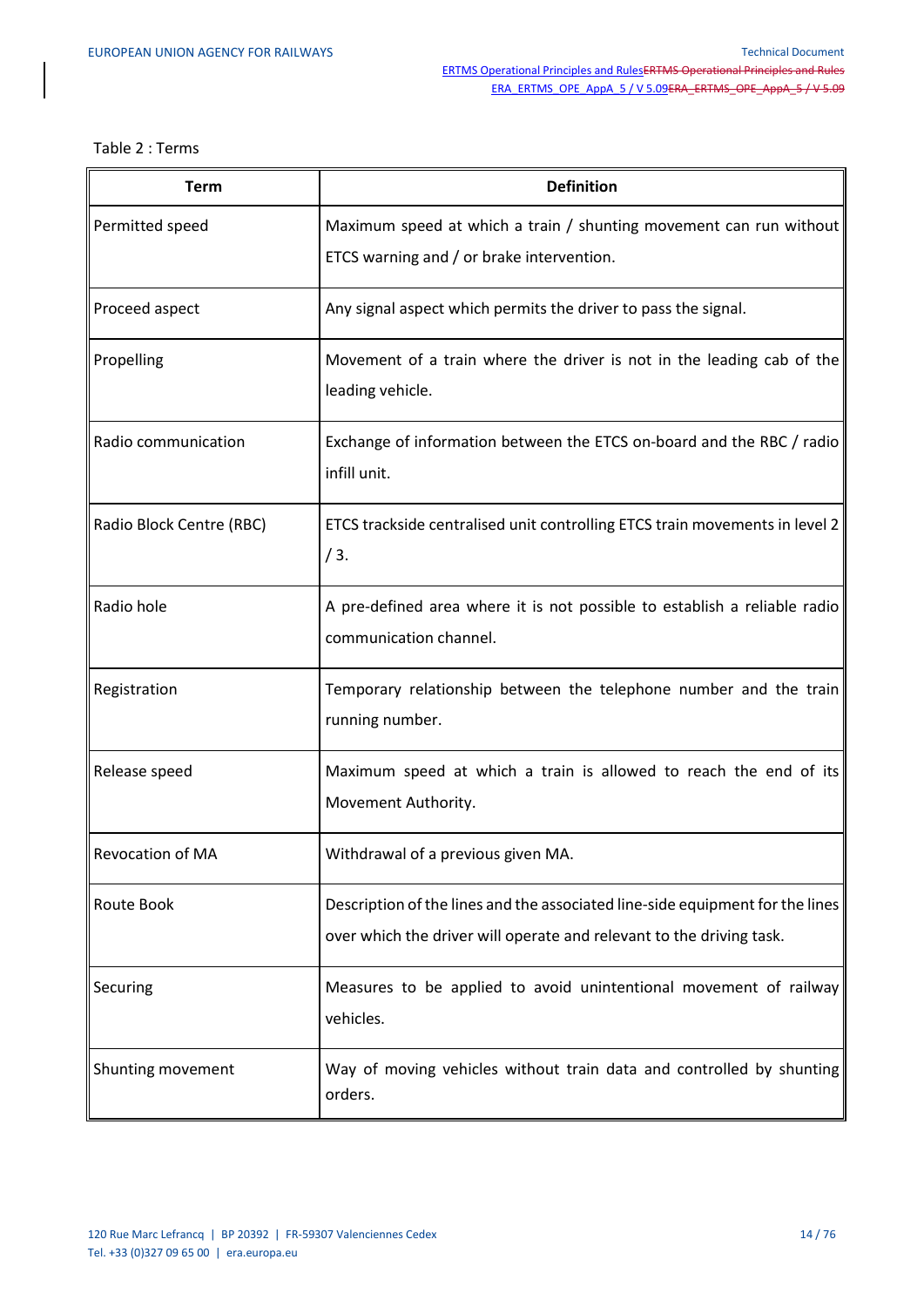| Term                        | <b>Definition</b>                                                         |
|-----------------------------|---------------------------------------------------------------------------|
| Tandem                      | Two or more traction units mechanically and pneumatically coupled but     |
|                             | not all remote controlled and where each traction unit not remote         |
|                             | controlled requires a driver.                                             |
| Temporary speed restriction | Reduction of the line speed for a limited period of time.                 |
| Text message                | Information in writing displayed on the DMI.                              |
| Train data                  | Information which describes the characteristics of a train.               |
| Train preparer              | Performer Staff in charge of the preparation of a train.                  |
| Transition                  | Controlled change between the different ETCS levels.                      |
| Transition point            | Point where a transition between ETCS levels takes place.                 |
| Trip                        | Irrevocable application of the emergency brakes by ETCS until the train / |
|                             | shunting movement is at a standstill.                                     |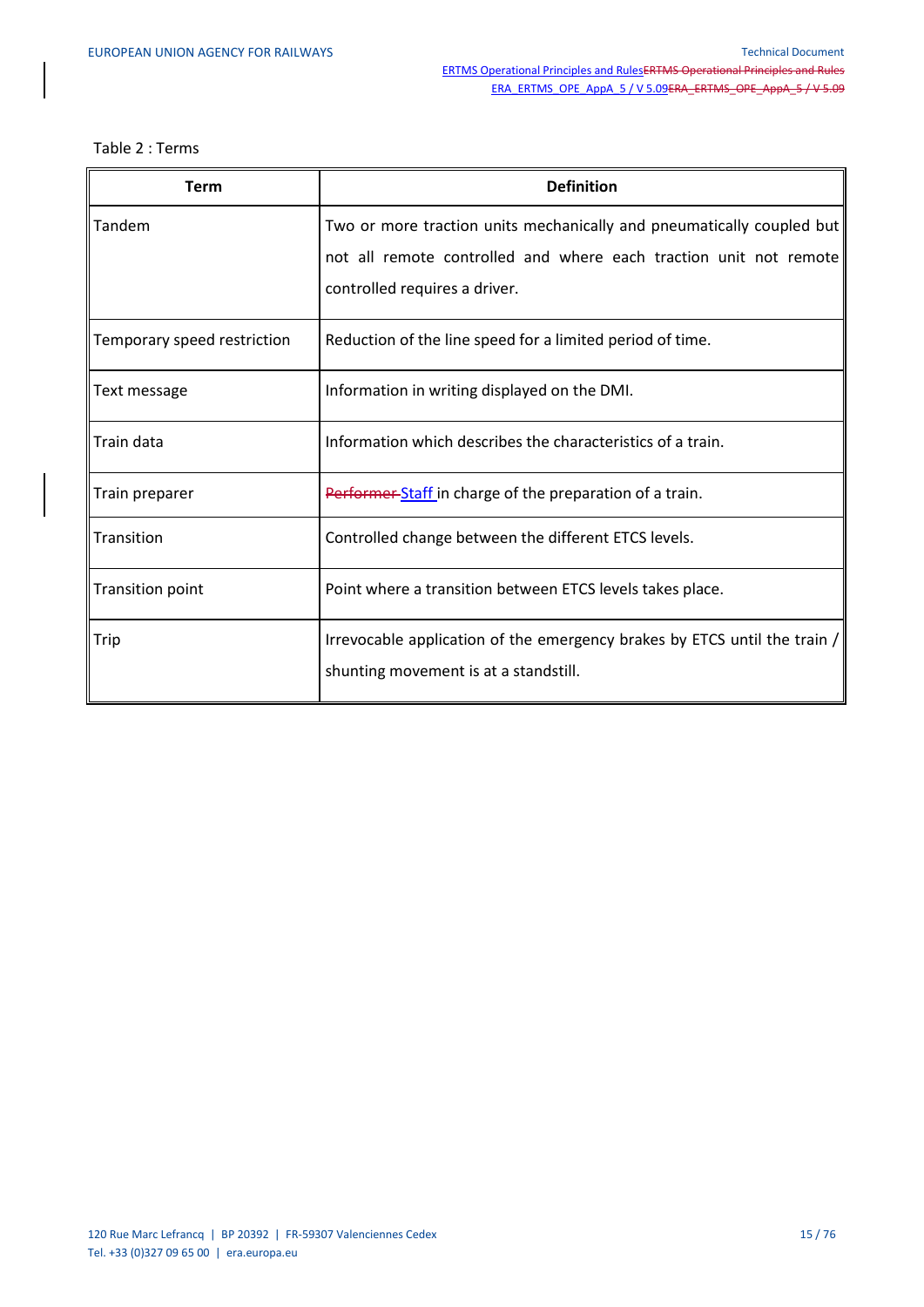#### Table 3 : Abbreviations

| <b>Abbreviation</b> | <b>Definition</b>                                |
|---------------------|--------------------------------------------------|
| $\underline{AD}$    | <b>Automatic Driving</b>                         |
| <b>DAS</b>          | <b>Driver Advisory System</b>                    |
| <b>DMI</b>          | Driver Machine Interface                         |
| <b>EOA</b>          | End Of Authority                                 |
| <b>ERTMS</b>        | European Rail Traffic Management System          |
| <b>ETCS</b>         | European Train Control System                    |
| <b>FS</b>           | <b>Full Supervision</b>                          |
| G                   | Goods train braking mode                         |
| GSM-R               | Global System for Mobile communication - Railway |
| IM                  | <b>Infrastructure Manager</b>                    |
| LS                  | Limited Supervision                              |
| MA                  | <b>Movement Authority</b>                        |
| <b>NL</b>           | Non Leading                                      |
| <b>NTC</b>          | National Train Control system                    |
| OS                  | On Sight                                         |
| P                   | Passenger train braking mode                     |
| <b>RBC</b>          | Radio Block Centre                               |
| <b>REC</b>          | <b>Radio Emergency Call</b>                      |
| RU                  | <b>Railway Undertaking</b>                       |
| <b>RV</b>           | Reversing                                        |
| <b>SH</b>           | Shunting                                         |
| SN                  | <b>National System</b>                           |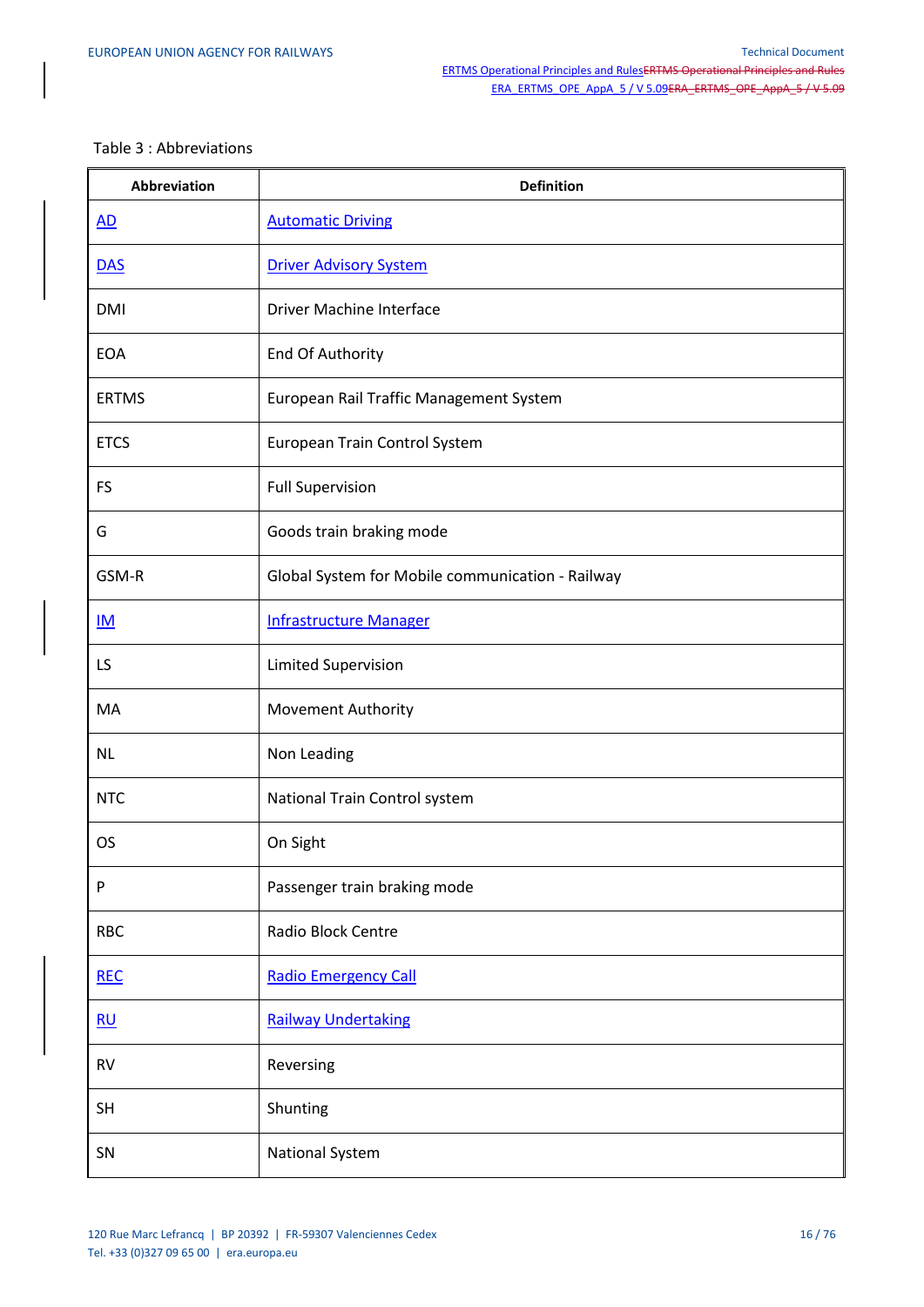### Table 3 : Abbreviations

| <b>Abbreviation</b> | <b>Definition</b>                        |
|---------------------|------------------------------------------|
| <b>SR</b>           | Staff Responsible                        |
| <b>STM</b>          | <b>Specific Transmission Module</b>      |
| <b>TIMS</b>         | <b>Train Integrity Monitoring System</b> |
| UN                  | Unfitted                                 |
| <b>VBC</b>          | <b>Virtual Balise Cover</b>              |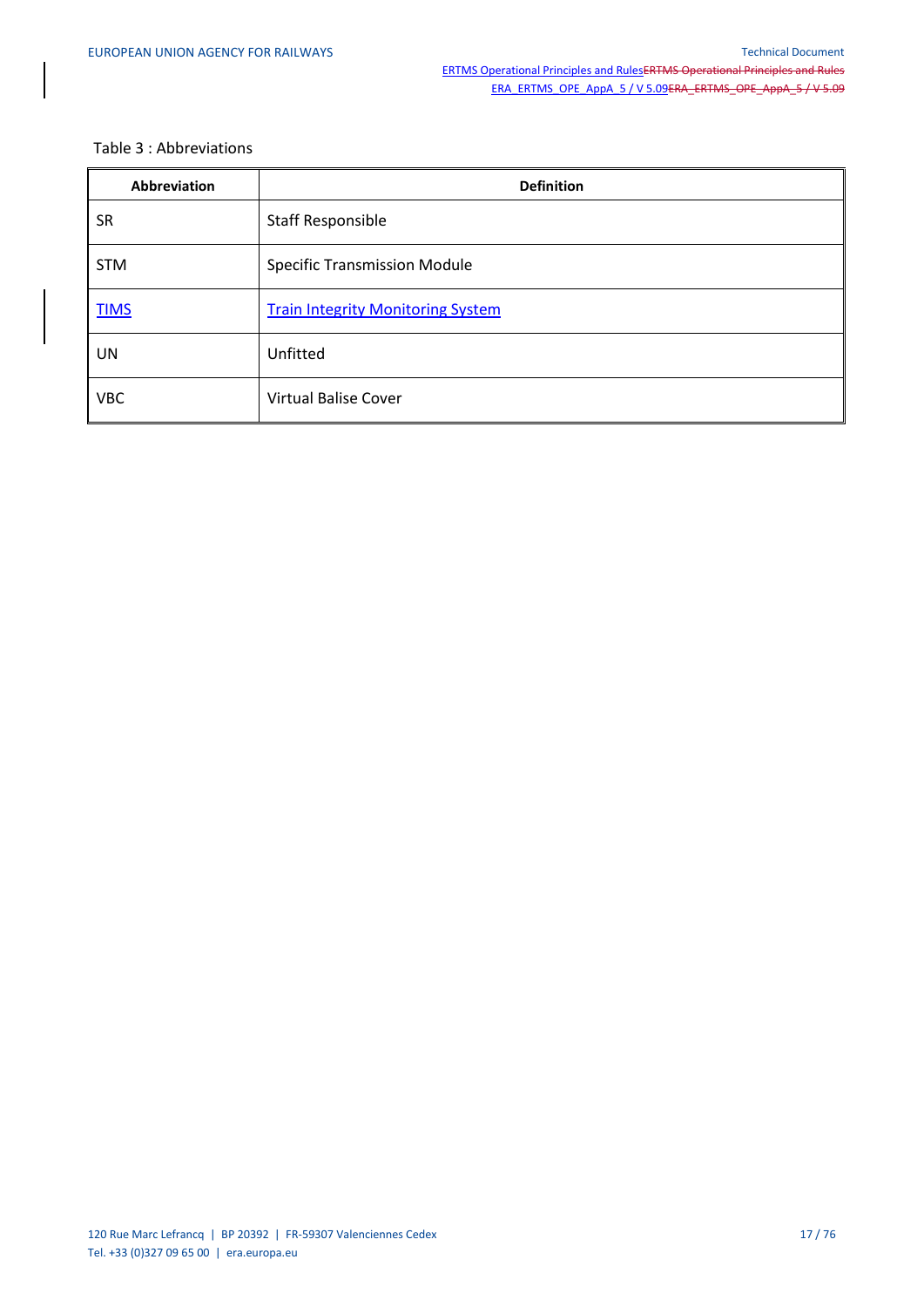# **5. PRINCIPLES**

# **5.1 PRINCIPLES FOR ETCS**

### **5.1.1 CAB-SIGNALLING**

The driver shall observe the displayed information on the DMI and shall react as required by the operational rules.

The **ETCS** operational rules (including non-harmonised rules listed in annex C) could require him the driver to take into account the harmonised marker boards defined in [2] as well as other nonharmonised trackside information.

## **5.1.2 KNOWLEDGE OF OPERATING LEVEL**

Before applying an ETCS rule that is particular to a specific operating ETCS level, the signaller shall ascertain what ETCS level the concerned train is operating in.

## **5.1.3 INTENTIONALLY BLANK**

### **5.1.4 INTENTIONALLY BLANK**

#### **5.1.5 INTENTIONALLY BLANK**

#### **5.1.6 AUTHORISATION TO START A MOVEMENT IN SR**

The driver shall be authorised by the signaller to start a movement in SR by means of an operational instruction, except in case of starting a movement in **ETCS** level 1 / 2 with trackside signals.

When the protection of the danger point is not guaranteed, Member States may require that the route book should provide that an authorisation of the signaller is required.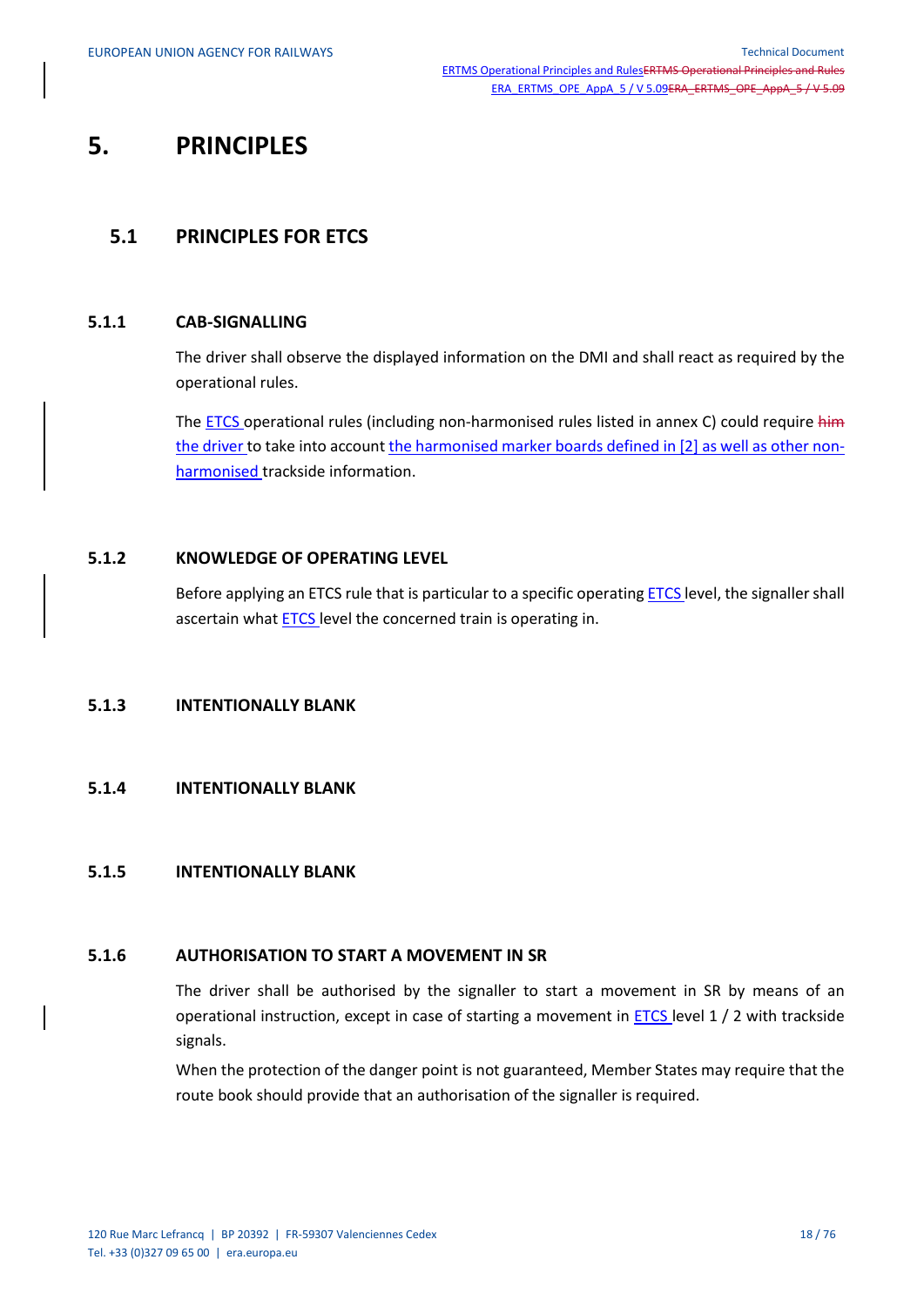#### **5.1.7 SPEED RESTRICTIONS IN SR**

The signaller shall give all speed restrictions lower than the maximum speed for SR to the driver of a train running in SR by means of an operational instruction except if the driver is informed by a dedicated document/computer medium about these speed limitations.

### **5.1.8 AUTHORISATION TO PASS AN EOA**

The driver shall only be authorised to pass an EOA by the signaller by means of an operational instruction.

#### **5.1.9 TRAINS / SHUNTING MOVEMENTS BEING TRIPPED**

After a trip has occurred, the driver shall continue running in the same direction only if he has received permission by operational instruction from the signaller.

## **5.1.10 ETCS STOP MARKER**

The driver shall stop on the approach to an ETCS Stop Marker:

- indicating the EOA of the current MA when a release speed indication is displayed on the DMI, or
- when running without an MA unless he has received a specific authorisation by the signaller.

#### **5.1.11 ETCS LOCATION MARKER**

The driver shall stop on the approach to a ETCS Location Marker:

- indicating the EOA of the current MA when a release speed indication is displayed on the DMI, or
- when running without an MA if he has received a specific order by the signaller.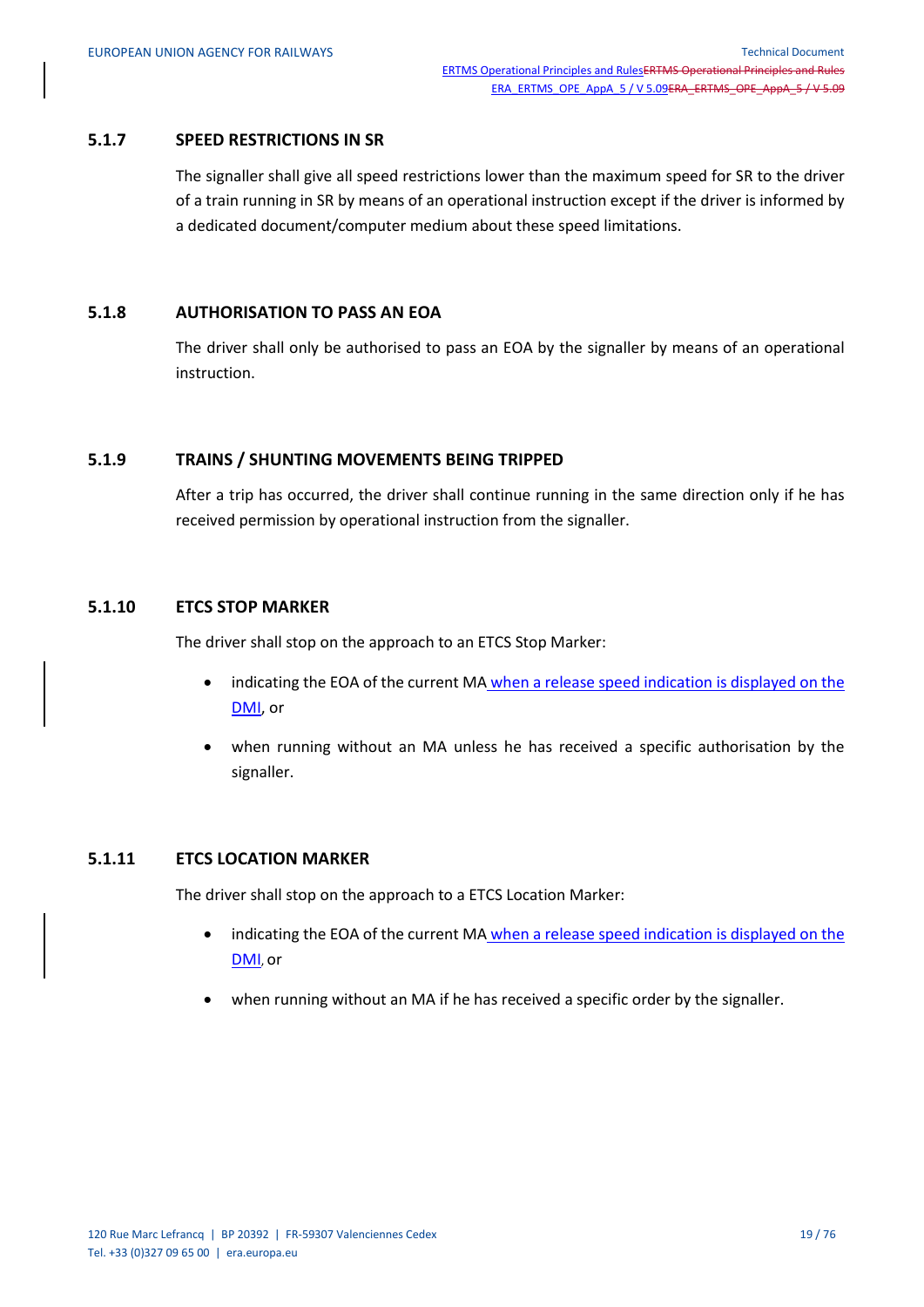# **5.2 INTENTIONALLY BLANK**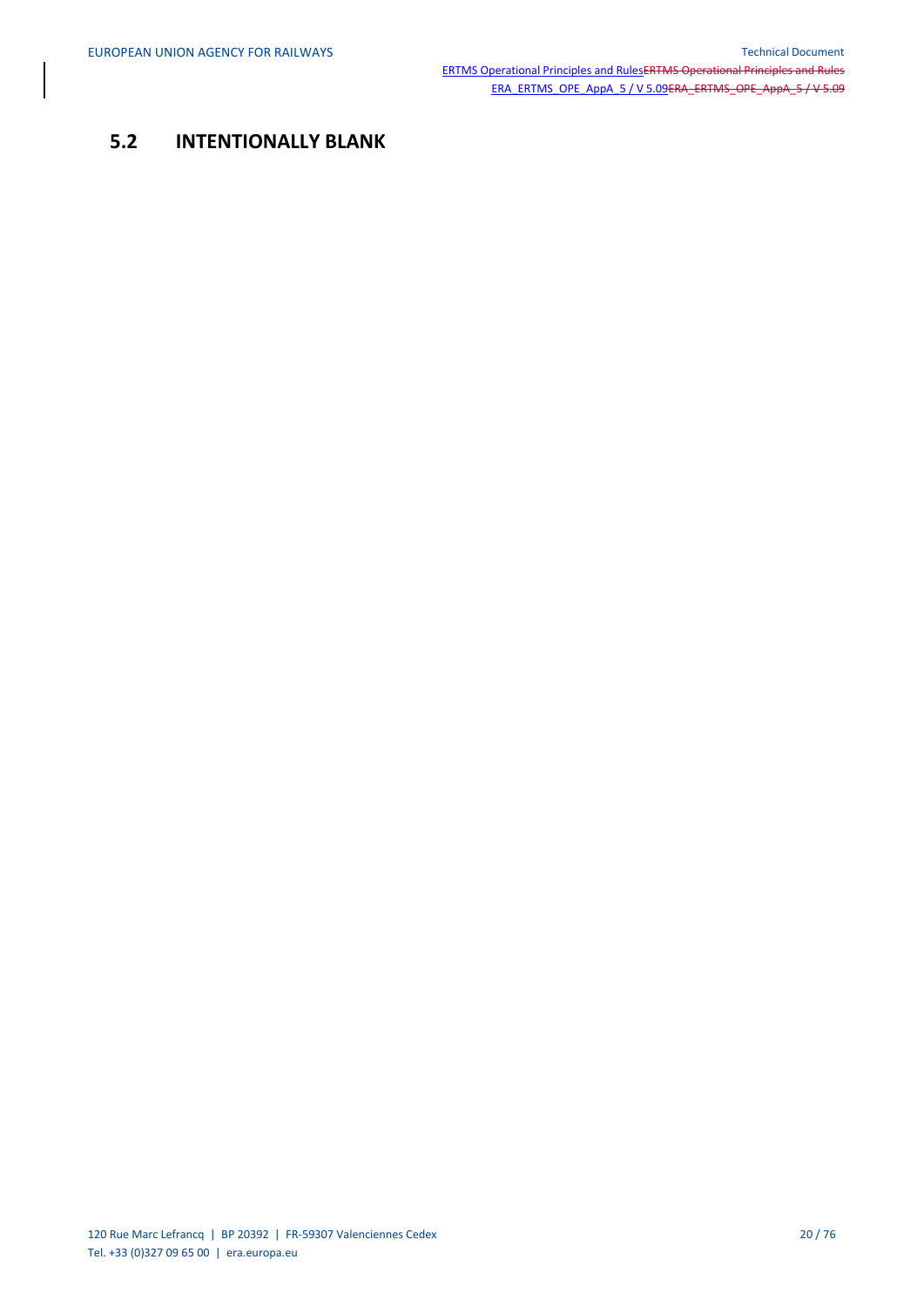# **6. ETCS OPERATIONAL RULES**

## **6.1 PUTTING THE ETCS ON-BOARD INTO SERVICE**

The driver switches the ETCS on-board on.

Levels 0, 1, 2, 3, NTC

#### **6.1.1 Entering data during start of mission**

When requested by the ETCS on-board, the driver shall enter, re-enter or re-validate the driver identification, the train running number, the ETCS level, the radio network identification and the RBC identification / phone number.

In case the following text message is displayed:

"Radio network registration failed"

the driver shall enter the radio network identification.

## **6.1.2 Manual change of data**

Under conditions defined by non-harmonised rules, If a change is required, the driver shall enter/modify and validate:

• the train running number.

- the driver identification while at standstill or, if allowed by national value, while running.
- the driver identification, the train running number, the ETCS level, the radio network identification and the RBC identification / phone number while at standstill.

## **6.2 PREPARING A MOVEMENT**

The ETCS on-board is in service.

Levels 0, 1, 2, 3, NTC

In  $ETCS$  level  $2/3$ , in case the train is rejected the driver shall apply rule "reacting to unexpected situations when preparing a train movement" (section 6.40.2).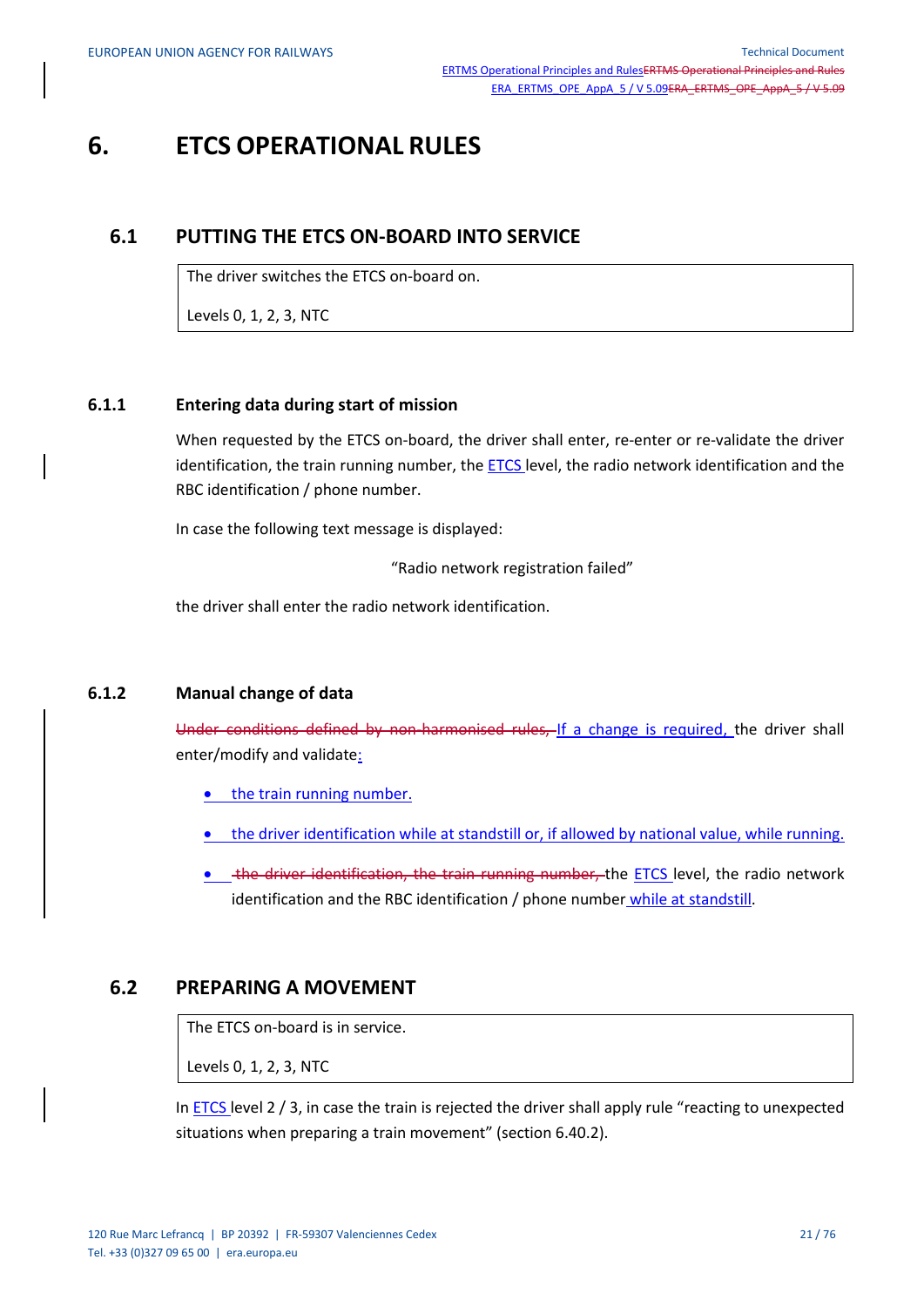#### **6.2.1 The traction unit has to move as a train**

The driver shall:

- apply rule "entering data" (section 6.4.1),
- select "Start".

In case an acknowledgement for SR is requested, the driver shall apply rule "the traction unit has to move as a train and an acknowledgement for SR is requested" (section 6.2.4).

In case an acknowledgement for SH is requested in  $ETCS$  level  $2/3$ , the driver shall apply rule "reacting to unexpected situations when preparing a train movement" (section 6.40.1).

#### **6.2.2 The traction unit has to move in SH**

The driver shall prepare for shunting and apply rule "performing shunting movements in SH" (section 6.3).

## **6.2.3 The traction unit has to move in NL**

The driver of the non leading enginetraction unit shall prepare for tandem movement and apply rule "performing a tandem movement" (section 6.32).

#### **6.2.4 The traction unit has to move as a train and an acknowledgement for SR is requested**

Levels 1 without trackside signals, 2 without trackside signals, 3

When the following symbol is displayed with a flashing frame:



The driver shall acknowledge, after having informed the signaller and received permission to start in SR from the signaller by means of European Instruction 7.

Before authorising a driver to start in SR, the signaller shall, according to non-harmonised rules:

- check if all the conditions for the route are met,
- check all restrictions and / or instructions that are necessary and include them in European Instruction 7,
- check for temporary speed restrictions to be included in European Instruction 7.

If the train is not located at an ETCS stop marker this authorisation is valid from the current location of the train to the next-first ETCS stop marker in the direction of travel. If European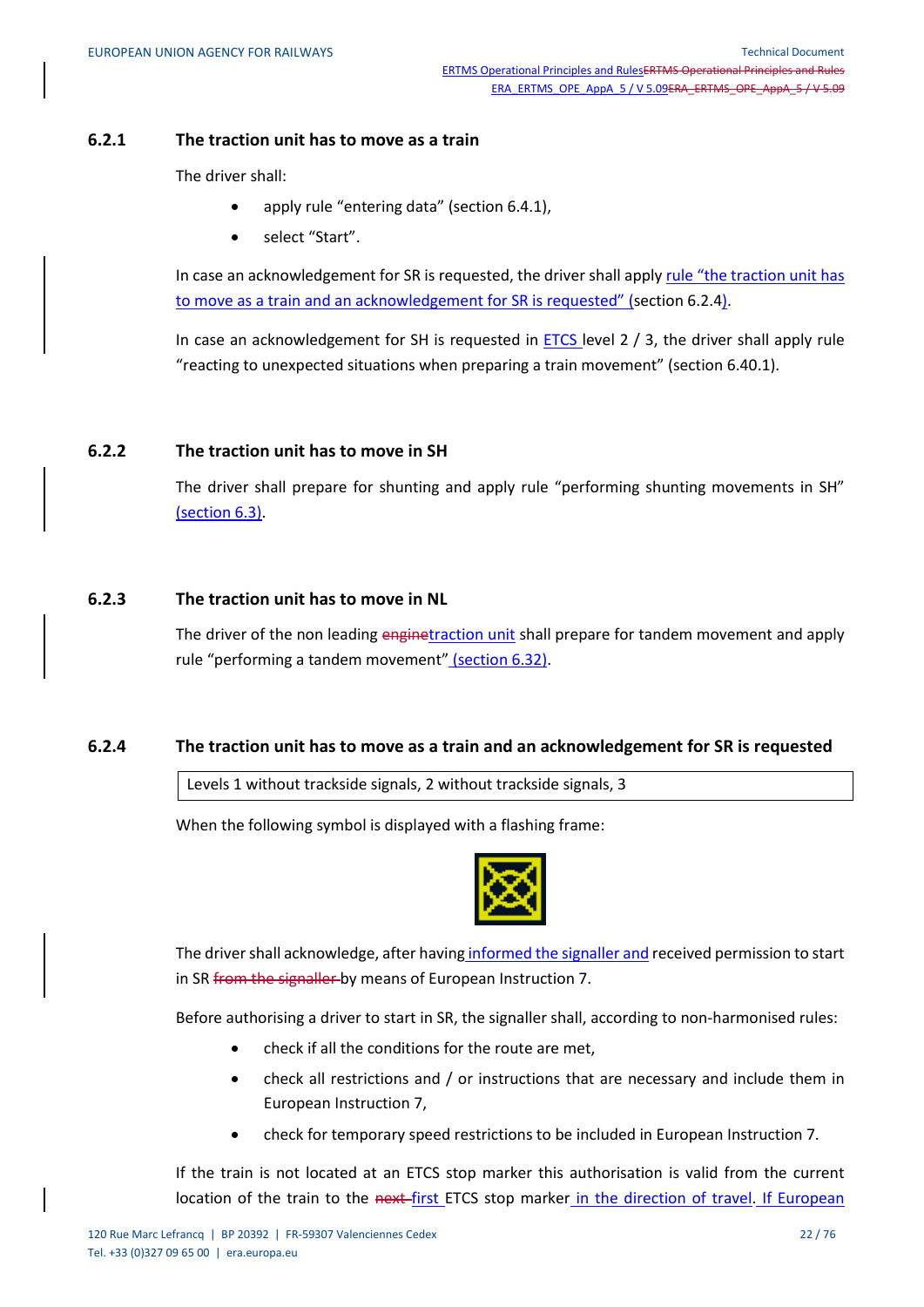Instruction 7 allows this ETCS stop marker to be passed, the driver is allowed to pass it using the override function and proceed up to the next ETCS stop marker.

If the train is located at an ETCS stop marker this authorisation is valid from this ETCS stop marker to the next one; the signaller shall authorise the driver to pass the EOAthis ETCS stop marker by means of European Instruction 7.

The driver shall:

- receive European Instruction 7 from the signaller,
- check the applicable speed limit,
- use the override function if requested, and wait for the following symbol:



- start the train,
- not exceed the override EOA speed while this symbol is displayed.

If allowed by non-harmonised rules, the signaller can authorise the driver to pass several consecutive ETCS stop markers with only one written order.

It is possible to provide more than one European Instructions for an equal number of consecutive ETCS Stop Markers to be passed.

If the signaller can establish that the track up to the end of the authorisation to be issued is free then he can may exempt the driver from running on sight in SR according to unless prevented by non-harmonised rules.

Levels 1 with trackside signals, 2 with trackside signals

When the following symbol is displayed with a flashing frame:



The driver shall apply rule 6.14 "Running in SR" (section 6.14).

#### **6.2.5 The traction unit has to move in SL**

The driver / train preparer shall make sure that all desks of any non-leading traction unit, which is electrically connected to and will be remotely controlled from the leading one, are closed and remain so as long as this traction unit is remotely controlled from the leading one.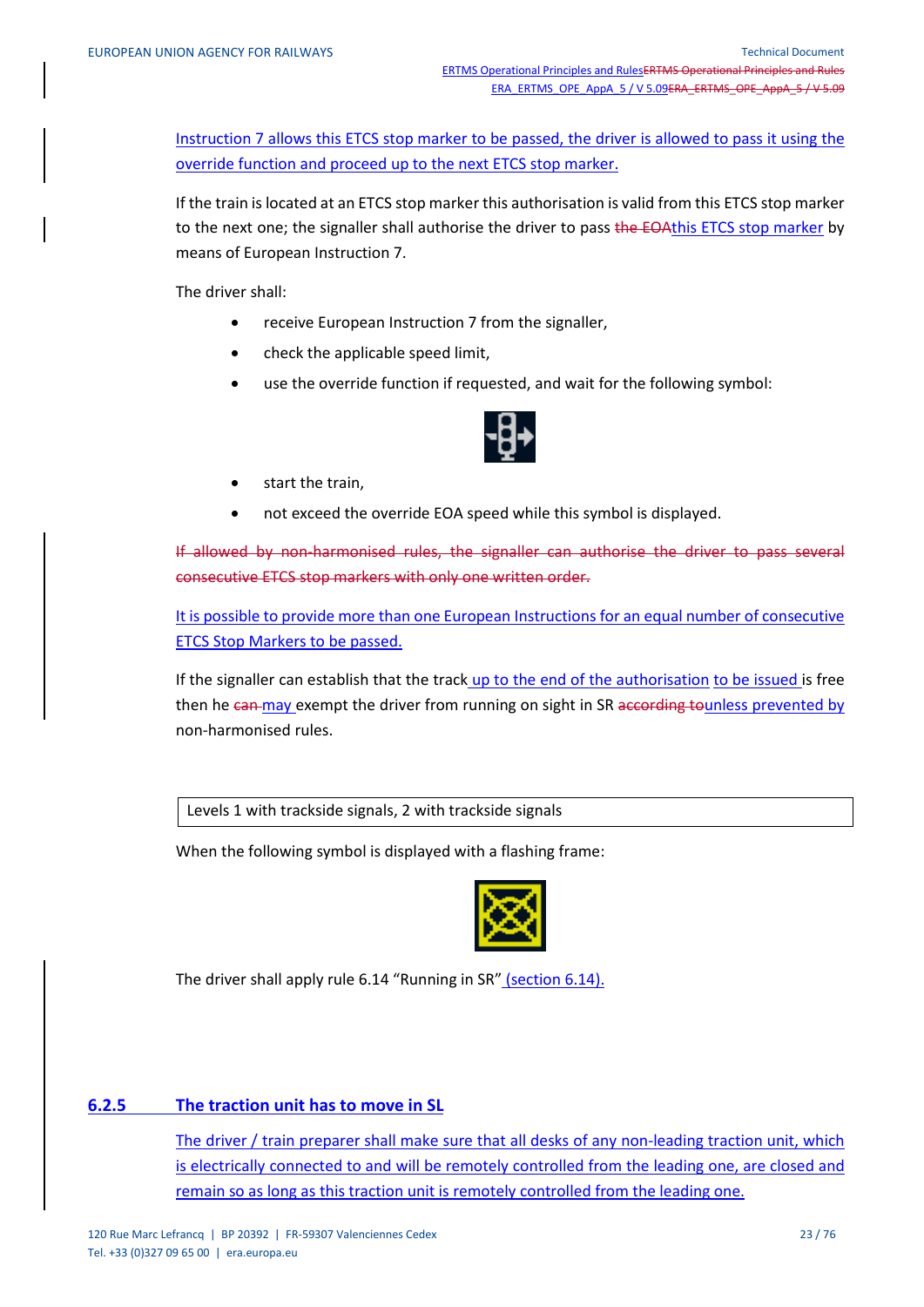## **6.3 PERFORMING SHUNTING MOVEMENTS IN SH**

Rolling stock has to be moved in SH.

Levels 1, 2, 3

## **6.3.1 Manual entry into SH**

The driver shall select "Shunting" according to non-harmonised rules.

## **6.3.2 Automatic entry into SH**

When the following symbol is displayed with a flashing frame:



the driver shall:

- first ensure he has the correct information concerning the movement he is to perform,
- then acknowledge.

## **6.3.3 Running in SH**

When the following symbol is displayed:



the driver shall apply non-harmonised rules.

## **6.3.4 Maintain SH when changing the cab**

When the shunting procedure requires the use of different cabs the driver is allowed to select "Maintain Shunting" before closing the driving desk.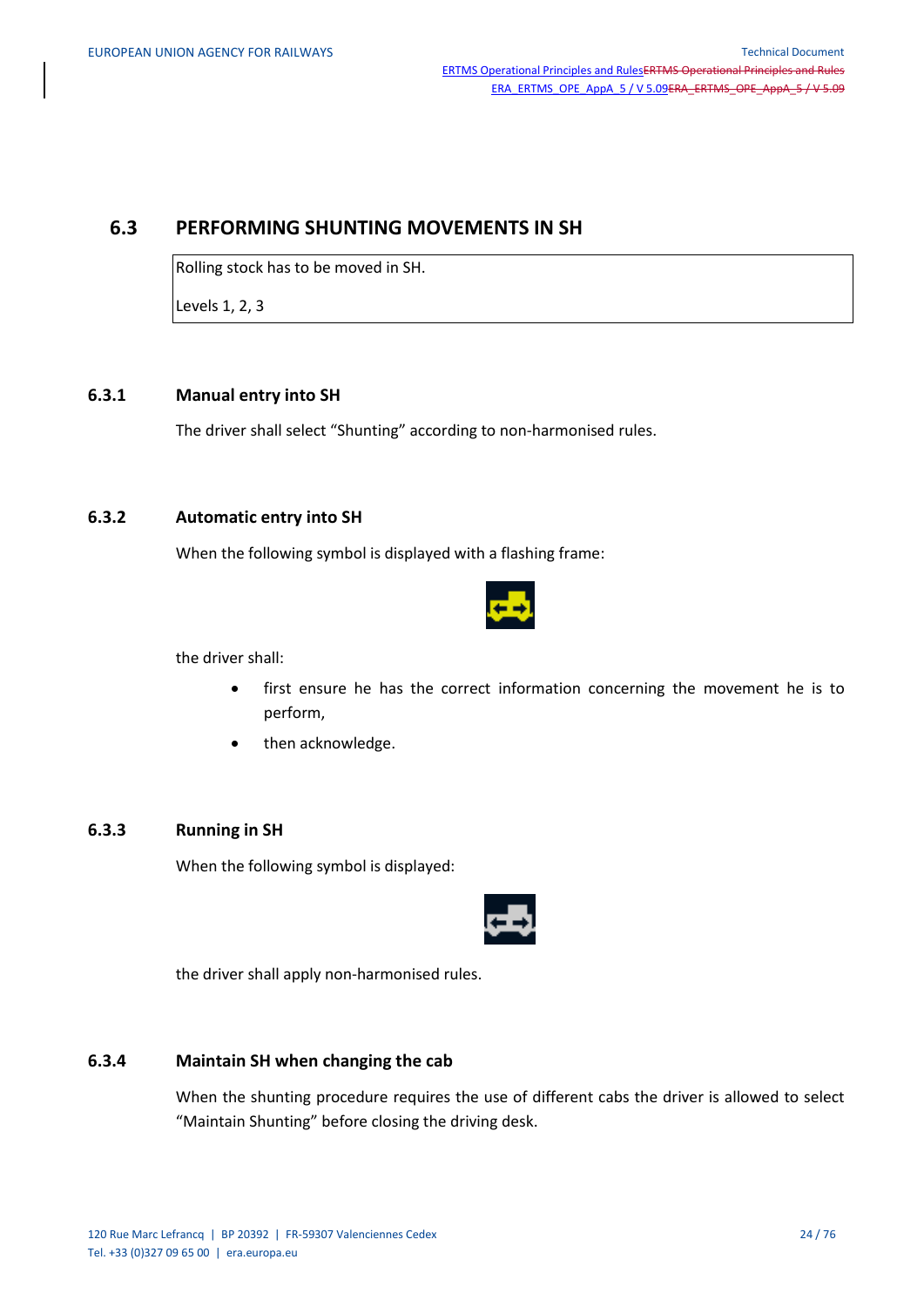#### **6.3.5 Exit from SH**

When all shunting movements to be performed in SH are finished the driver shall:

- select "Exit Shunting",
- ensure that no traction unit remains in the "Maintain Shunting" status.

## **6.3.6 SH not granted**

Levels 2, 3

When one of the following text messages is displayed:

"SH refused"

"SH request failed"

the driver shall inform the signaller about the situation.

Driver and signaller shall apply non-harmonised rules.

## **6.3.7 Passing a defined border of a shunting area**

When a shunting movement needs to pass a defined border of a shunting area driver and signaller shall apply non-harmonised rules.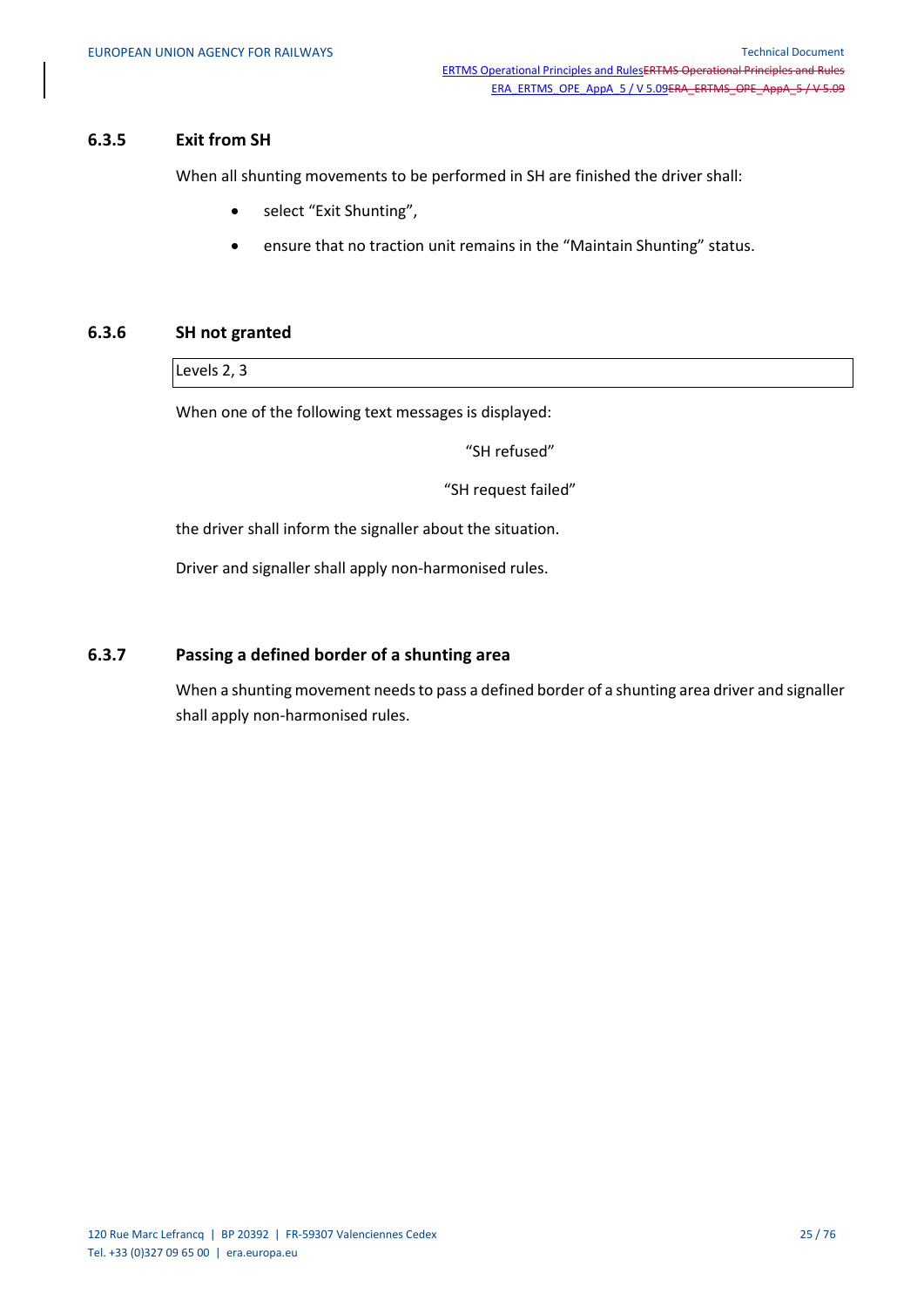# **6.4 ENTERING TRAIN DATA**

Train Data have to be entered or modified.

Levels 0, 1, 2, 3, NTC

### **6.4.1 Entering train data during train preparation**

The driver / train preparer shall enter / modify and validate all of the following train data:

- ETCS operational train category,
- train length,
- brake percentage,
- maximum train speed,
- axle load category,
- train fitted with airtight system,
- loading gauge,
- additional data for the available STMs,
- specific data for ATO, if requested.

if this data is not pre-configured on-board or received from ETCS external sources.

Before confirming train data that is pre-configured on-board or received from ETCS external sources and that are modifiable by the driver, the train preparer shall make sure the train data and the train consist-composition match.

### **6.4.2 Manual change of train data**

After each modification of the composition of the train and after a technical problem that leads to a modification of the train data, the train preparer / driver shall:

- determine the new train data,
- enter the new train data,
- validate the new train data.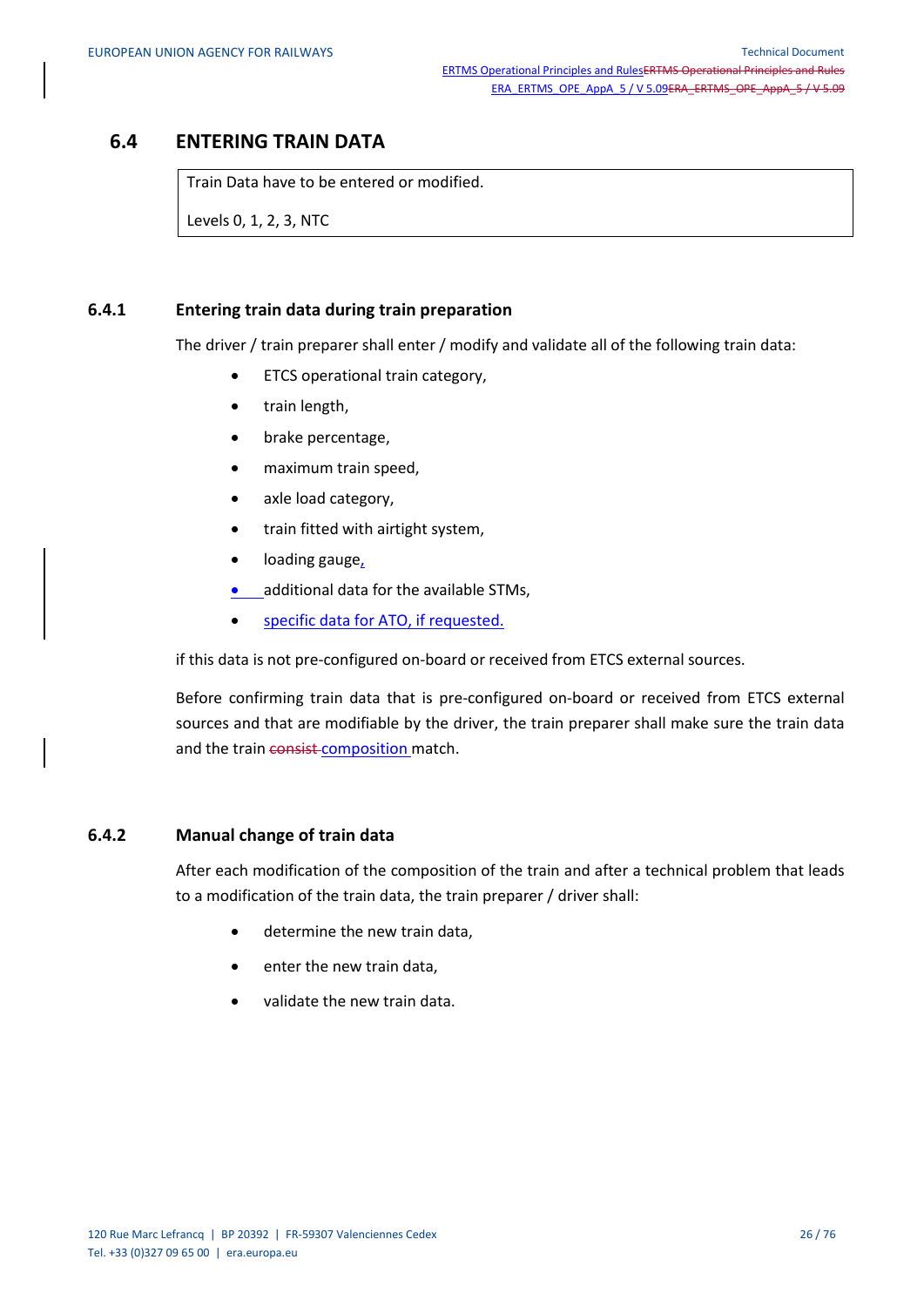## **6.4.3 Change of train data by ETCS external sources**

When the following text message is displayed on the DMI:

"Train data changed"

#### *a) if the change of train data leads to an application of the brake*

When at a standstill, the driver shall:

- acknowledge the brake application,
- modify and/or validate the train data if requested by the on-board system,
- take into account the modified train data.

In ETCS level 1, and in ETCS level 2 if no new MA is received, the signaller shall authorise the driver to pass the EOA (rule "authorising the passing of an EOA"-section 6.39).

#### *b) in all other cases*

The driver shall take into account the modified train data.

## **6.5 INTENTIONALLY BLANK**

## **6.6 INTENTIONALLY BLANK**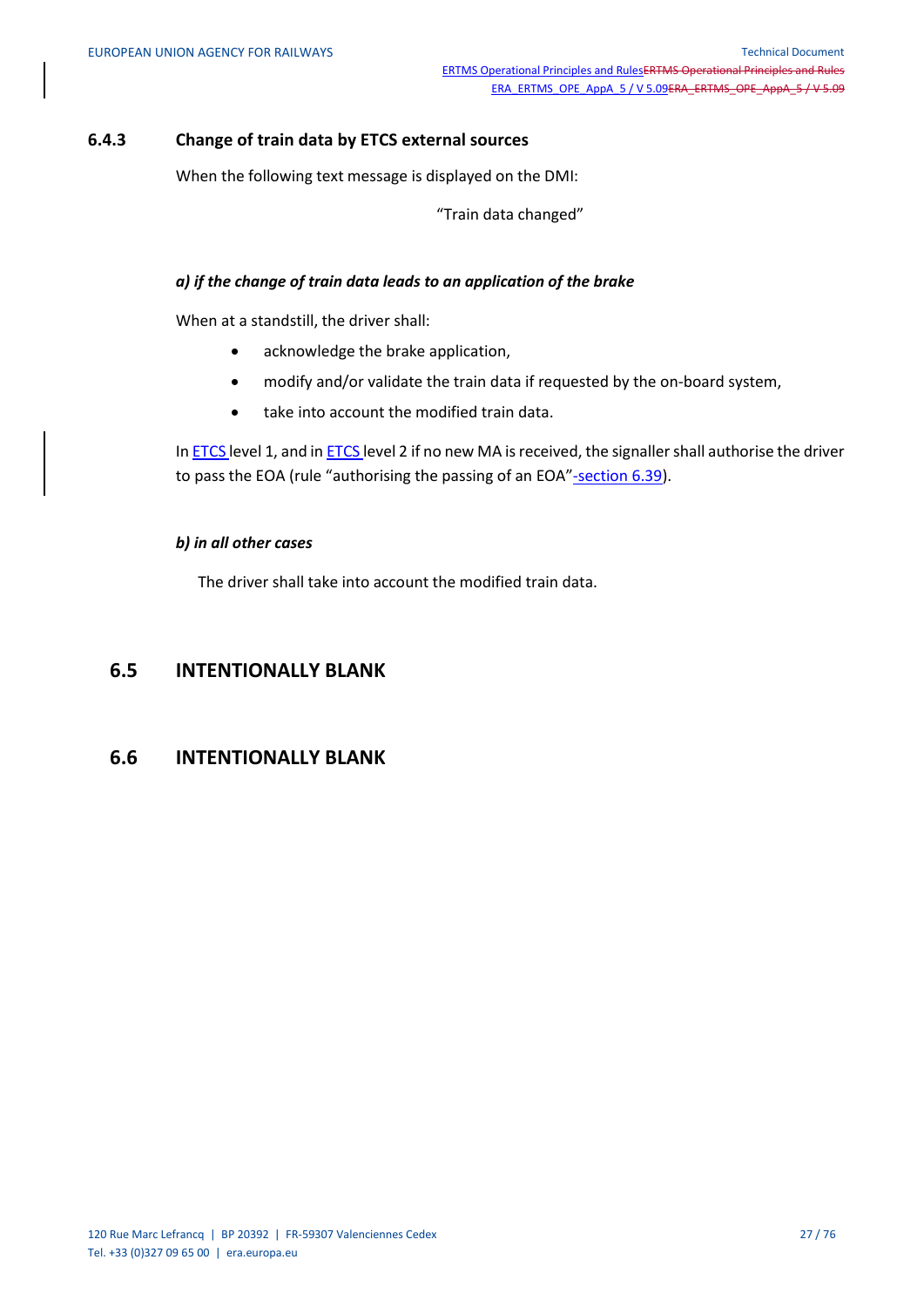# **6.7 ENTERING AND OPERATING IN ETCS LEVEL 0**

#### **6.7.1 Announcement**

The train is approaching an **ETCS** level 0 area.

Levels 1, 2, 3, NTC

When a transition to **ETCS** level 0 is announced by displaying the following symbol:



the driver shall apply non-harmonised rules.

#### **6.7.2 Acknowledgement**

When the following symbol is displayed with a flashing frame:



the driver shall acknowledge.

## **6.7.3 Running**

The train is running in an **ETCS** level 0 area.

When the following symbol is displayed:



the driver shall apply non-harmonised rules.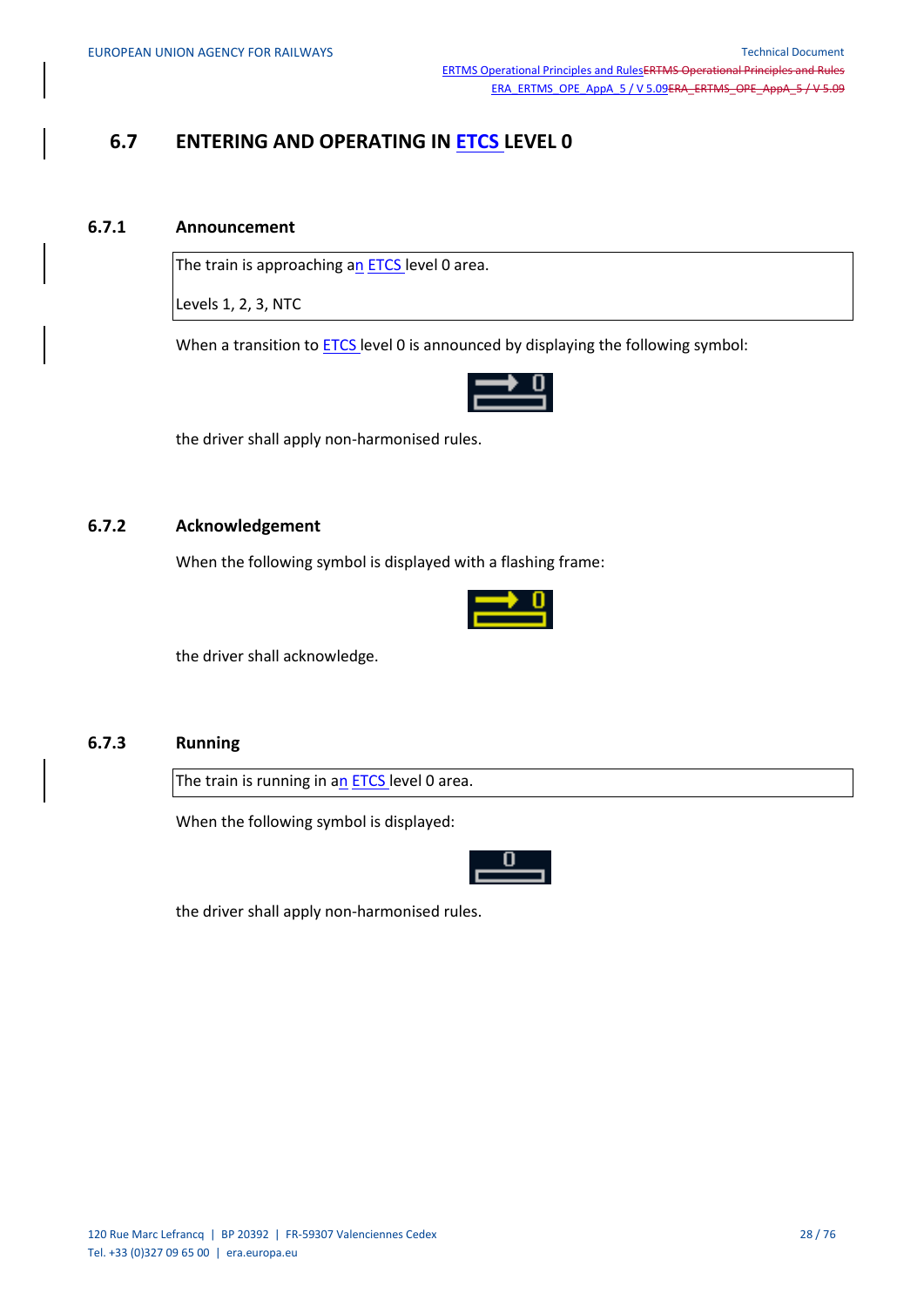# **6.8 ENTERING AND OPERATING IN ETCS LEVEL 1**

#### **6.8.1 Announcement**

The train is approaching an **ETCS** level 1 area.

Levels 0, 2, 3, NTC

When a transition to **ETCS** level 1 is announced by displaying the following symbol:



the driver shall prepare to apply rules for **ETCS** level 1.

#### **6.8.2 Acknowledgement**

When the following symbol is displayed with a flashing frame:



the driver shall acknowledge.

## **6.8.3 Running**

The train is running in an ETCS level 1 area.

When the following symbol is displayed:



the driver shall apply rules according to **ETCS** level 1.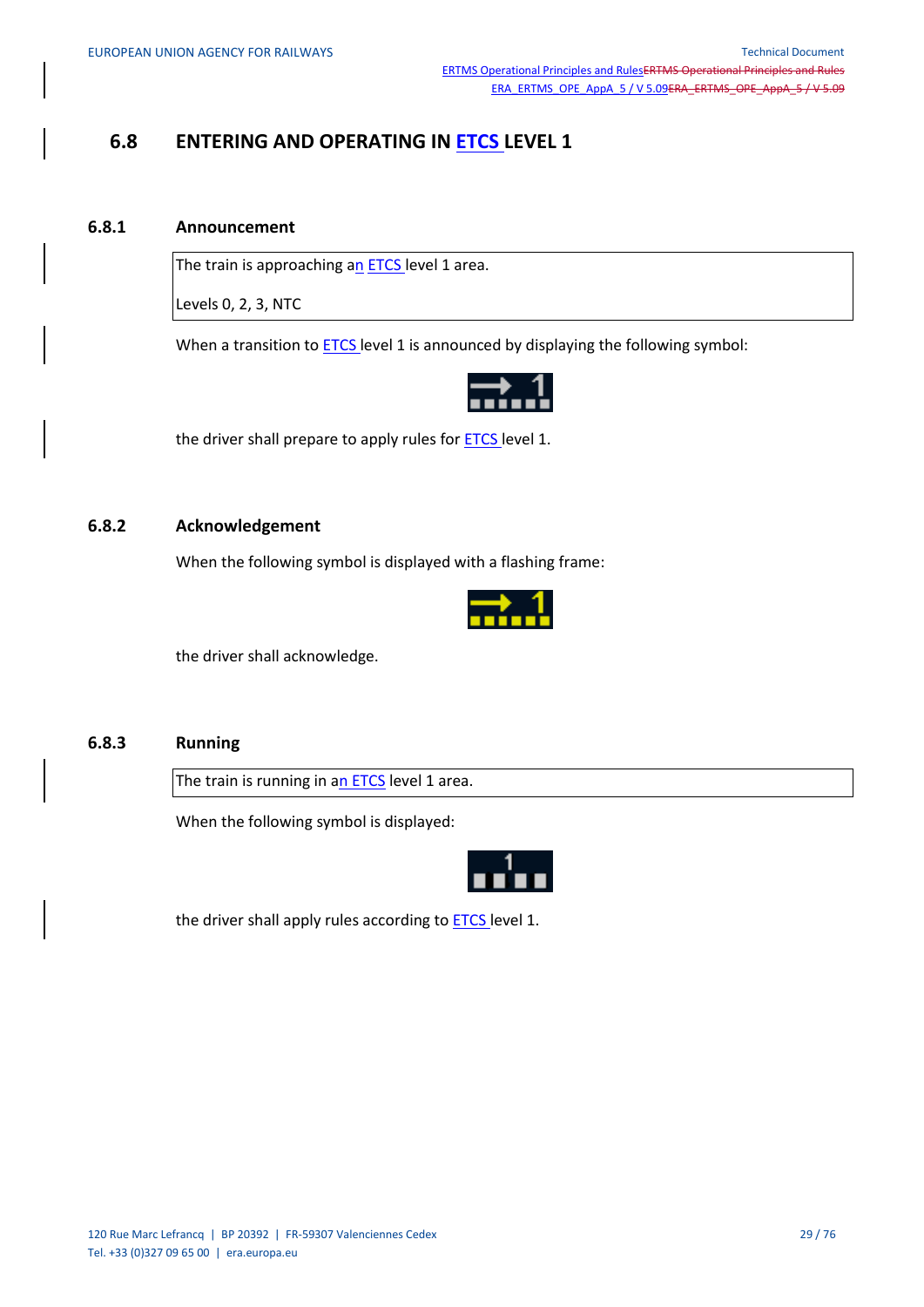# **6.9 ENTERING AND OPERATING IN ETCS LEVEL 2**

#### **6.9.1 Announcement**

The train is approaching an ETCS level 2 area.

Levels 0, 1, 3, NTC

When a transition to **ETCS** level 2 is announced by displaying the following symbol:



the driver shall prepare to apply rules for **ETCS** level 2.

#### **6.9.2 Acknowledgement**

When the following symbol is displayed with a flashing frame:



the driver shall acknowledge.

## **6.9.3 Running**

The train is running in an ETCS level 2 area.

When the following symbol is displayed:



the driver shall apply rules according to **ETCS** level 2.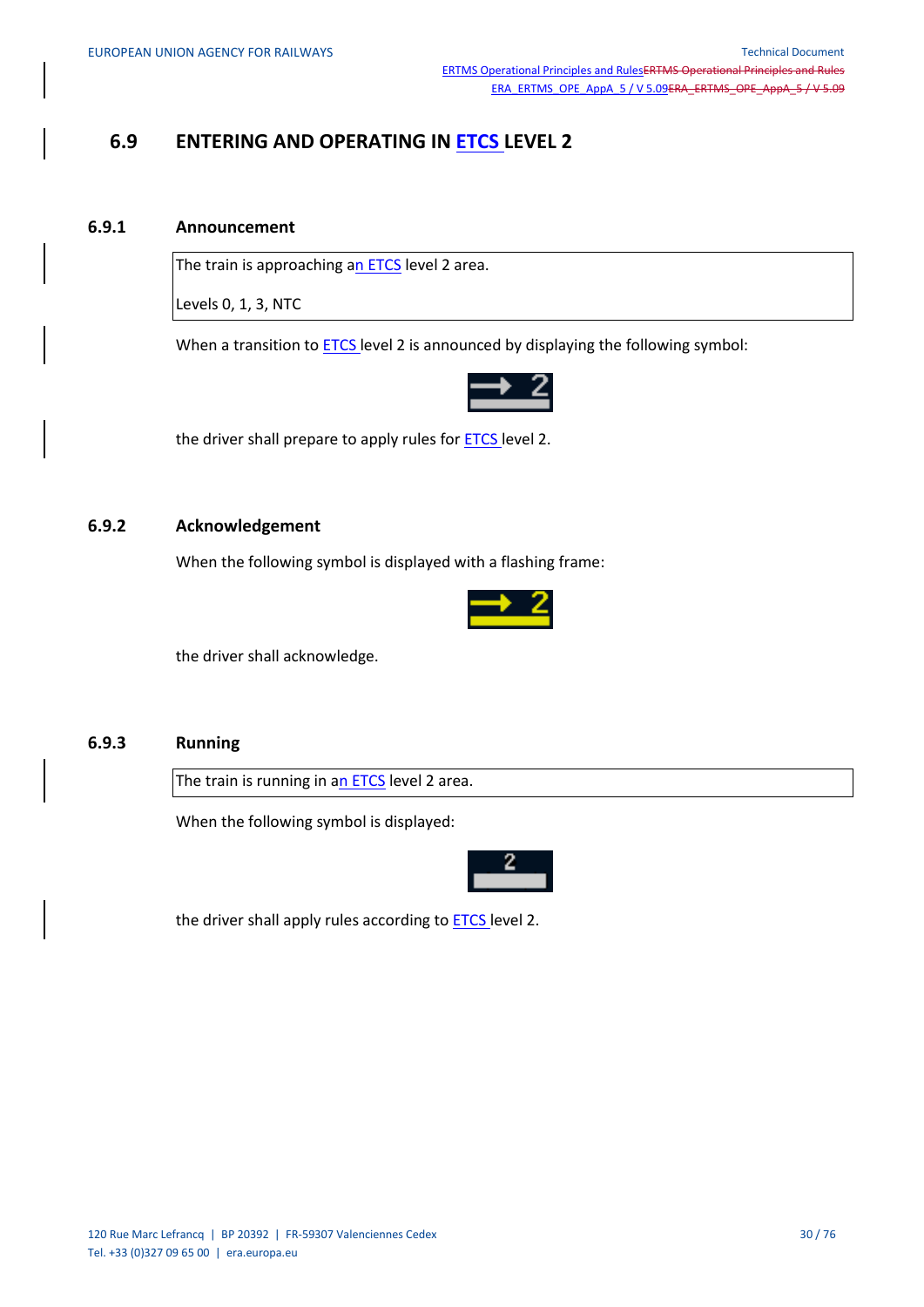# **6.10 ENTERING AND OPERATING IN ETCS LEVEL 3**

#### **6.10.1 Announcement**

The train is approaching an ETCS level 3 area.

Levels 0, 1, 2, NTC

When a transition to **ETCS** level 3 is announced by displaying the following symbol:



the driver shall prepare to apply rules for **ETCS** level 3.

#### **6.10.2 Acknowledgement**

When the following symbol is displayed with a flashing frame:



the driver shall acknowledge.

## **6.10.3 Running**

The train is running in an ETCS level 3 area.

When the following symbol is displayed:



the driver shall apply rules according to **ETCS** level 3.

When required to manually confirm train integrity on the DMI, the driver shall do so only at standstill and according to RU rules.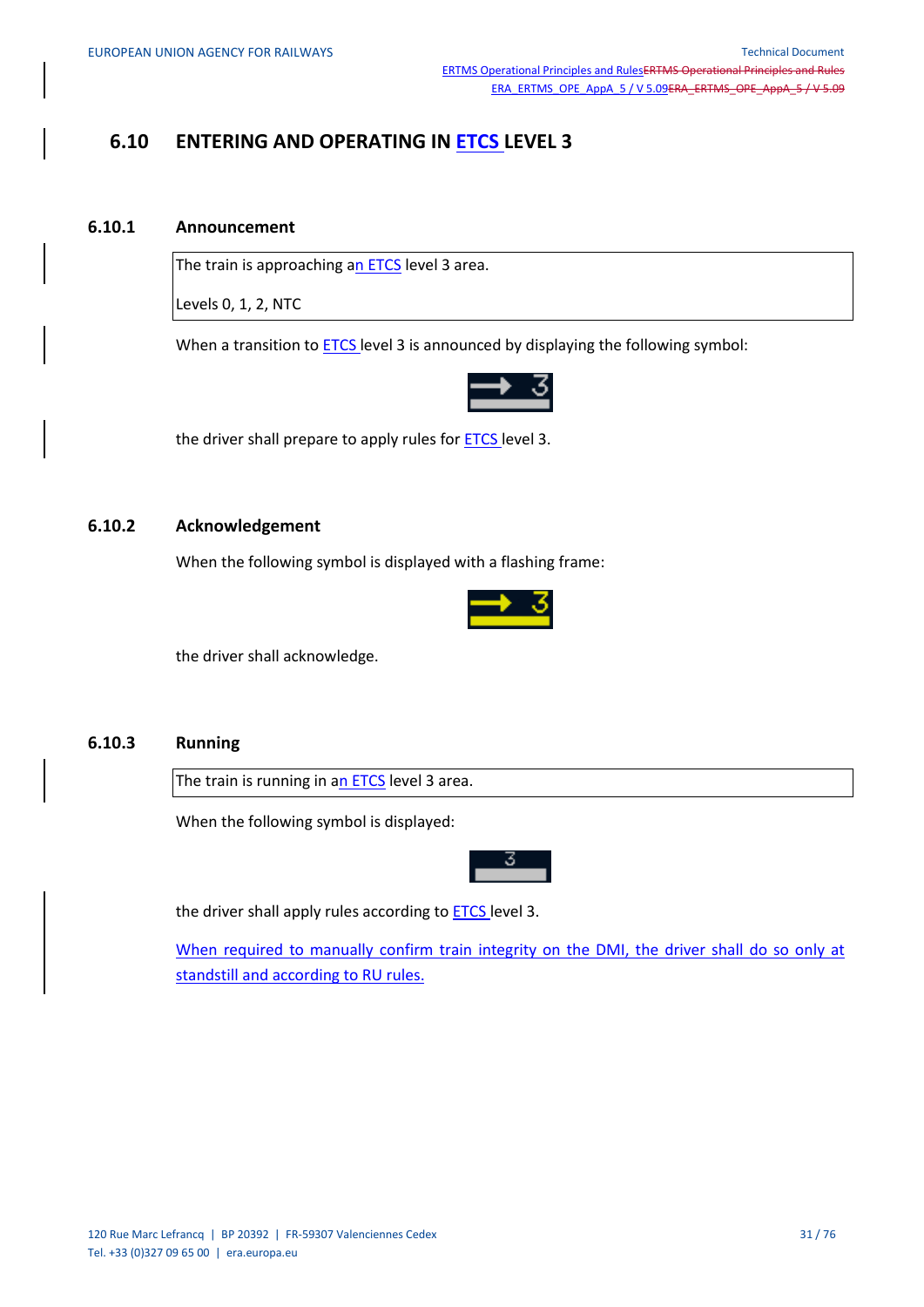# **6.11 ENTERING AND OPERATING IN ETCS LEVEL NTC**

#### **6.11.1 Announcement**

The train is approaching an ETCS level NTC area.

Levels 0, 1, 2, 3

When a transition to **ETCS** level NTC is announced by displaying the following symbol:



the driver shall apply non-harmonised rules.

#### **6.11.2 Acknowledgement**

When the following symbol is displayed with a flashing frame:



the driver shall acknowledge.

## **6.11.3 Running**

The train is running in an ETCS level NTC area.

When the following symbol is displayed:



the driver shall apply non-harmonised rules.

*Note: the symbols which are displayed on the DMI are given as examples; it is in reality a specific symbol for each NTC.*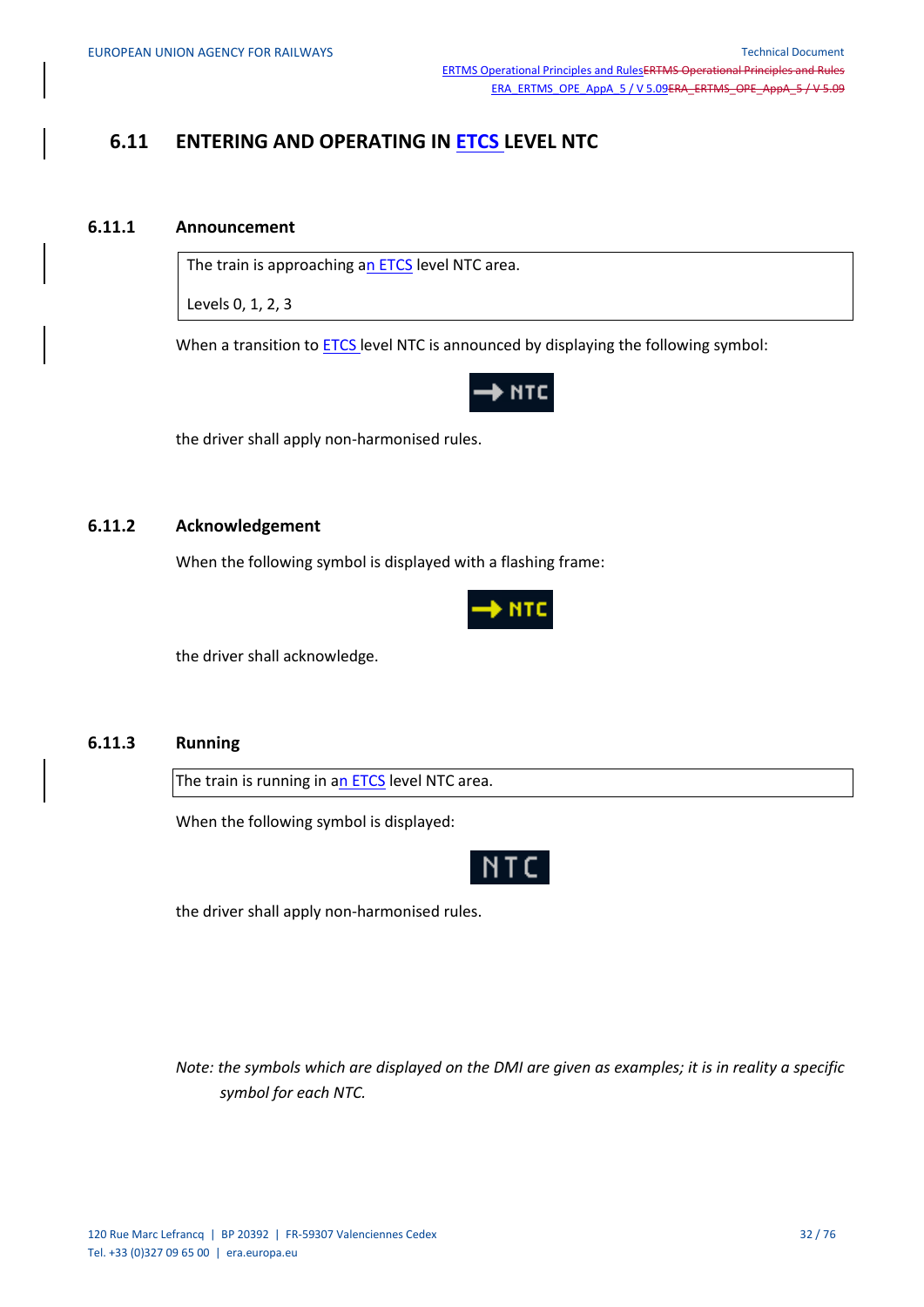## **6.12 RUNNING IN FS**

Levels 1, 2, 3

When the following symbol is displayed:



the driver

- **•** shall not exceed the permitted speed
- **If DAS information is available on-board:**
- may follow the target advice speed when displayed on the DMI
- $\bullet$  may coast when  $\bullet$  is displayed
- may respect the stopping points if indicated
- may request a stopping point to be skipped if instructed and this option is available on the DMI
- may operate the doors when invited to do so by relevant DMI indications.

In ETCS level 1 with trackside signals the driver is authorised to proceed without a new MA when the trackside signal shows a proceed aspect.

If in addition the following text message is displayed:

"Entering FS"

the driver shall not exceed speed restrictions that apply for the part of the train that is not covered by the FS MA.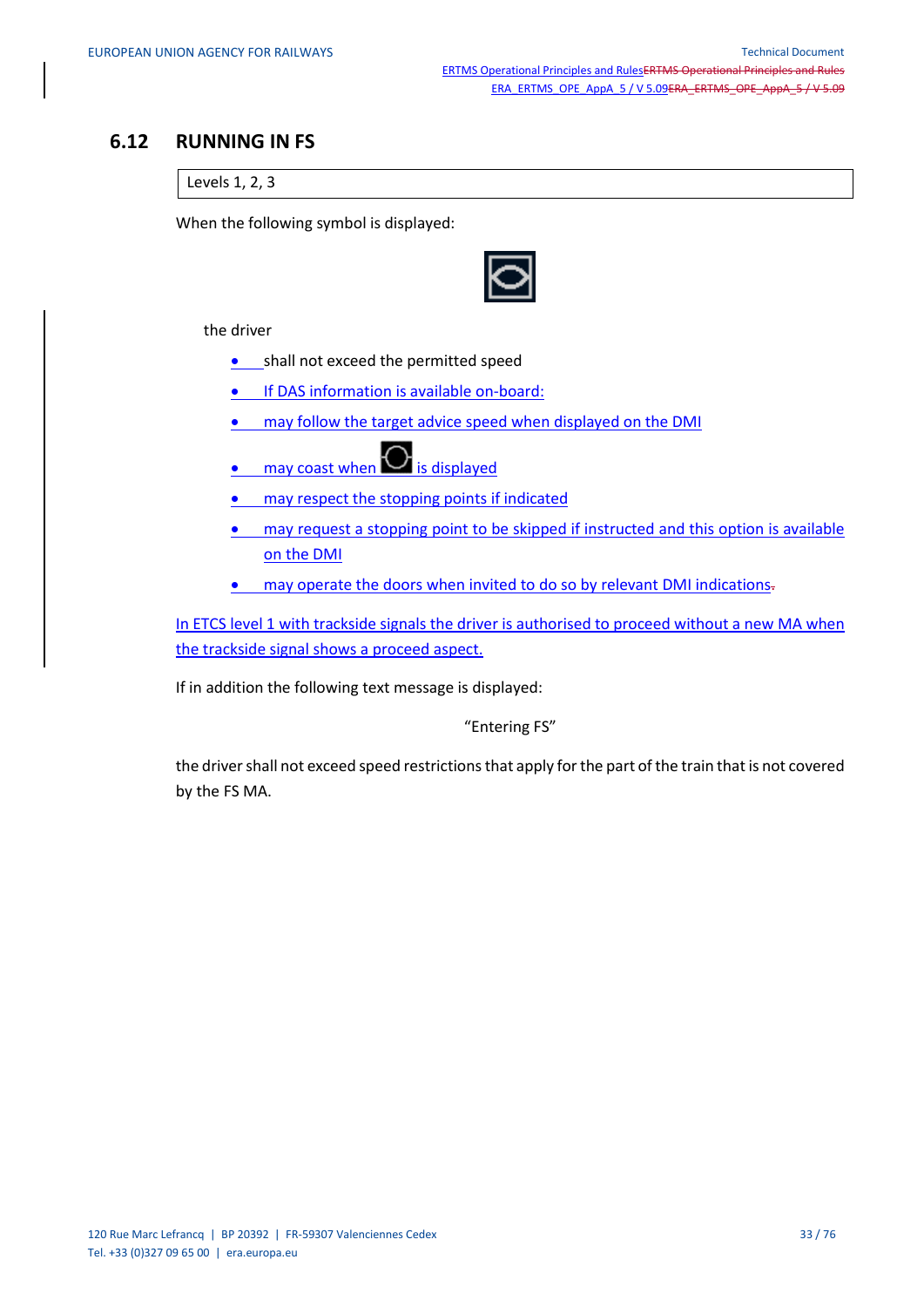## **6.13 RUNNING IN OS**

Levels 1, 2, 3

When the following symbol is displayed with a flashing frame:



the driver shall:

- acknowledge,
- start or continue running on sightapplying Appendix B2 rule 9.

When the following symbol is displayed:



the driver shall:

- Fun on sightapply Appendix B2 rule 9 as long as this symbol is displayed,
- not exceed the permitted speed.

If in addition the following text message is displayed:

"Entering OS"

the driver shall not exceed speed restrictions that apply for the part of the train that is not covered by the OS MA.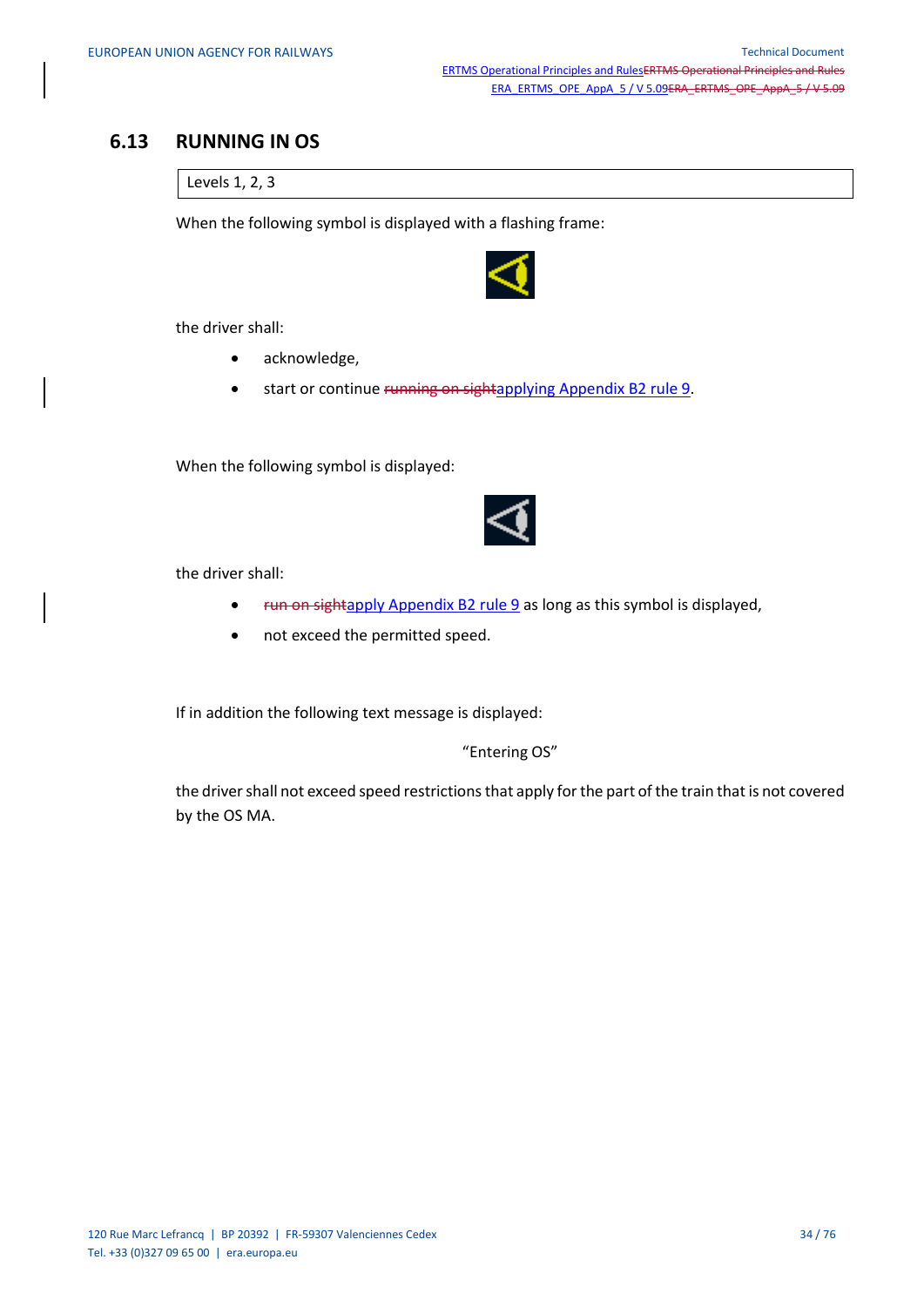## **6.14 RUNNING IN SR**

Levels 1, 2, 3

When the following symbol is displayed with a flashing frame:



the driver shall:

- first receive an authorisation for ERTMS train movement,
- check the applicable speed limit,
- then acknowledge.

When the following symbol is displayed:



the driver shall:

- run on sight, unless an operational instruction exempts him from running on sight in SR,
- not exceed the applicable speed limit,
- in ETCS level 1 without trackside signals, in ETCS level 2 without trackside signals, and in ETCS level 3, stop atwhen approaching the next ETCS stop marker, inform the signaller and apply Rule "Authorizing the passing of an EoA" (section 6.39) unless already authorized to pass this ETCS stop marker by means of a European Instruction.
- inform the signaller about the situation and follow any instructions given.

If allowed by non-harmonised rules, the driver can be authorised by the signaller to pass several consecutive ETCS stop markers with only one operational instruction.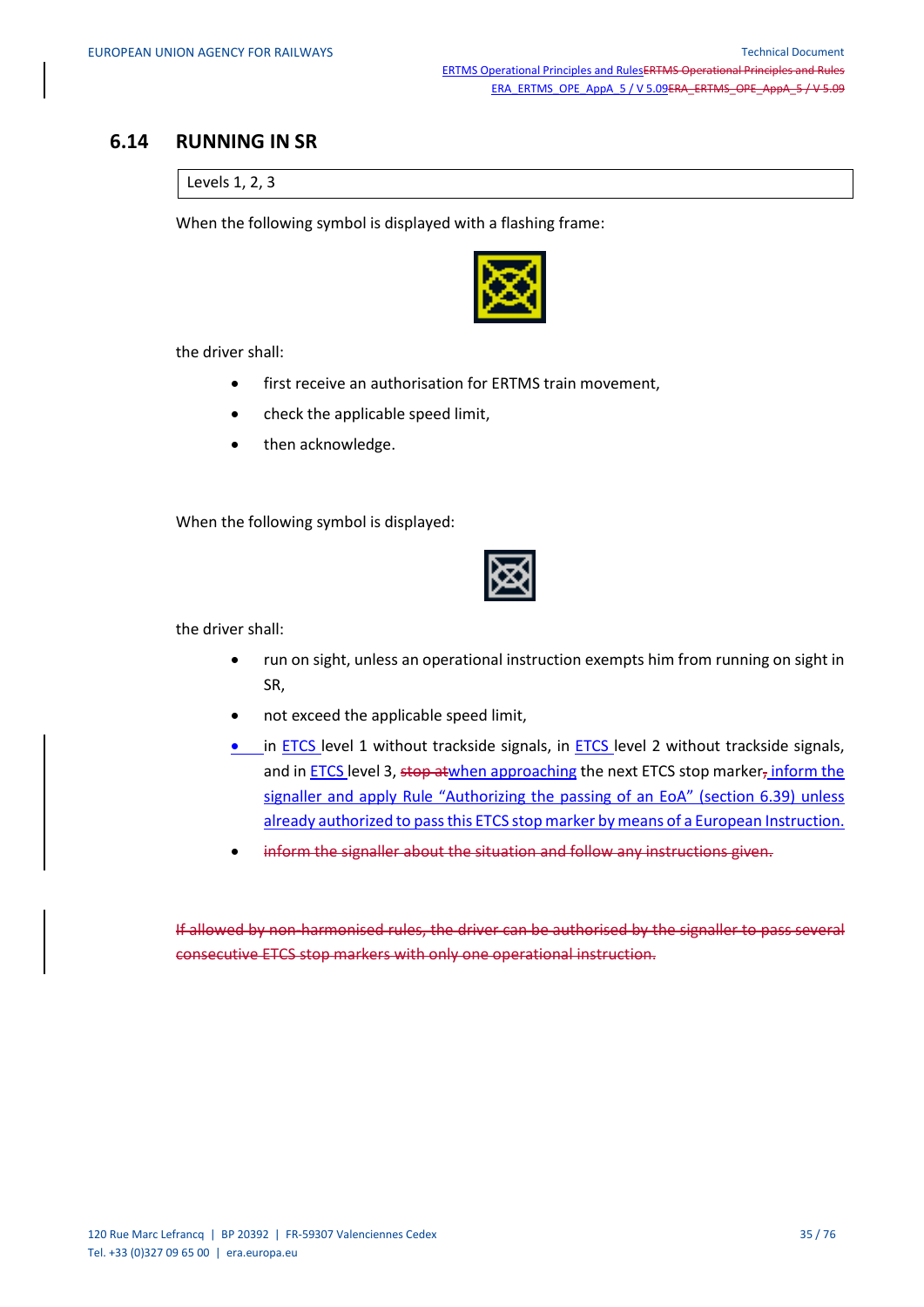## **6.15 RUNNING IN LS**

Levels 1, 2

When the following symbol is displayed with a flashing frame:



the driver shall acknowledge according to non-harmonised rules.

When the following symbol is displayed:

the driver shall apply non-harmonised rules.

## **6.16 RUNNING IN UN**

Level 0

When the following symbol is displayed with a flashing frame:



the driver shall acknowledge according to non-harmonised rules.

When the following symbol is displayed:



the driver shall apply non-harmonised rules.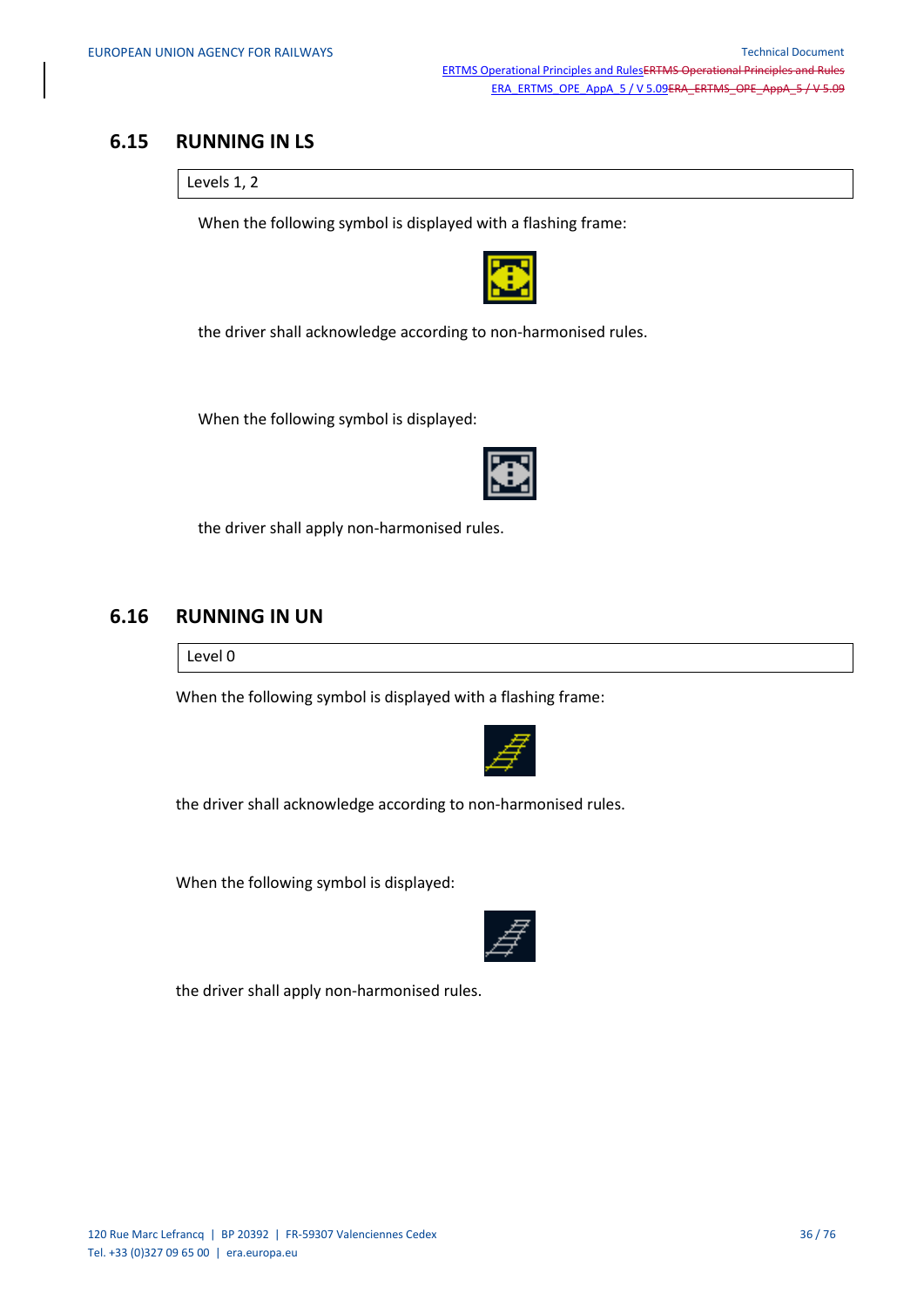### **6.17 RUNNING IN SN**

Level NTC

When the following symbol is displayed with a flashing frame:



the driver shall acknowledge according to non-harmonised rules.

When the following symbol is displayed:



the driver shall apply non-harmonised rules.

## **6.18 APPROACHING AN EOA WITH A RELEASE SPEED INDICATION**

Levels 1, 2, 3

When the train is approaching an EOA and a release speed is displayed on the DMI, the driver is authorised:

- to approach a signal, an ETCS stop marker  $\neq$ , an ETCS location marker or a buffer stop which is a short distance behind the EOA indicated on the DMI without exceeding the release speed,
- in ETCS level 1 with trackside signals to proceed without exceeding the release speed when the trackside signal shows a proceed aspect.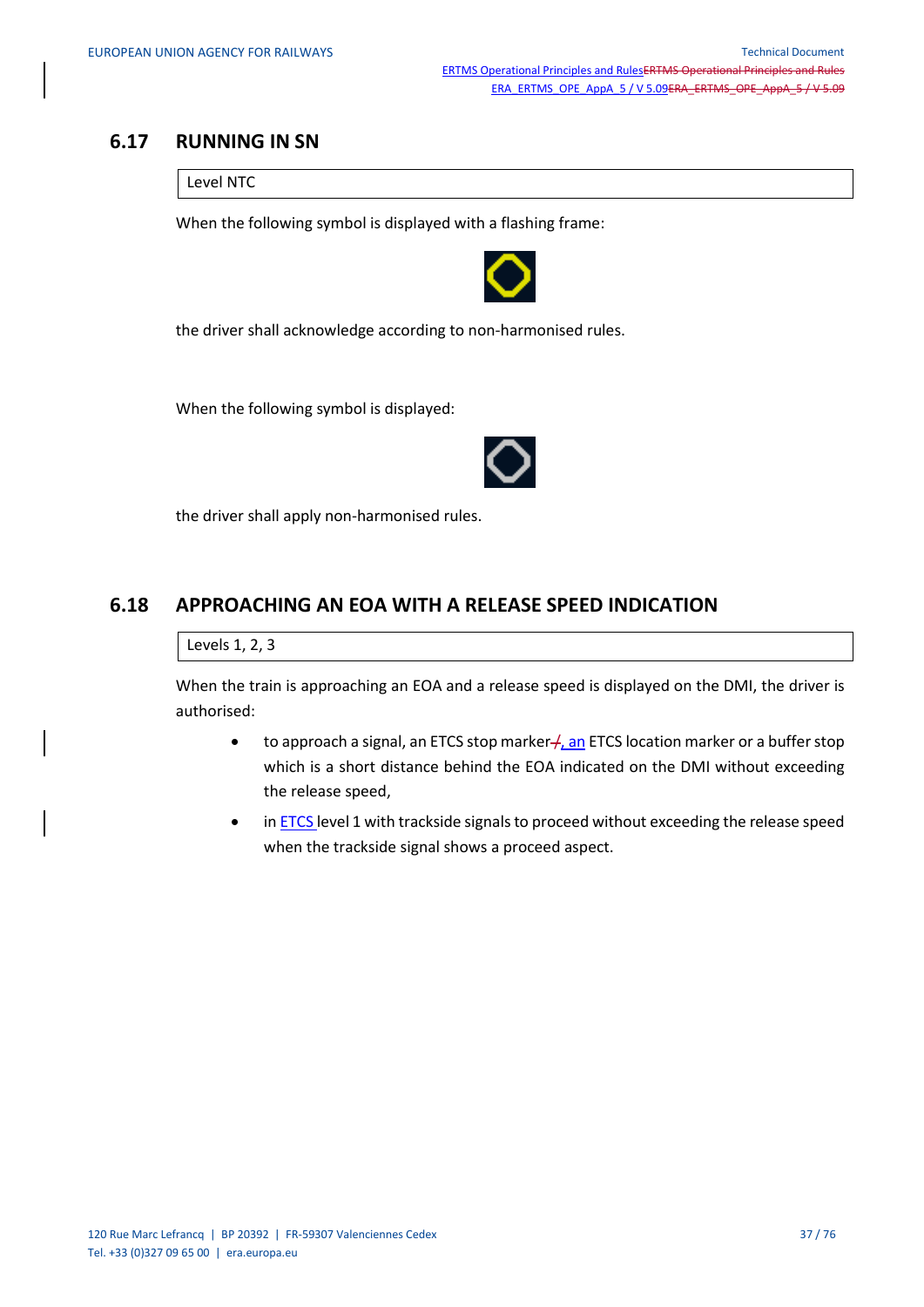## **6.19 MANAGING A TRACK AHEAD FREE REQUEST**

The train is at a standstill or approaching a trackside signal, or an ETCS stop marker / ETCS location marker.

Levels 2, 3

When the following symbol is displayed:



the driver is allowed to confirm that the track ahead is free if he can ascertain that the track section between the head of the train and the next trackside signal,  $-$  ETCS stop marker  $\neq$  or ETCS location marker is free.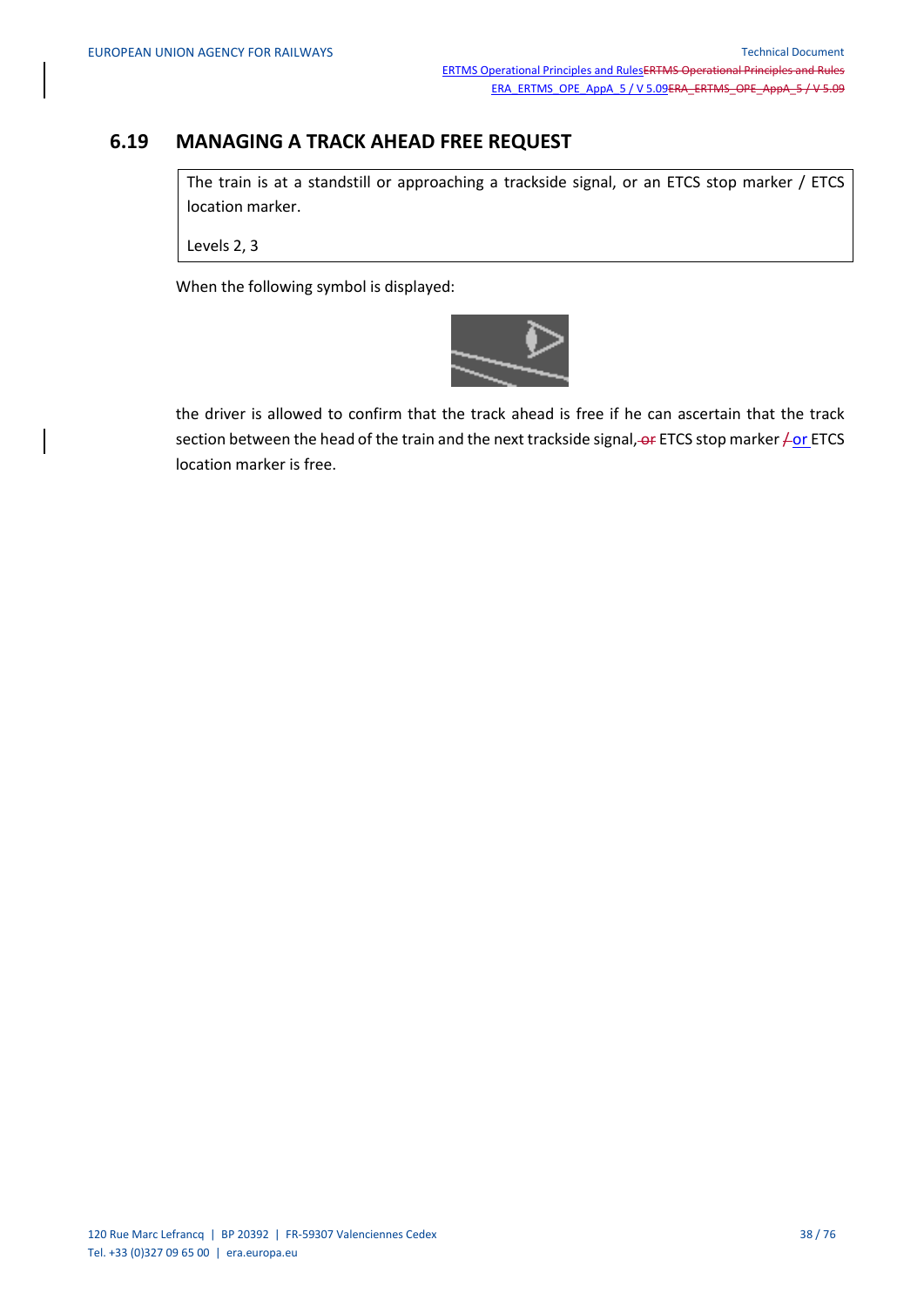## **6.20 PASSING A SECTION WITH LOWERED PANTOGRAPH(S)**

The train is approaching a section of the line to be passed with lowered pantograph(s).

Levels 1, 2, 3

When the following symbol is displayed:



or, when running without an MA, the following marker board is encountered



the driver shall lower the pantograph(s), taking into account their position.

When the following symbol is displayed:



or, when running without an MA, the following marker board is encountered



the driver shall keep the pantograph(s) lowered.

When the following symbol is displayed:



or, when running without an MA, the following marker board is encountered



the driver is authorised to raise the pantograph(s), taking into account their positions.

*\* For the exact dimensions and layout of the icons, EN 16494 [2] needs to be used*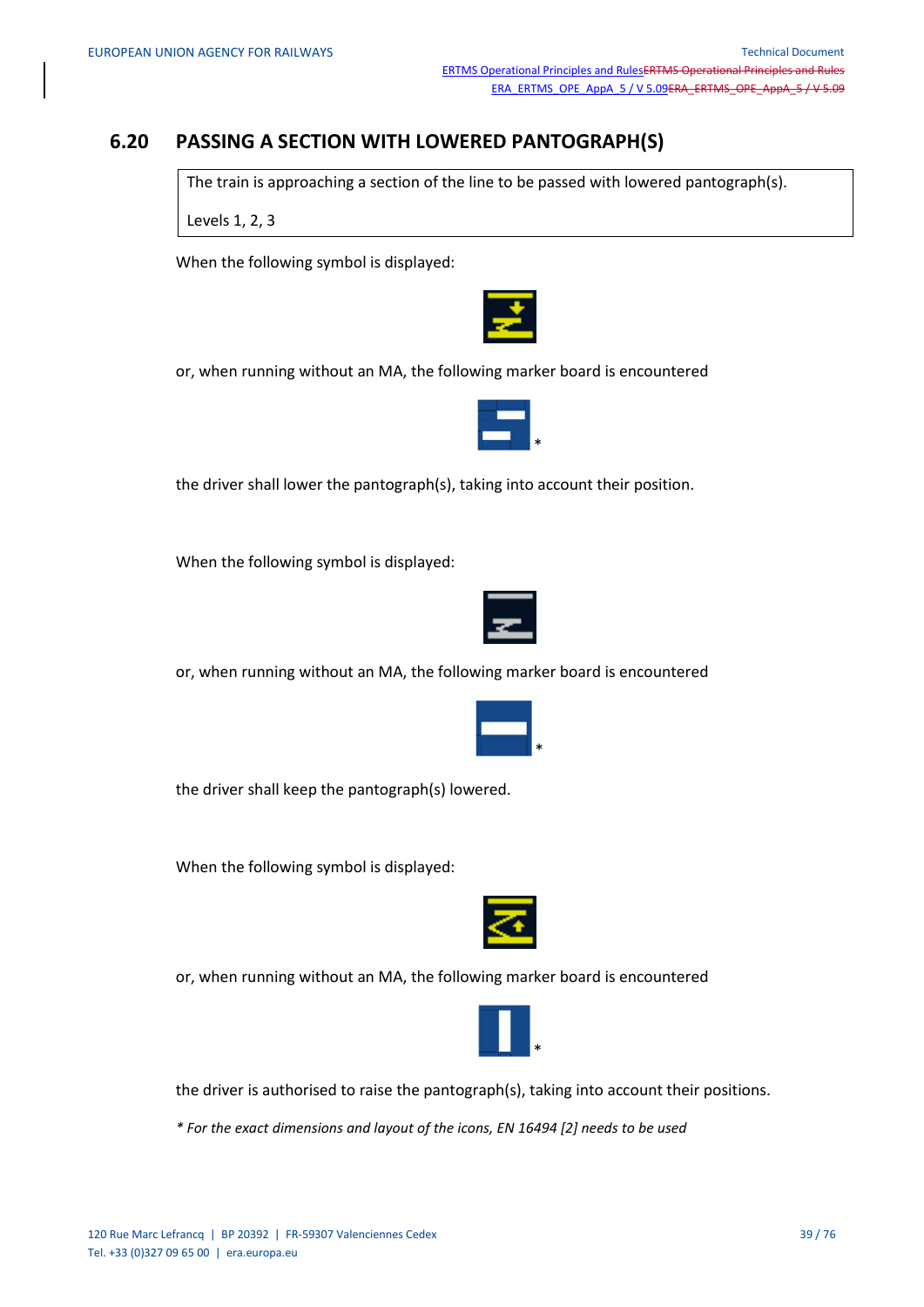## **6.21 CHANGING THE ELECTRIC POWER SUPPLY**

The train is approaching a section of the line where the electric power supply must be changed.

Levels 1, 2, 3

When one of the following symbols is displayed:



the driver shall change the electric power supply accordingly.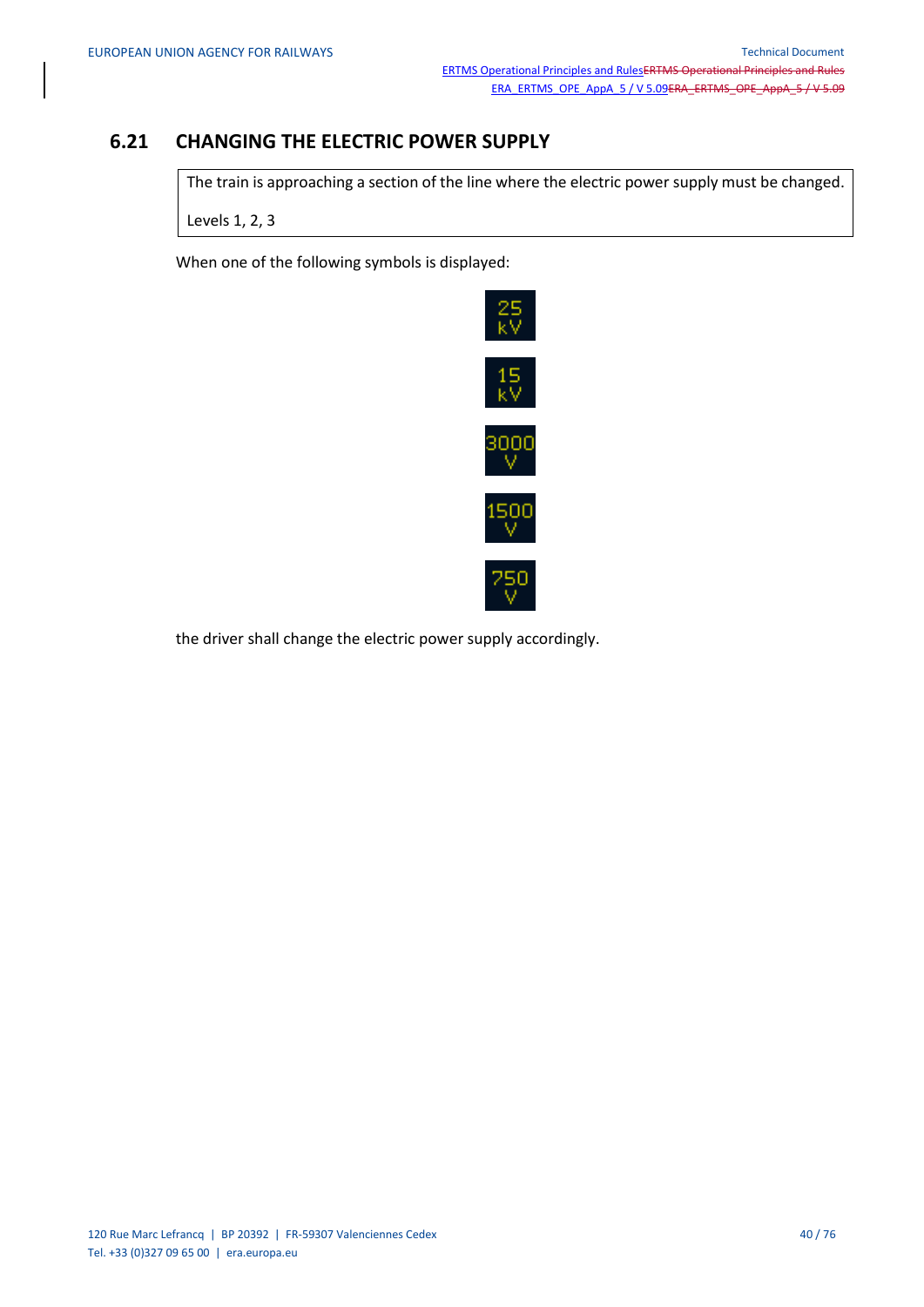## **6.22 PASSING A SECTION WITH MAIN POWER SWITCH SWITCHED OFF**

The train is approaching a section of the line where the main power switch must be switched off.

Levels 1, 2, 3

When the following symbol is displayed:

or, when running without an MA, the following marker board is encountered



the driver shall switch off the main power switch, taking into account the position of the pantographs.

When the following symbol is displayed:



or, when running without an MA, the following marker board is encountered



the driver shall keep the main power switch switched off.

When the following symbol is displayed:



or, when running without an MA, the following marker board is encountered



the driver is authorised to switch on the main power switch, taking into account the position of the pantographs.

*\* For the exact dimensions and layout of the icons, EN 16494 [2] needs to be used*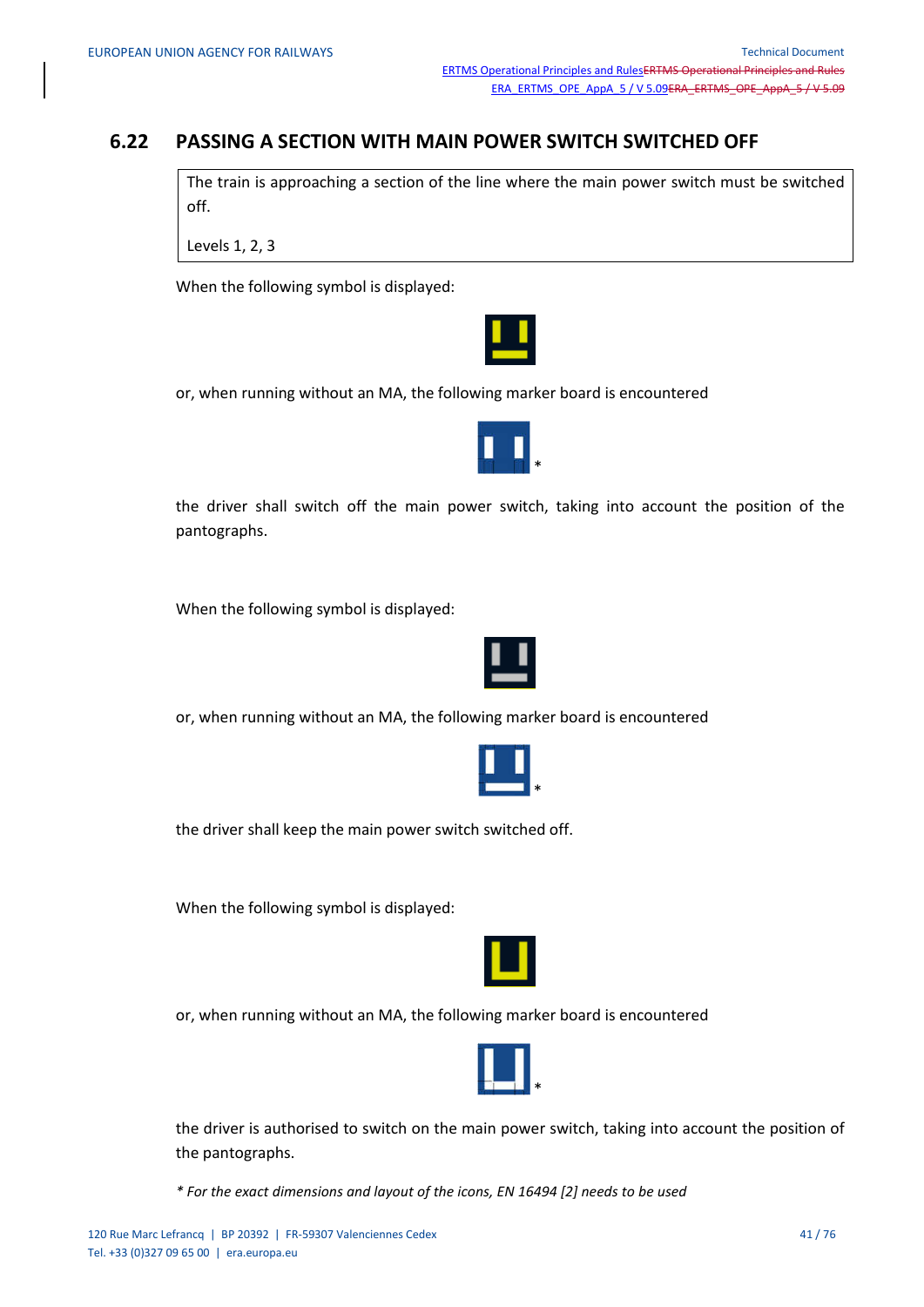## **6.23 PASSING A NON STOPPING AREA**

The train is approaching a non stopping area.

Levels 1, 2, 3

When the following symbol is displayed:



the driver is notified of an upcoming area in which he shall avoid stopping.

When the following symbol is displayed:

the driver shall avoid stopping.

### **6.24 PASSING A SECTION WITH INHIBITION OF MAGNETIC SHOE BRAKE**

The train is approaching a section of the line where the magnetic shoe brake shall not be used.

Levels 1, 2, 3

When the following symbol is displayed:



the driver shall release the magnetic shoe brake, if applied, except in case of an emergency situation.

When the following symbol is displayed:



the driver shall not use the magnetic shoe brake except in case of an emergency situation.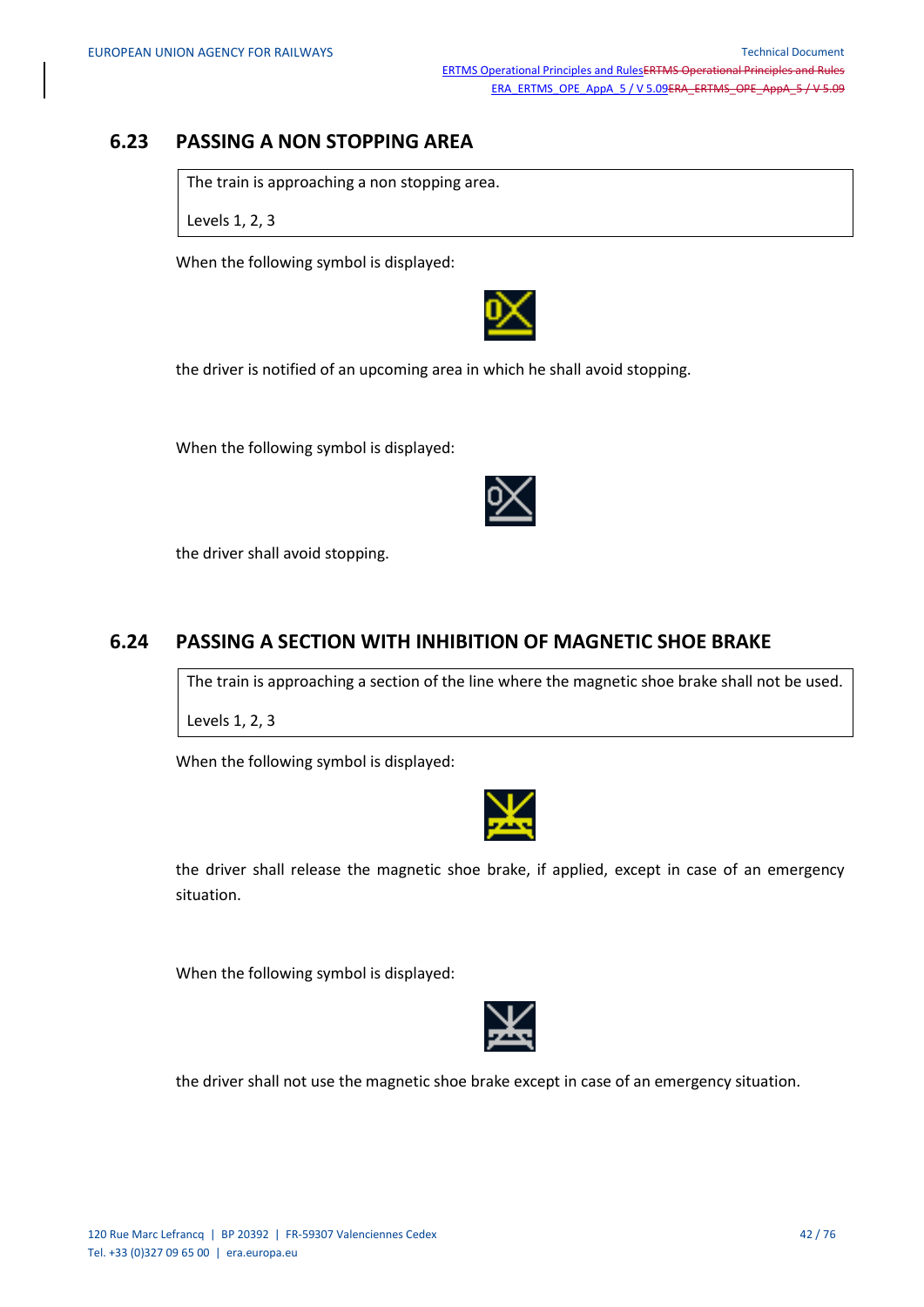## **6.25 PASSING A SECTION WITH INHIBITION OF EDDY CURRENT BRAKE**

The train is approaching a section of the line where the eddy current brake shall not be used.

Levels 1, 2, 3

When the following symbol is displayed:



the driver shall release the eddy current brake, if applied, except in case of an emergency situation.

When the following symbol is displayed:

the driver shall not use the eddy current brake except in case of an emergency situation.

### **6.26 PASSING A SECTION WITH INHIBITION OF REGENERATIVE BRAKE**

The train is approaching a section of the line where the regenerative brake shall not be used.

Levels 1, 2, 3

When the following symbol is displayed:



the driver shall release the regenerative brake, if applied, except in case of an emergency situation.

When the following symbol is displayed:



the driver shall not use the regenerative brake except in case of an emergency situation.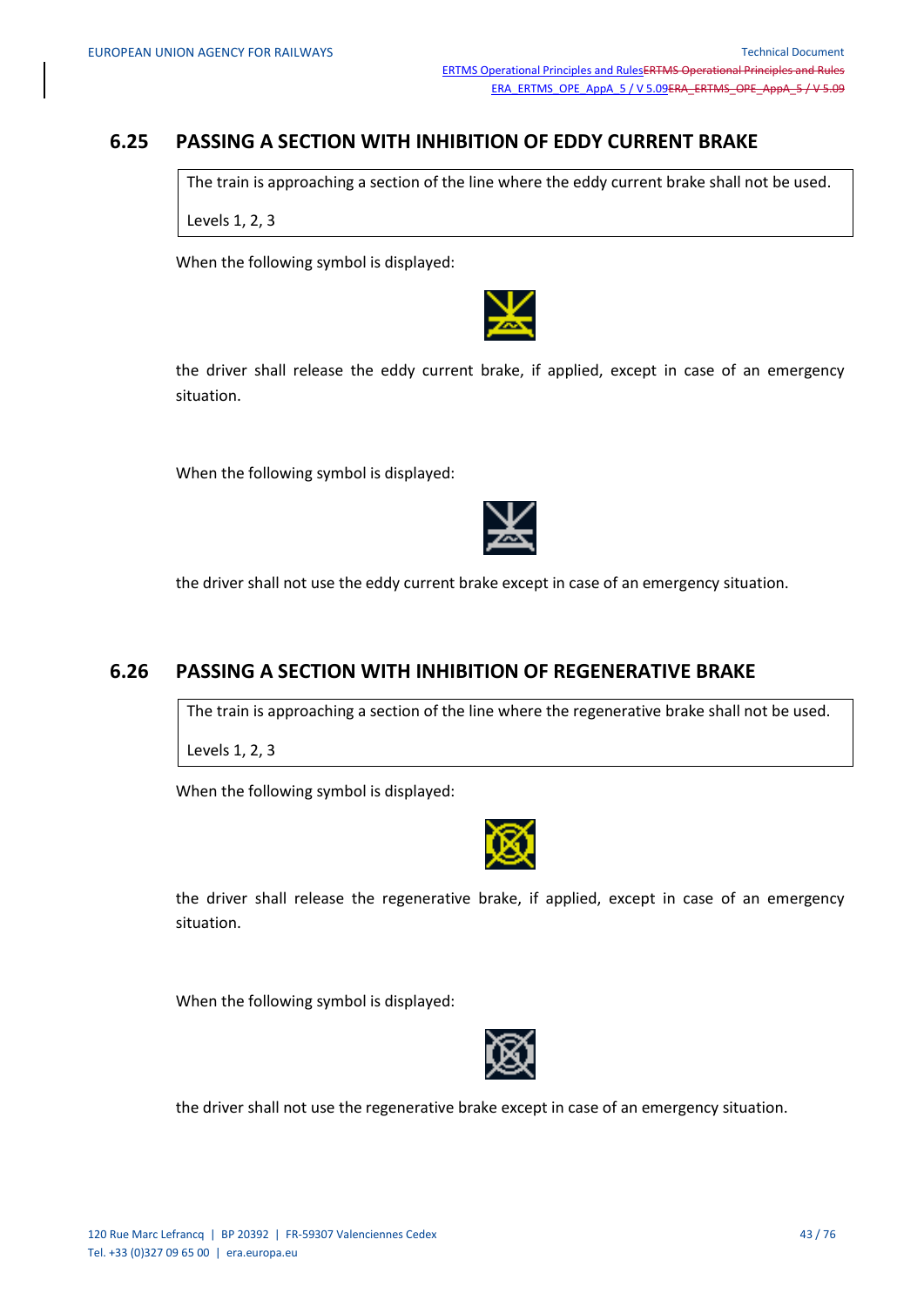## **6.27 PASSING A PRESSURE SEAL SECTION**

The train is approaching a section of the line where the air condition intakes shall be closed.

Levels 1, 2, 3

When the following symbol is displayed:



the driver shall close the air conditioning intakes.

When the following symbol is displayed:



the driver shall keep the air conditioning intakes closed.

When the following symbol is displayed:



the driver is authorised to open the air conditioning intakes.

### **6.28 SOUNDING THE AUDIBLE WARNING DEVICE**

Levels 1, 2, 3

When the following symbol is displayed:



the driver shall apply the audible warning device unless prevented by non-harmonised rules.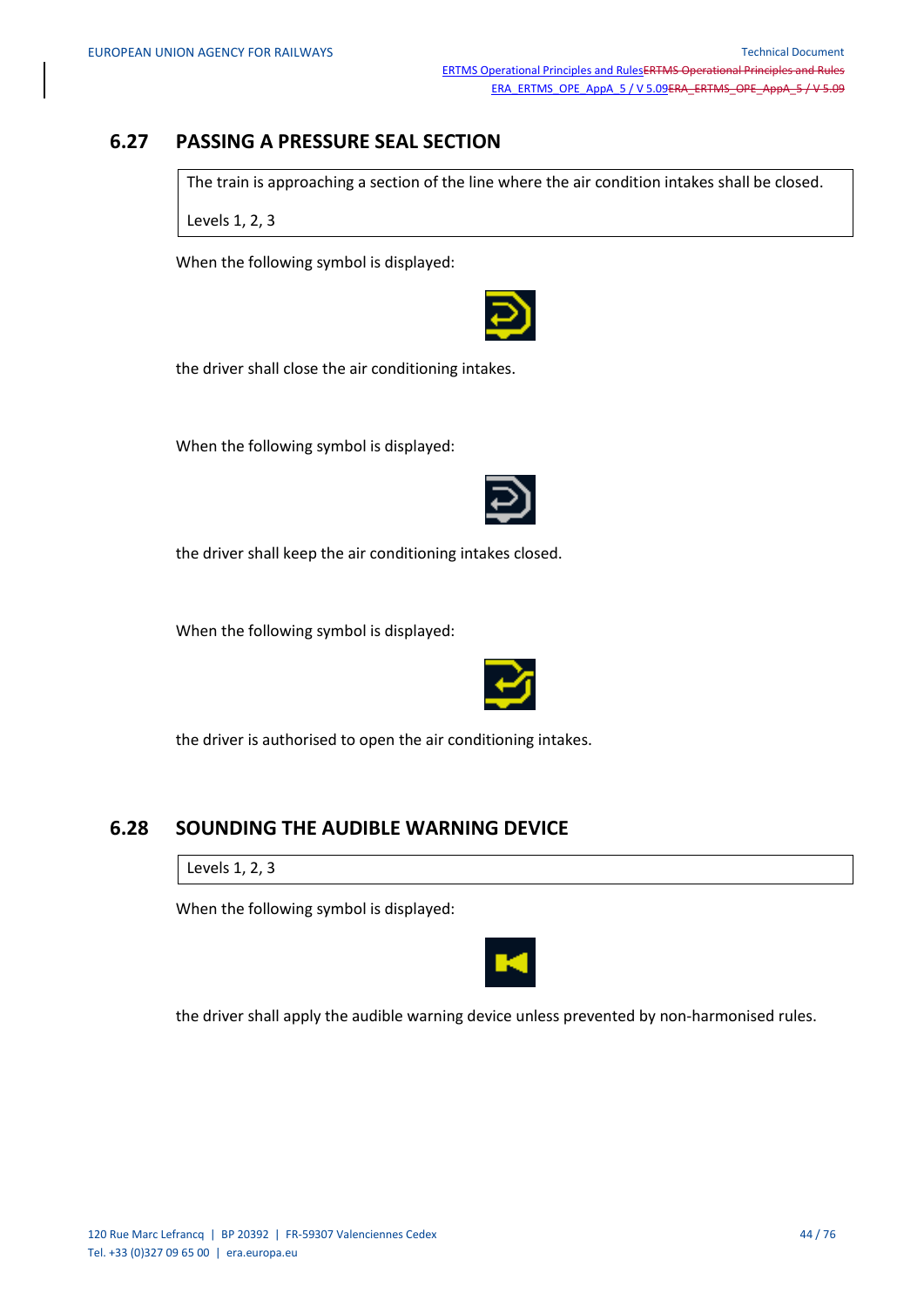## **6.29 CHANGING OF ADHESION FACTOR**

The train is in a section of line where the adhesion factor could be changed.

Levels 1, 2, 3

If the national value allows the driver to select "Slippery rail", he may do so when the adhesion conditions are poor or when informed by the signaller. If the driver is not informed by the signaller before selecting "slippery rail", he shall inform the signaller.

When a signaller is informed about poor adhesion conditions, he shall activate the ETCS reduced adhesion function, where possible, and if this is not possible he shall inform all drivers of current and subsequent trains in the affected area, until normal operation is restored.

When the following symbol is displayed:



the driver shall apply internal RU rules. apply non-harmonised rules.

## **6.30 PASSING A RADIO HOLE**

The train is in a section of line without radio coverage.

Levels 2, 3

When the following symbol is displayed:



the driver may continue on any valid movement authority.

If the driver reaches the end of authority and the symbol is still displayed, the driver shall inform the signaller. Signaller and driver shall apply the rule for "authorising the passing of an EOA" (section 6.39).

## **6.31 ENTERING AN OCCUPIED TRACK SECTION WITHIN A STATIONINTENTIONALLY BLANK**

It is necessary to enter a track section that is occupied in a station.

Levels 1, 2, 3

When a train has to enter an occupied track, the signaller shall: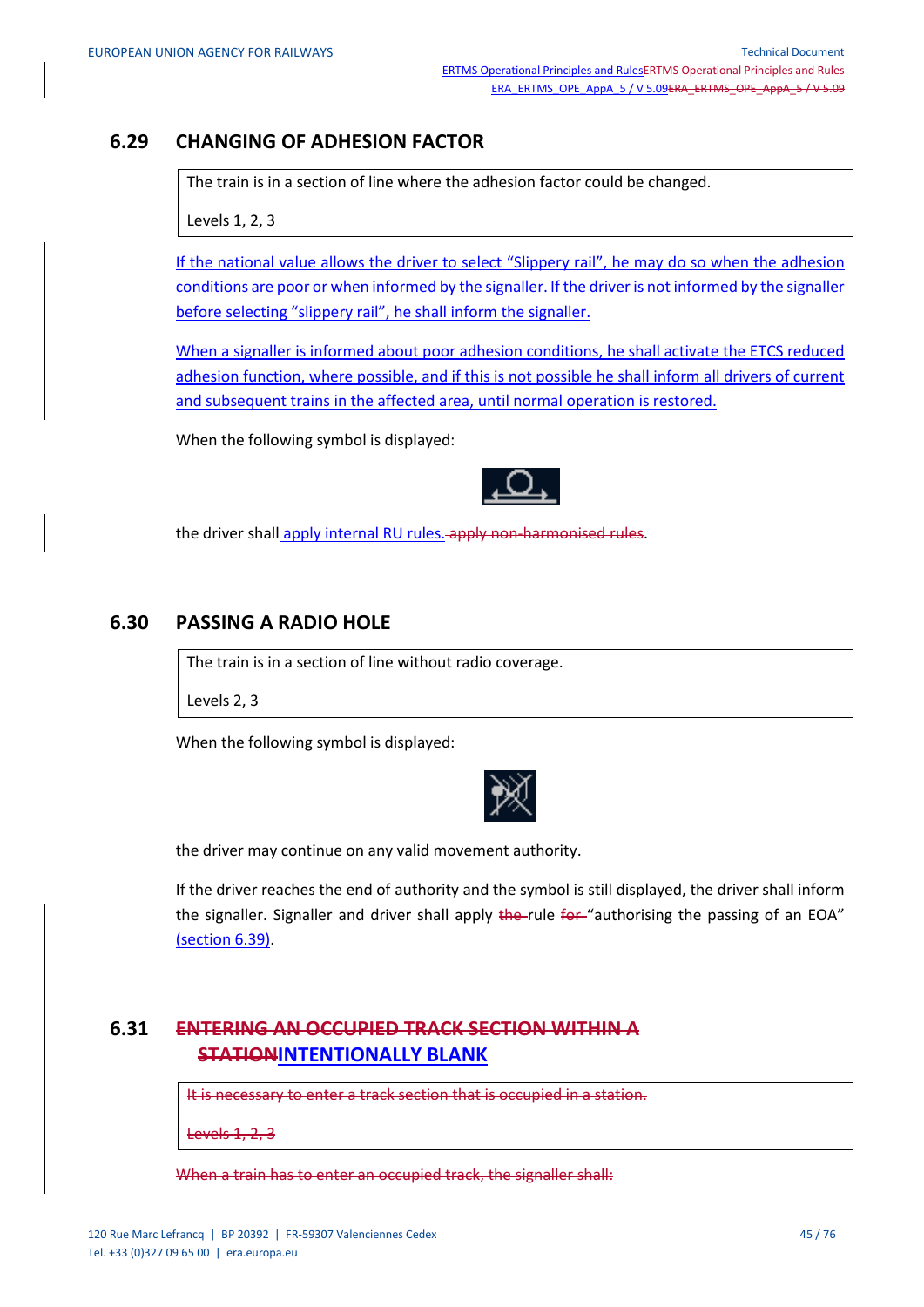obtain confirmation that the occupying train is at a standstill and will remain at a standstill,

set the route for the train that has to enter the occupied track

if required by non-harmonised rules, authorise the train to enter the occupied track.

In case of an unplanned movement and if required by non-harmonised rules, the signaller shall inform the drivers of both trains of the circumstances before setting the route. The driver of the train that has to enter the occupied track shall follow the instructions received from the signaller.

### **6.32 PERFORMING A TANDEM MOVEMENT**

A non leading enginetraction unit is coupled to the master enginetraction unit (or to a train including the master enginetraction unit).

Levels 0, 1, 2, 3, NTC

#### **6.32.1 Entry into NL**

The driver of the non leading enginetraction unit shall select "Non-Leading".

When the following symbol is displayed on the DMI:



the driver of the non leading enginetraction unit shall confirm to the driver of the leading enginetraction unit that the non leading traction unit is in NL.

#### **6.32.2 Performing the tandem movement**

The tandem movement shall be performed according toBoth drivers shall apply nonharmonisedinternal RU rules.

#### **6.32.3 Exit from NL**

When the train is at a standstill the driver of the non leading enginetraction unit shall:

- apply the brakes,
- confirm to the driver of the leading enginetraction unit that the non leading traction unit is not any more in NL.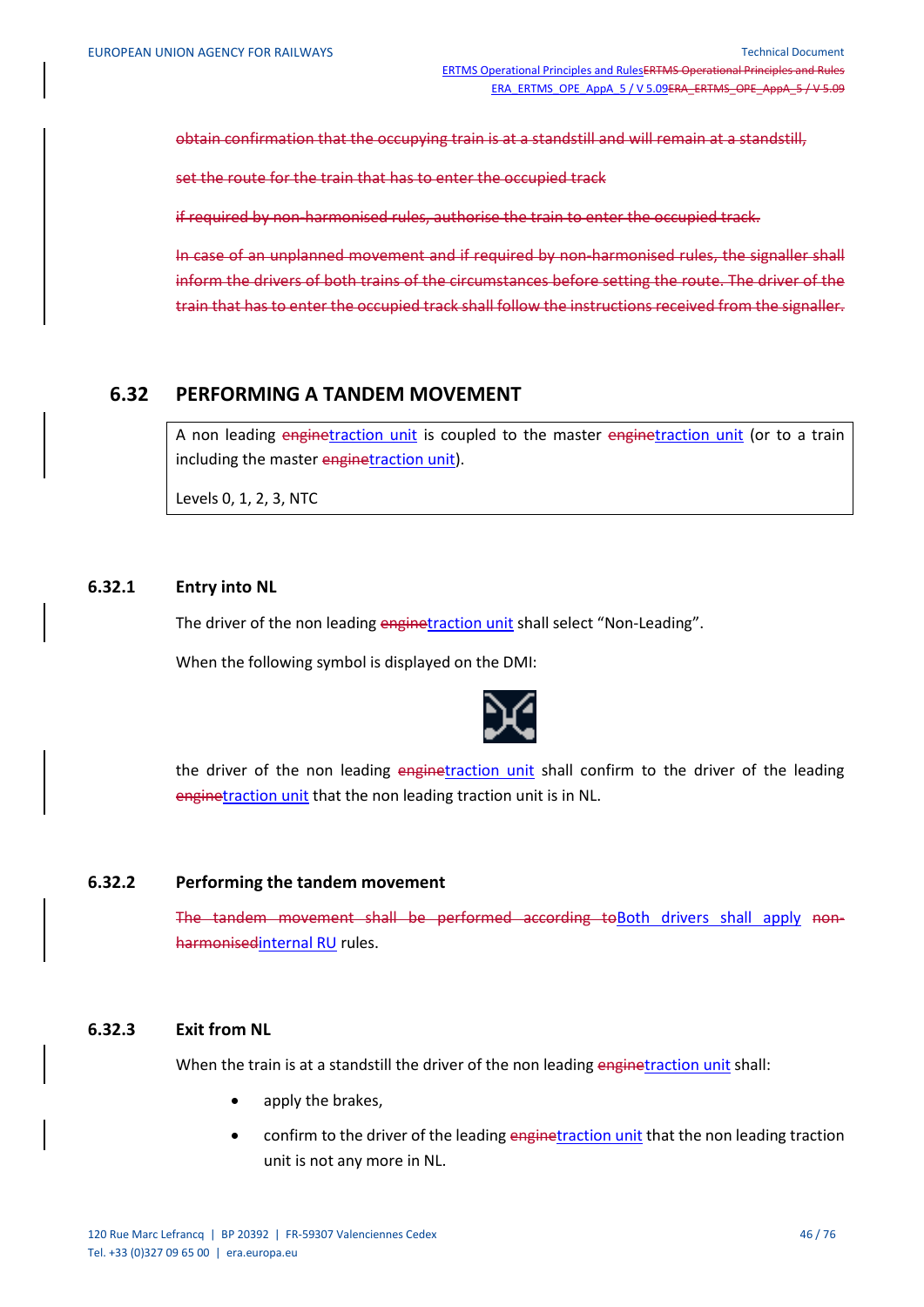## **6.33 REVOKING AN AUTHORISATION FOR ERTMS TRAIN MOVEMENT**

The signaller decides to change existing traffic arrangements.

Levels 1, 2, 3

#### **6.33.1 A**

If possible in **ETCS** level 2 and in **ETCS** level 3 the signaller shall revoke an MA by the use of the cooperative shortening of MA.

#### **6.33.1 B**

In all other cases, the signaller shall apply non-harmonised rules to stop the train if it is not already at standstill.

When non-harmonised rules stipulate that a train has to beOnce the train is at a standstill and before making traffic arrangements, the signaller shall order the driver to remain at a standstill by means of European Instruction 3 or other available means and to delete any MA remaining onboard if required by means of European Instruction 3.

#### **6.33.2**

To restart the trains the signaller shall:

- **issue an authorisation for ERTMS train movement,**
- Lissue European Instruction 04 in order to revoke European Instruction 3 if one has been issued,.
- issue an authorisation for ERTMS train movement.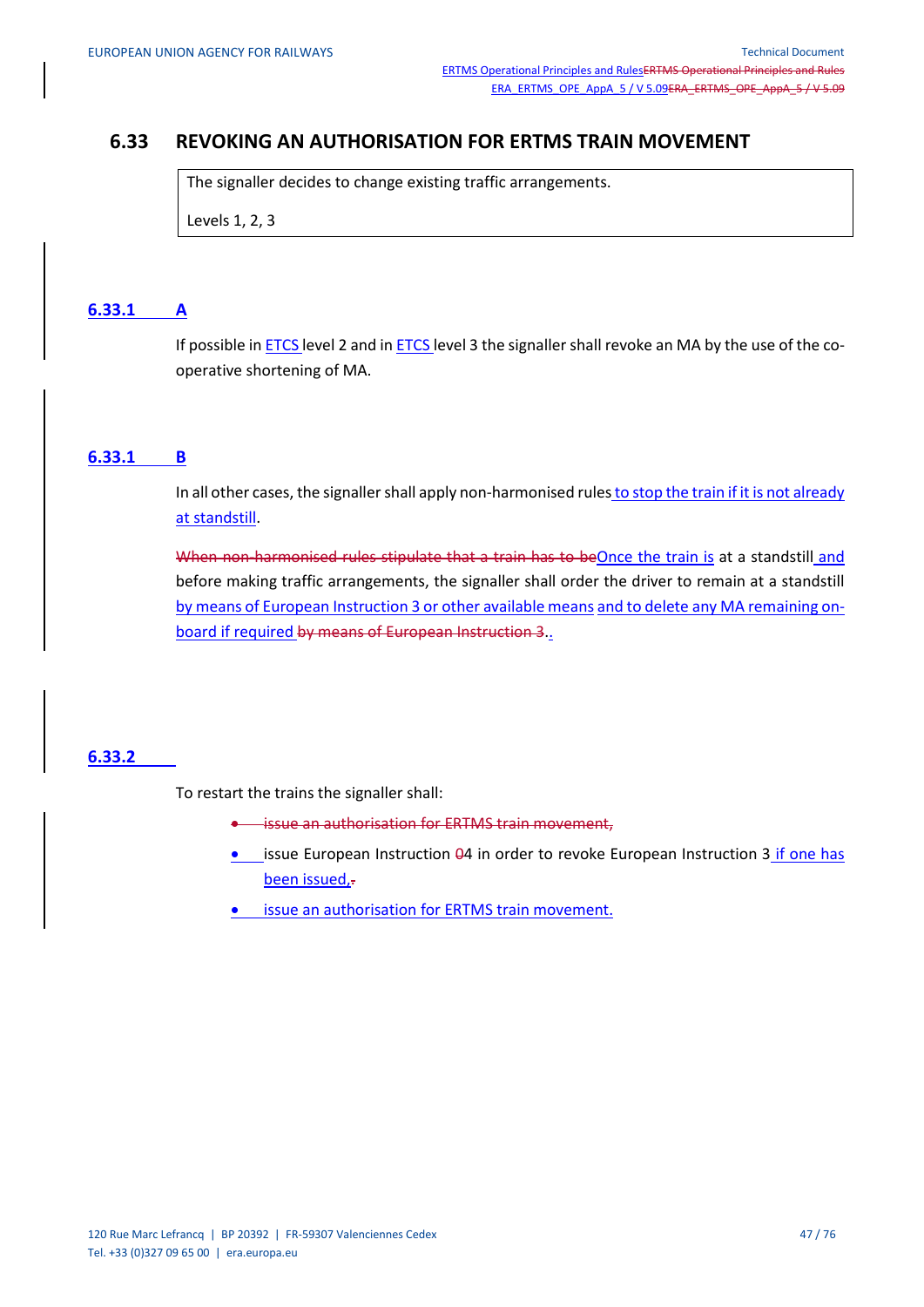## **6.34 TAKING MEASURES IN THE EVENT OF AN EMERGENCY**

An emergency situation occurs.

Levels 1, 2, 3

#### **6.34.1 To protect the trains**

When a performer discovers an emergency situation he shall perform all actions necessary to avoid or reduce the effect of the situation and inform the signaller as soon as possible according to non-harmonised rules.

When a signaller is informed of an emergency situation he shall immediately protect endangered trains.

When a member of staff discovers an emergency situation, he shall apply Appendix B2 Rule 14.

To stop trains in ETCS level 2 and in ETCS level 3, the signaller may use the emergency stop order; the emergency stop order shall not be revoked before it is safe for these trains to restart.

The signaller shall stop all other trains approaching the danger area according to non-harmonised rules.

The signaller shall inform all drivers as appropriate.

The signaller may use European Instruction 3 to keep the stopped trains at standstill if required.

When the following text message is displayed:

"Emergency stop"

and the train is tripped, the driver shall apply rule "responding to a trip" (section 6.41).

#### **6.34.2 To restart the trains**

According to non-harmonised rules, tThe signaller shall:

- decide if it is possible to authorise train movement,
- decide if instructions and / or restrictions for train movement are necessary,
- revoke the emergency stop order if one has been issued,
- issue a European Instruction 4 to revoke European Instruction 3 if one has been issued
- give authorisation to the drivers to restart.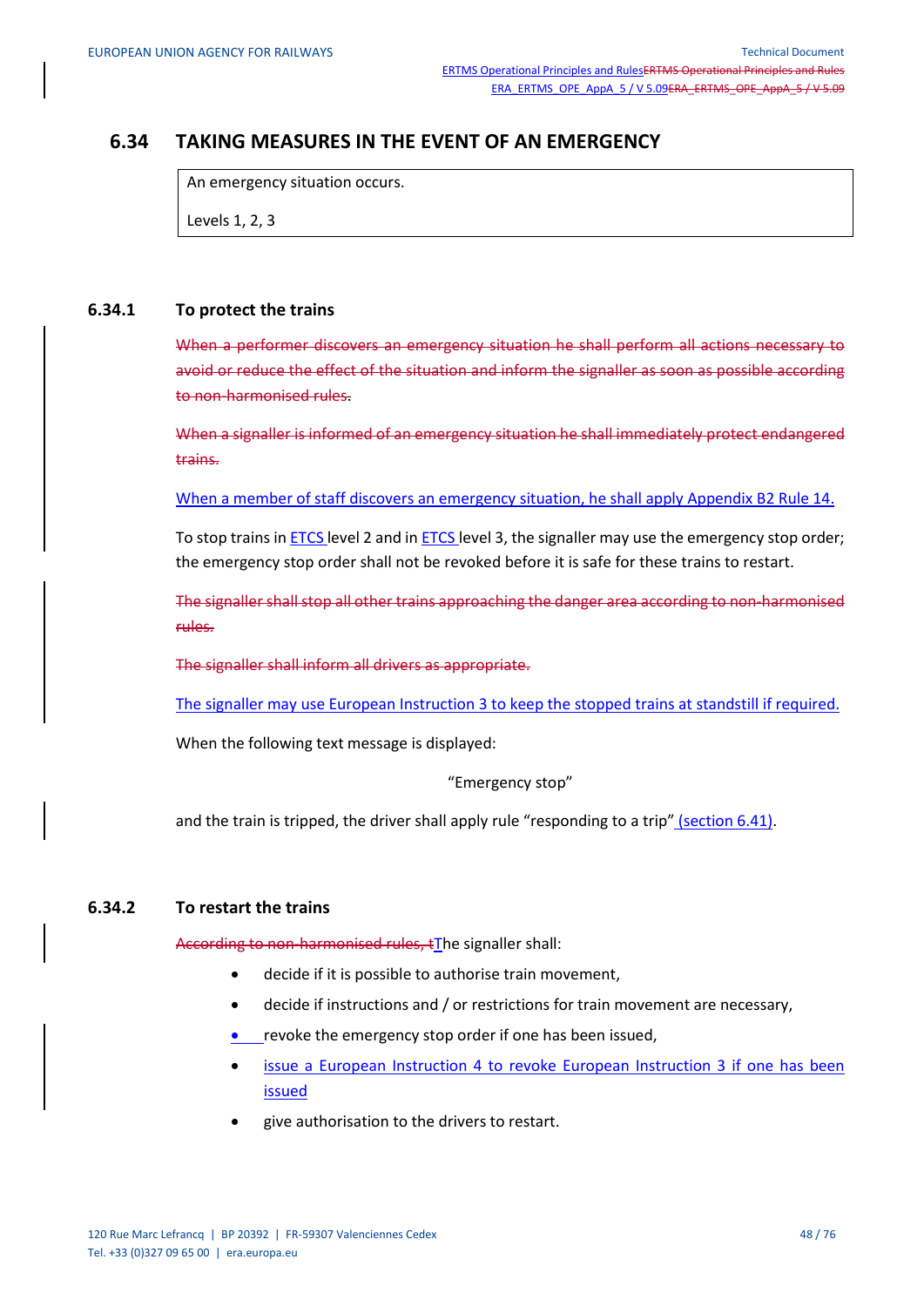To restart trains that have not been tripped and if instructions and / or restrictions are necessary the signaller shall issue an European Instruction(s). In ETCS level 1 with trackside signals the driver shall run on sight up to the next trackside signal.

To restart trains that have been tripped, signaller and driver shall take measures in response to a trip (apply rule "responding to a trip - to continue running" (section 6.41.2). The signaller shall include necessary instructions and / or restrictions for train movement according to nonharmonised rules in European Instruction 2.

#### **6.34.3 To protect and restart shunting movements**

The signaller and the driver shall apply non-harmonised rules.

### **6.35 STOPPING IN A SAFE AREA**

The driver needs to stop the train in a safe area.

Levels 1, 2, 3

The driver shall toggle on the display of the indication of the safe areas where the train can stop.

When the following symbol is displayed:



and the driver decides to stop at the indicated safe area he shall take into account the remaining distance displayed on the DMI.

When the following symbol is displayed:



and the driver decides to stop at the indicated safe area, he shall stop the train taking into account its length.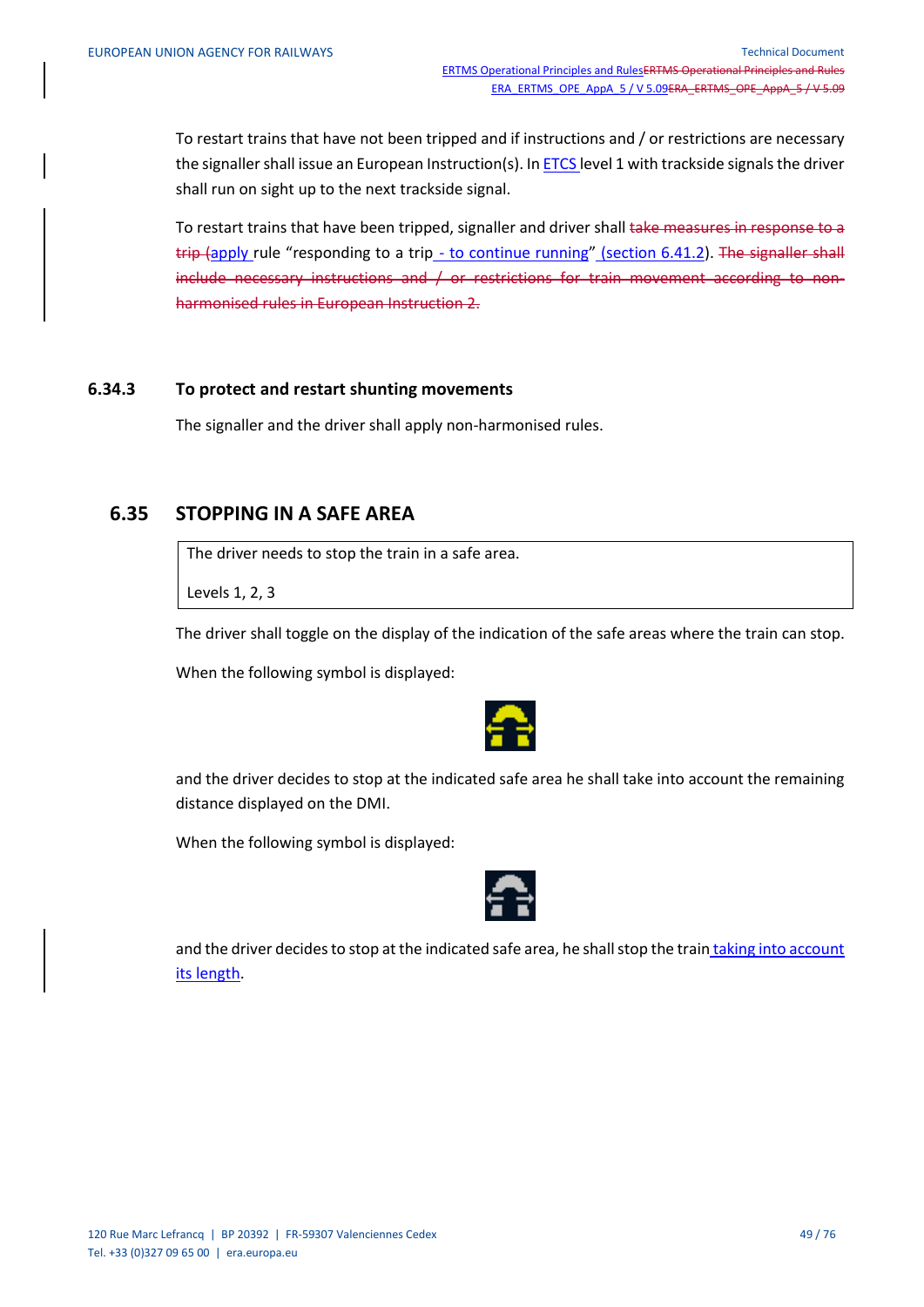## **6.36 PROPELLING IN RV**

A train has to be moved in the reverse direction inside an emergency propelling area.

Levels 1, 2, 3

#### **6.36.1 Preparing the movement to be performed in RV**

When the train is at a standstill and the following symbol is displayed:



the driver shall trigger the transition to RV while informing the signaller if possible and taking into account any further instructions.

#### **6.36.2 Running in RV**

When the following symbol is displayed with a flashing frame:



the driver shall:

- acknowledge,
- propel the train according to non-harmonised rules following any instructions given by the signaller as soon as the following symbol is displayed:



- not exceed the maximum speed for RV,
- not exceed the permitted distance to run.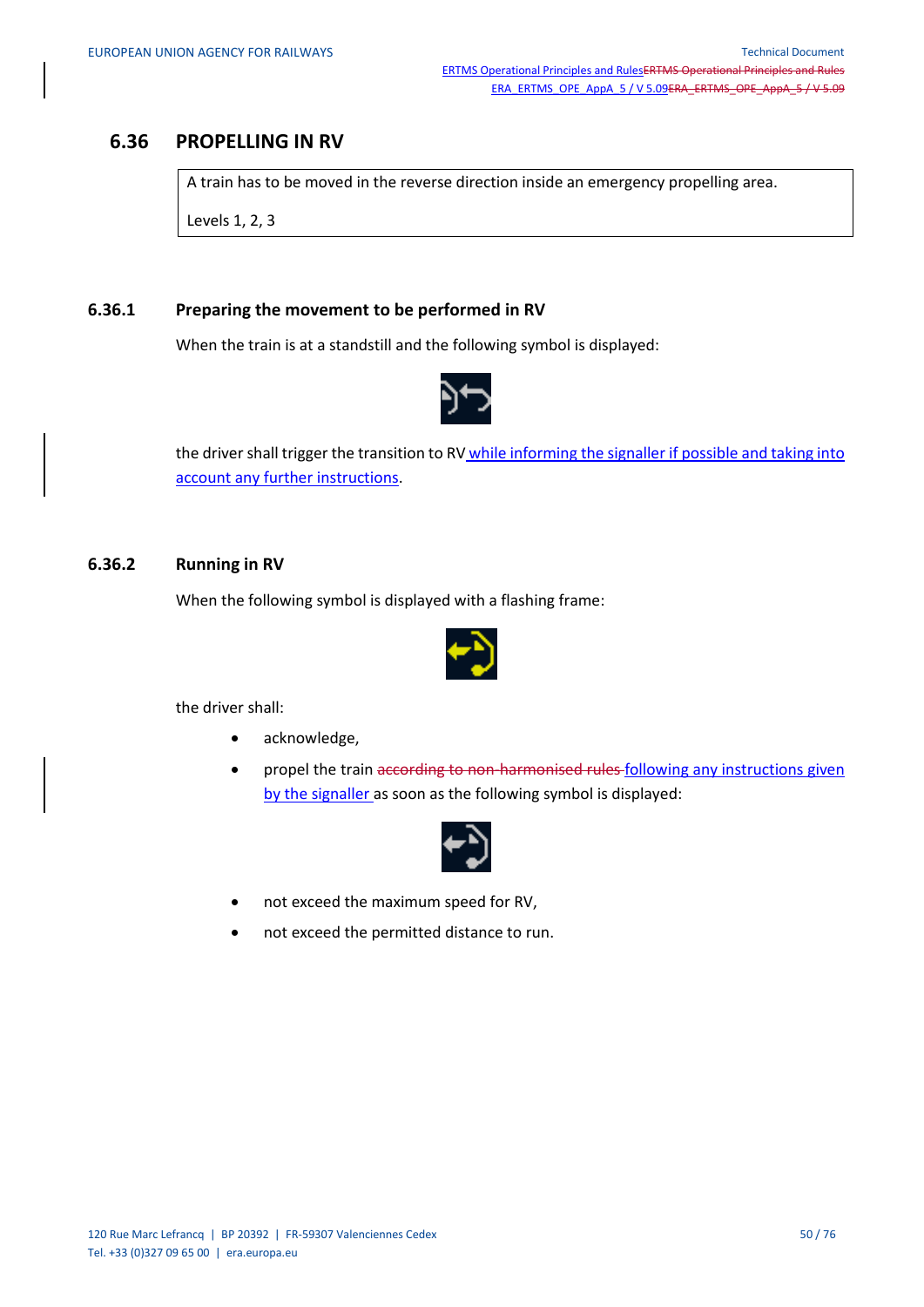#### **6.36.3 Exceeding the permitted distance in RV**

When the following text message is displayed with a flashing frame:

"RV distance exceeded",

the driver shall:

- report to the signaller,
- acknowledge at a standstill if the permitted distance in RV has not been extended,
- release the brake.

#### **6.36.4 Exit from RV**

After the train has completed its propelling and as soon as it is at a standstill the driver shall report to the signaller. If no additional movement in RV is required the driver shall close the driving desk to exit RV.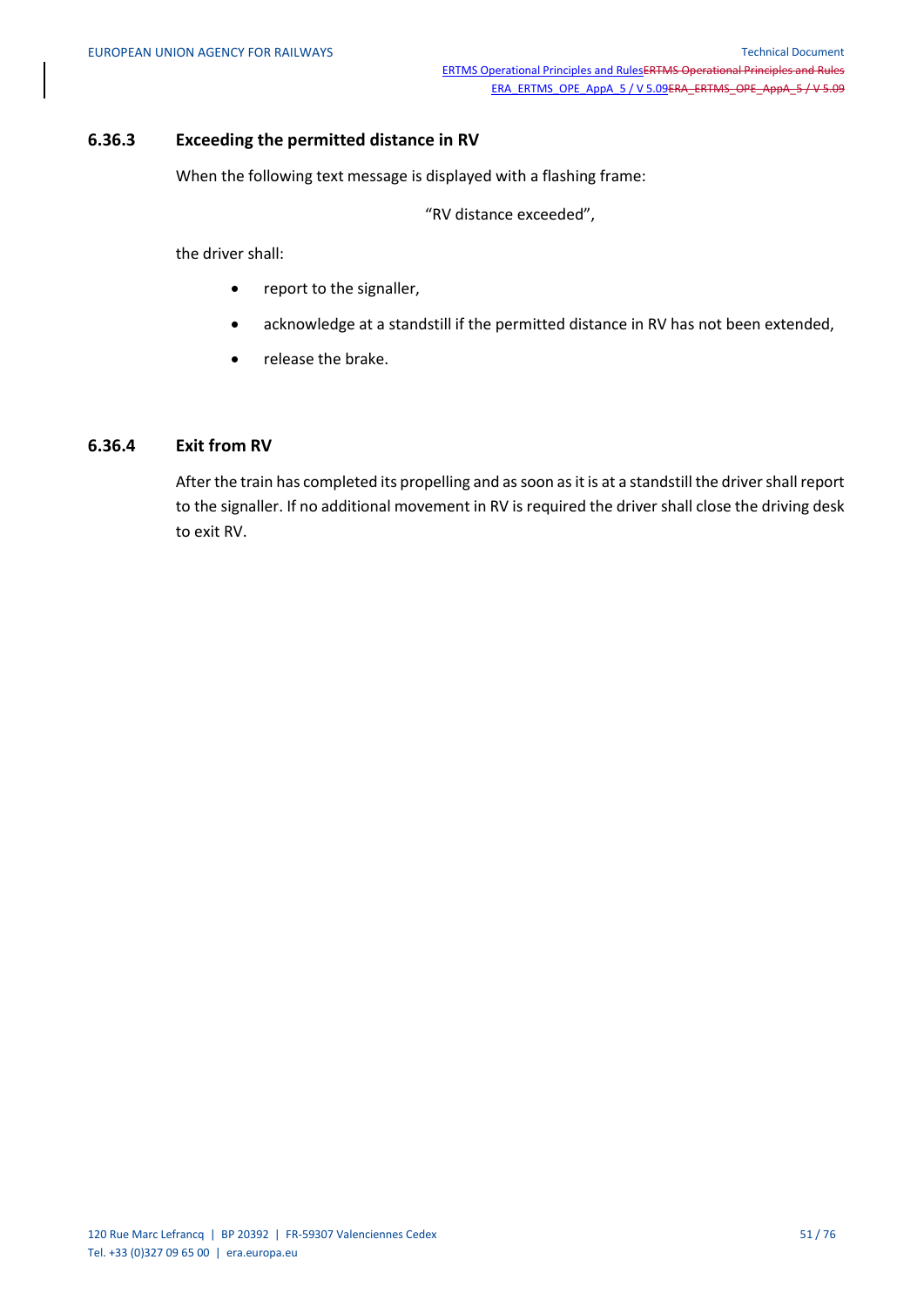## **6.37 REACTING TO UNINTENTIONAL MOVEMENTS**

After being at a standstill the train / shunting movement has moved unintentionally and the ETCS on-board has triggered the brake.

Levels 1, 2, 3

When the following text message is displayed:

"Runaway movement",

the driver shall secure the train / shunting movement according to non-harmonised rules according to internal RU rules and acknowledge the brake application.

## **6.38 MANAGING ROUTE UNSUITABILITY DETECTED BY THE ON-BOARD SYSTEM**

Levels 1, 2, 3

When any of the following messages is displayed:

"Route unsuitable - loading gauge"

"Route unsuitable - traction system"

"Route unsuitable – axle load category"

a route unsuitability is detected.

Driver shall stop the train using service brake.

Driver and signaller shall apply non-harmonised rulesshall inform the signaller and follow any instructions given.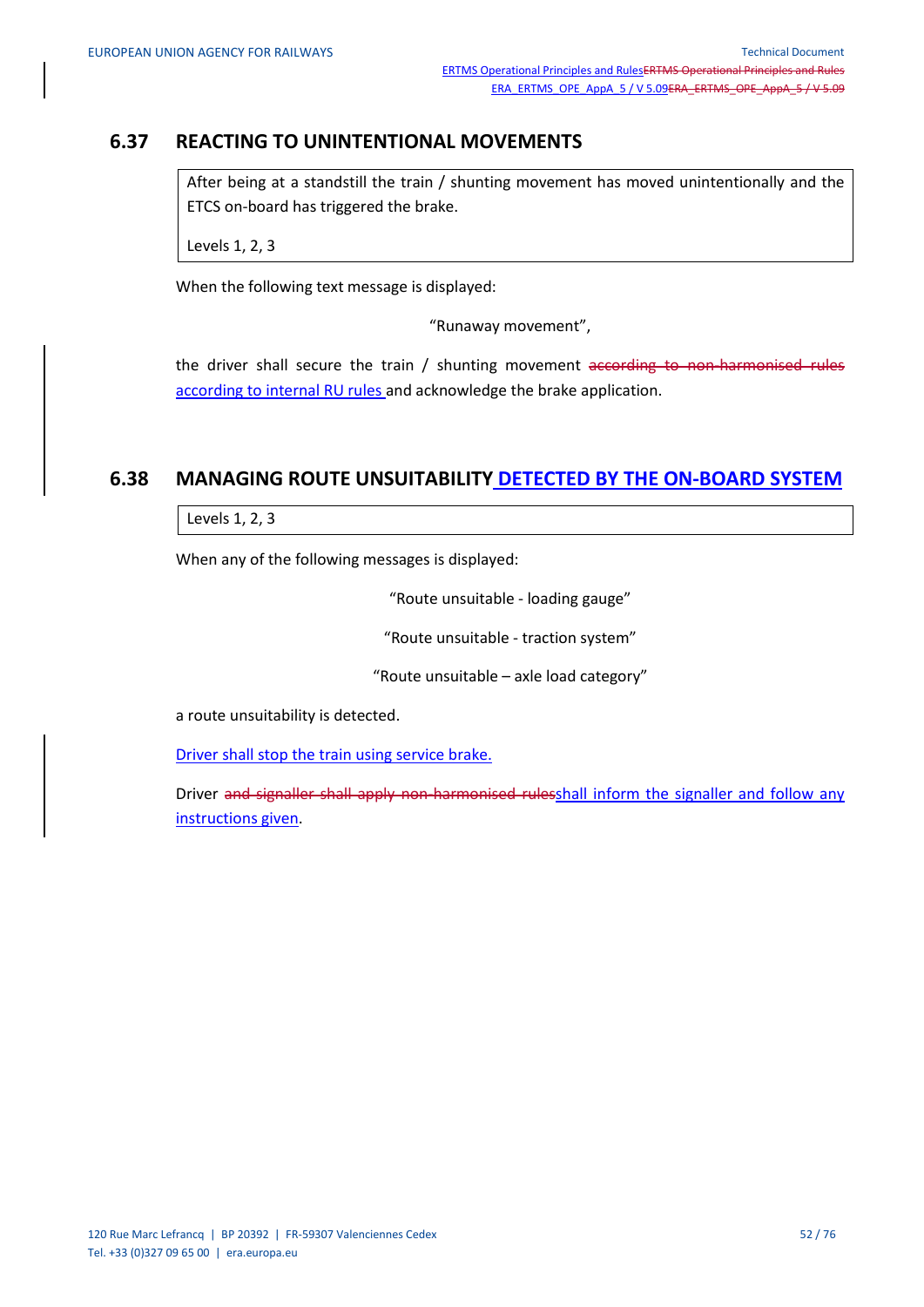## **6.39 AUTHORISING THE PASSING OF AN EOA**

It is necessary to authorise a driver to pass an EOA.

Levels 1, 2, 3

Before authorising a driver to pass an EOA by means of European Instruction 1 the signaller shall, according to non-harmonised rules:

- check if all the conditions for the route are met,
- check all restrictions and / or instructions that are necessary and include them in European Instruction 1,
- check for temporary speed restrictions to be included in European Instruction 1.

If the signaller can establish that the track up to the end of the authorisation to be issued is free then he can may exempt the driver from running on sight in SR according to non-harmonised rules.

In level 1 without trackside signals, in level 2 without trackside signals and in level 3, if allowed by non-harmonised rules, the signaller can authorise the driver to pass several consecutive ETCS stop markers with only one operational instruction.

To pass the EOA, the driver shall:

- receive European Instruction 1 from the signaller for this EoA,
- check the applicable speed limit,
- use the override function,
- and when the following symbol is displayed:



- start the train or continue moving,
- not exceed the override EOA speed while this symbol is displayed.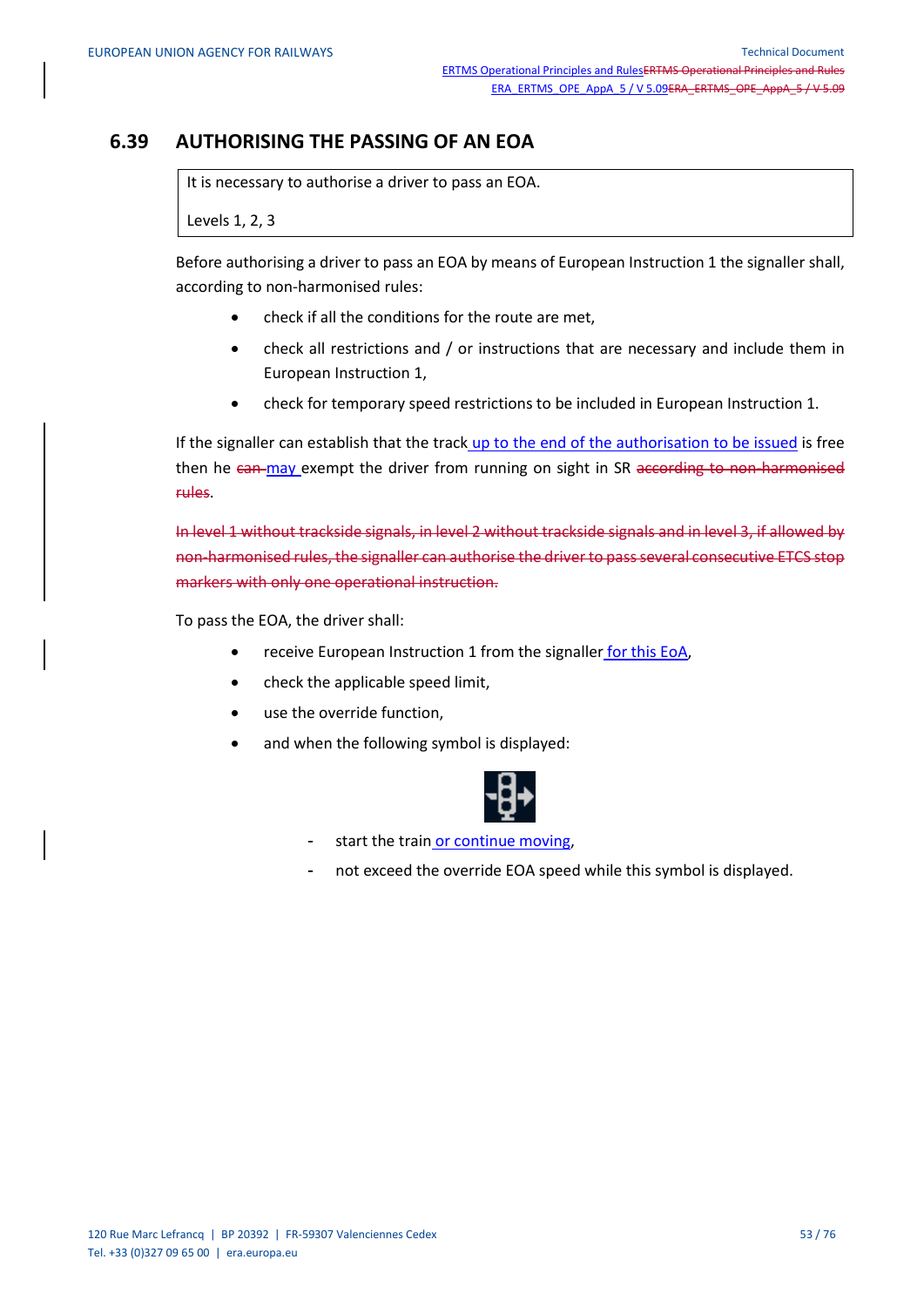## **6.40 REACTING TO UNEXPECTED SITUATIONS WHEN PREPARING A TRAIN MOVEMENT**

Levels 2, 3

#### **6.40.1 The traction unit has to move as a train but an acknowledgement for SH is requested**

When the following symbol is displayed with a flashing frame:



before acknowledging the driver shall inform the signaller about the situation-

Driver and signaller shall apply non-harmonised rules. and proceed according to the instructions received by the signaller.

#### **6.40.2 The train is rejected**

When the following text message is displayed on the DMI:

"Train is rejected"

the driver shall inform the signaller about the situation. Driver and signaller shall apply nonharmonised rules.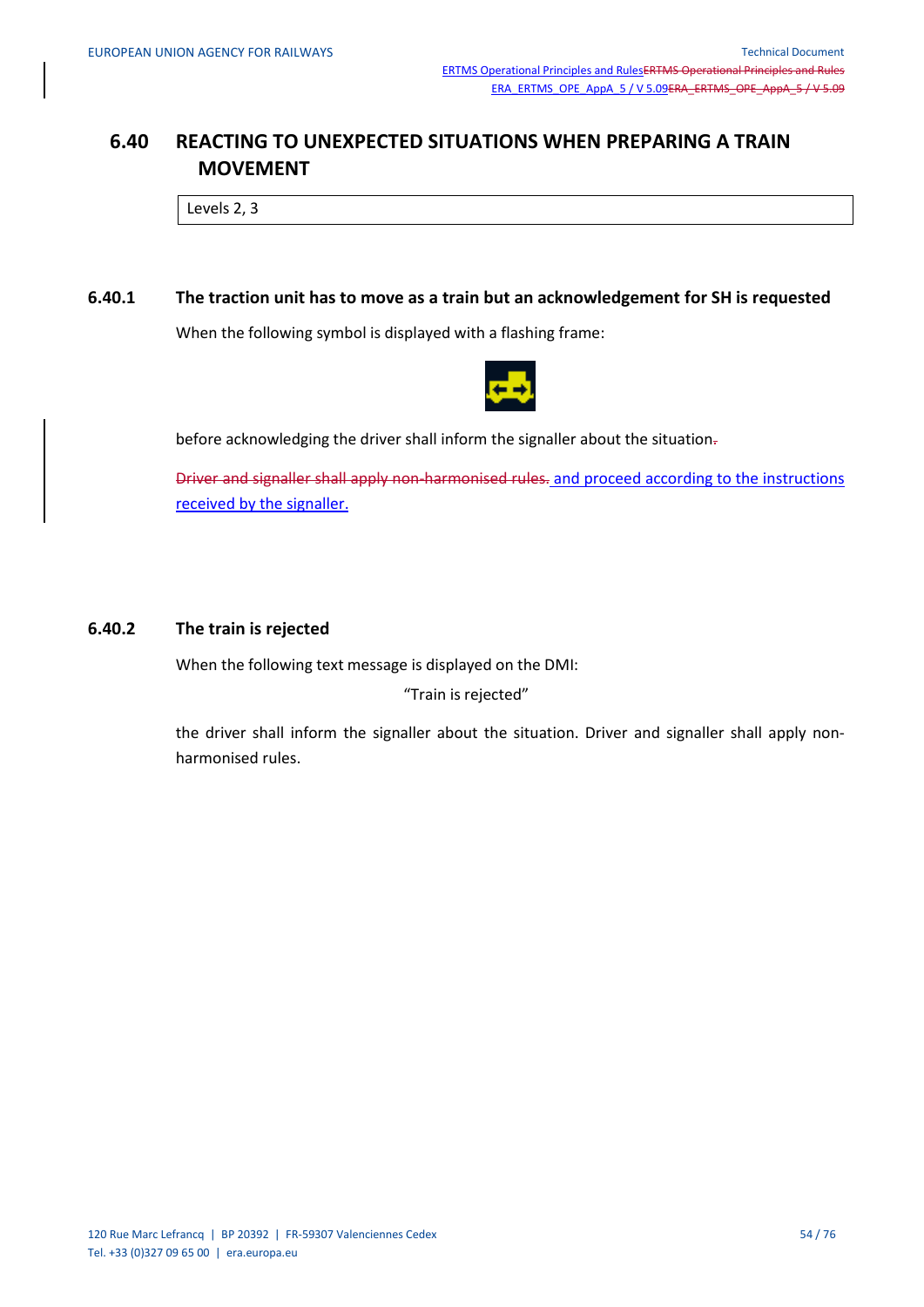### **6.41 RESPONDING TO A TRIP**

A train or a shunting movement is tripped.

Levels 1, 2, 3

#### **6.41.1 Immediate measures**

When the following symbol is displayed:

the driver shall assume that there is a potentially dangerous situation and he shall perform all actions necessary to avoid or reduce the effect of this situation. This may include moving the train / shunting movement backwards according to non-harmonised rules.

When the following symbol is displayed with a flashing frame:



the driver shall acknowledge and apply the brakes.

#### *a) In case an immediate backward movement is necessary*

When, in accordance with non-harmonised rules, the driver decides or is ordered by the signaller to move the train / shunting movement backwards due to an emergency

and when the following symbol is displayed with a flashing frame:



the driver shall acknowledge.

wWhen the following symbol is displayed:



the driver shall:

release the emergency brake and,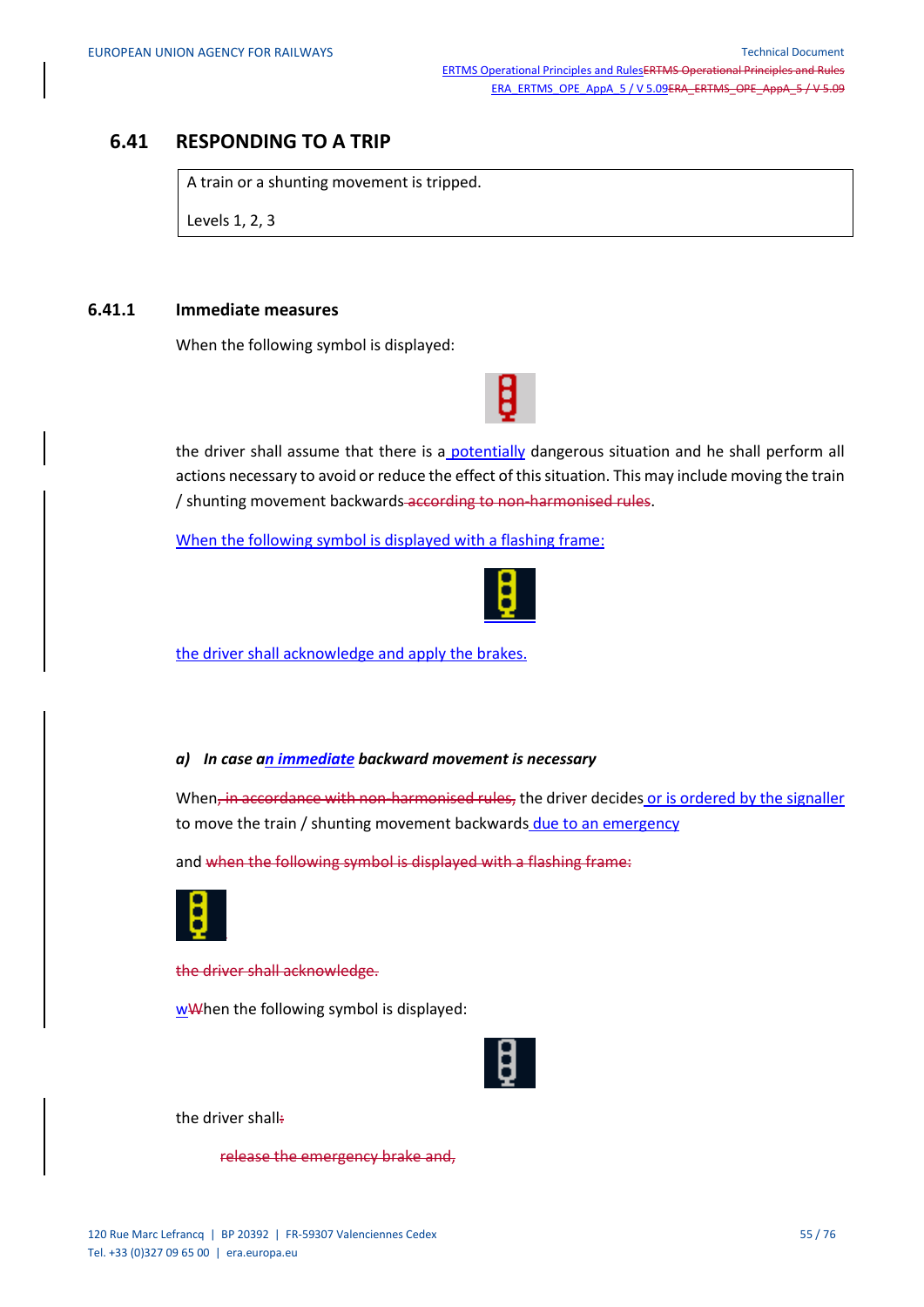move the train / shunting movement backwards following any instructions given by the signaller.

After moving backwards as soon as the train / shunting movement is at a standstill, the driver shall inform the signaller about the situation.

#### *b) In all other cases*

When the following symbol is displayed with a flashing frame:



#### the driver shall acknowledge.

When the following symbol is displayed:



the driver shall inform the signaller about the situation and follow any instructions given.

#### **6.41.2 To continue runningrestart**

#### *a) In the initial direction*

Before giving permission to the driver to proceed after a trip by means of European Instruction 2 the signaller shall, according to non-harmonised rules:

- check if all the conditions for the route are met,
- check all restrictions and / or instructions that are necessary and include them in European Instruction 2,
- check for temporary speed restrictions to be included in European Instruction 2.

If the signaller can establish that the track up to the end of the authorised movement is free then he can may exempt the driver of a train from running on sight in SR if allowed by non-harmonised rules.

To proceed the driver shall:

- receive European Instruction 2 with all additional instructions given by the signaller,
- according to the task to be performed select "Start" or "SH" and follow the instructions given in European Instruction 2,
- restart the train / shunting movement.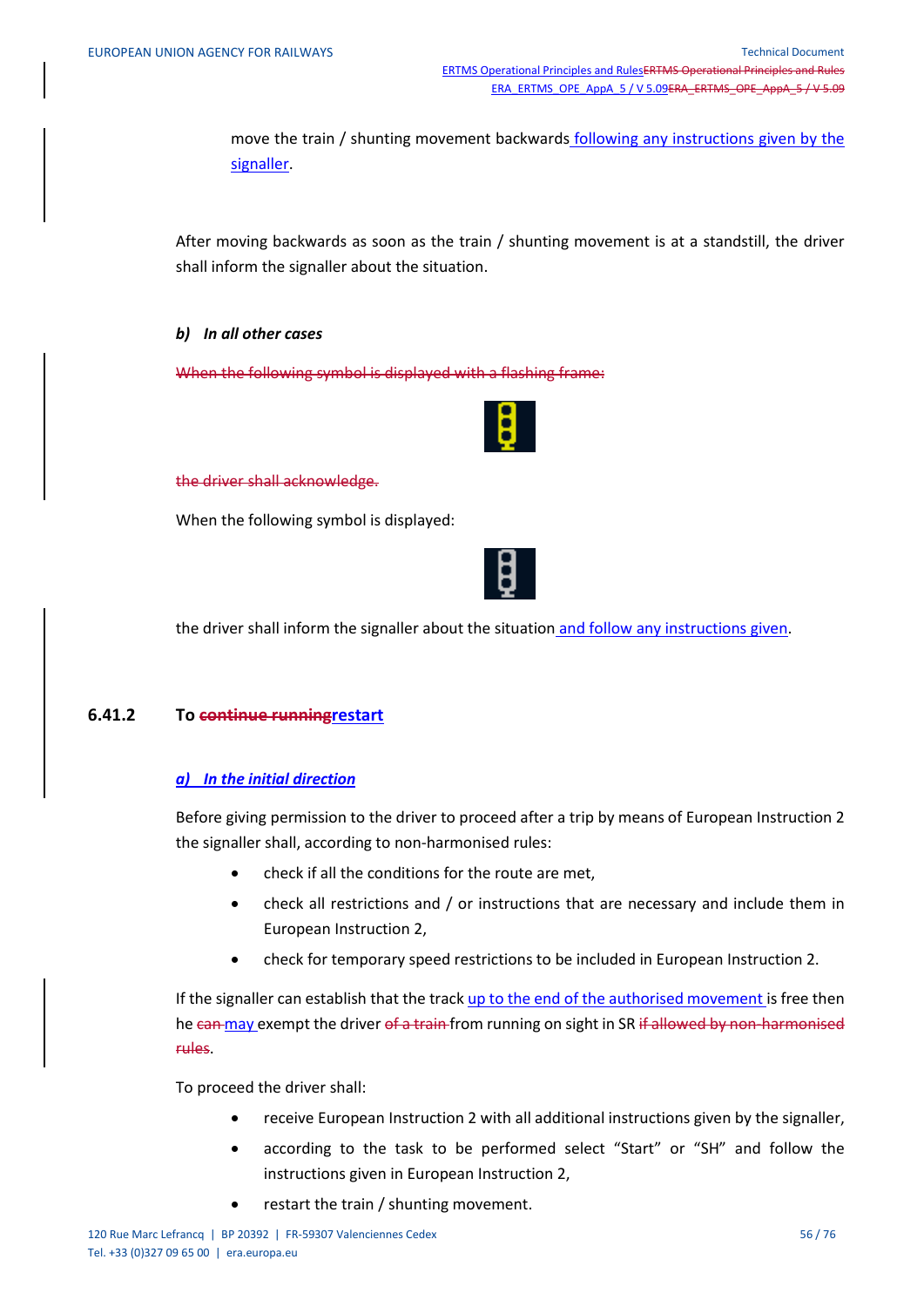If in ETCS level 2 and in ETCS level 3, at any step of the procedure, the following text message is displayed:

"Communication error",

the driver shall inform the signaller about the situation. Signaller and driver shall take measures to pass an EOAapply (rule "authorising the passing of an EOA" (section 6.39). In this case, European Instruction 1 shall be issued by the signaller in placeinstead of European Instruction 2.

#### *b) In the opposite direction*

The signaller shall order the driver to remain at standstill and to perform End of Mission by means of European Instruction 3, and then to restart in the opposite direction by means of European Instruction 7.

The driver shall carry out the End of Mission and then apply Rule 6.1 "Putting the on-board into service" and Rule 6.2 "Preparing a movement". If the driver is not operating from the leading cab, he shall apply internal RU rules to ensure safe running.

#### **6.41.3 No movement required after a trip**

In the case of a train / shunting movement not required to be moved after a trip, driver and signaller shall apply non-harmonised rules.the signaller shall order the driver to remain at standstill and to perform End of Mission by means of European Instruction 3.

#### **6.41.4 Trip in SH when passing a defined border of a shunting area**

Levels 1, 2, 3

When a shunting movement is tripped when passing a defined border of a shunting area driver and signaller shall apply non-harmonised rules.

### **6.42 MANAGING AN ETCS TRACKSIDE MALFUNCTION**

The on-board receives the information of an **ETCS** trackside equipment malfunction.

Levels 1, 2, 3

When the following text message is displayed:

"Trackside malfunction",

the driver shall inform the signaller about the situation.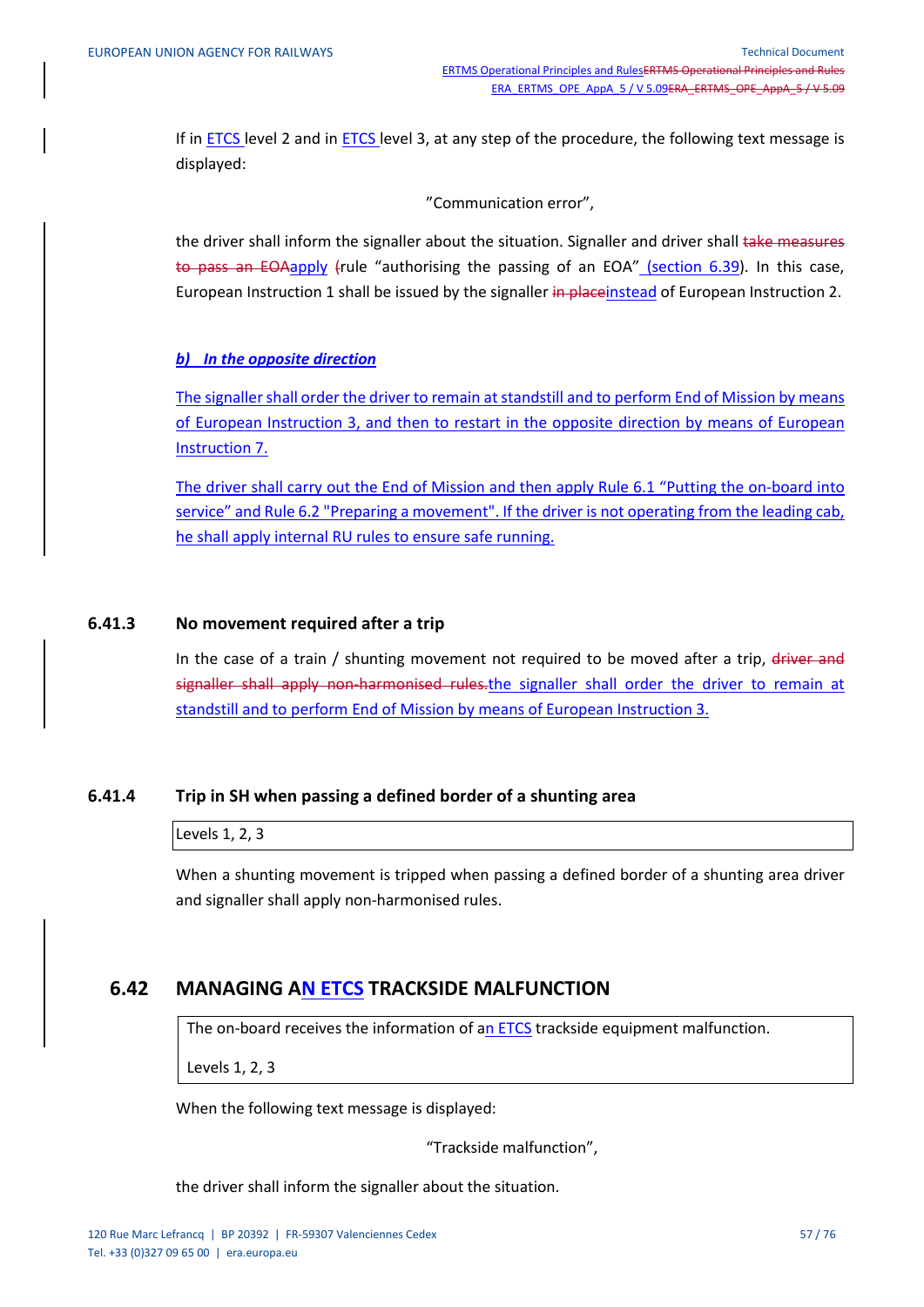## **6.43 MANAGING INCOMPATIBILITY BETWEEN ETCS TRACKSIDE AND ETCS ON-BOARD**

An incompatibility between ETCS trackside and ETCS on-board occurs is detected by the system and the train is tripped.

Levels 1, 2, 3

When the following text message is displayed:

"Trackside not compatible",

the train cannot continue in ETCS.

The driver shall inform the signaller about the situationshall apply rule "responding to a trip" (section 6.41).

Driver and signaller shall apply non-harmonised rules.

## **6.44 MANAGING A LEVEL CROSSING NOT PROTECTED**

The train is approaching a level crossing which is not protected.

Levels 1, 2, 3

#### **6.44.1 If in FS, OS or LS**

When the following symbol is displayed:



the driver shall apply Appendix B2 Rule 7 of Appendix B.

### **6.44.2 If in SR**

When the following text message is displayed:

"Level crossing not protected",

the driver shall apply Appendix B2 Rule 7 of Appendix B.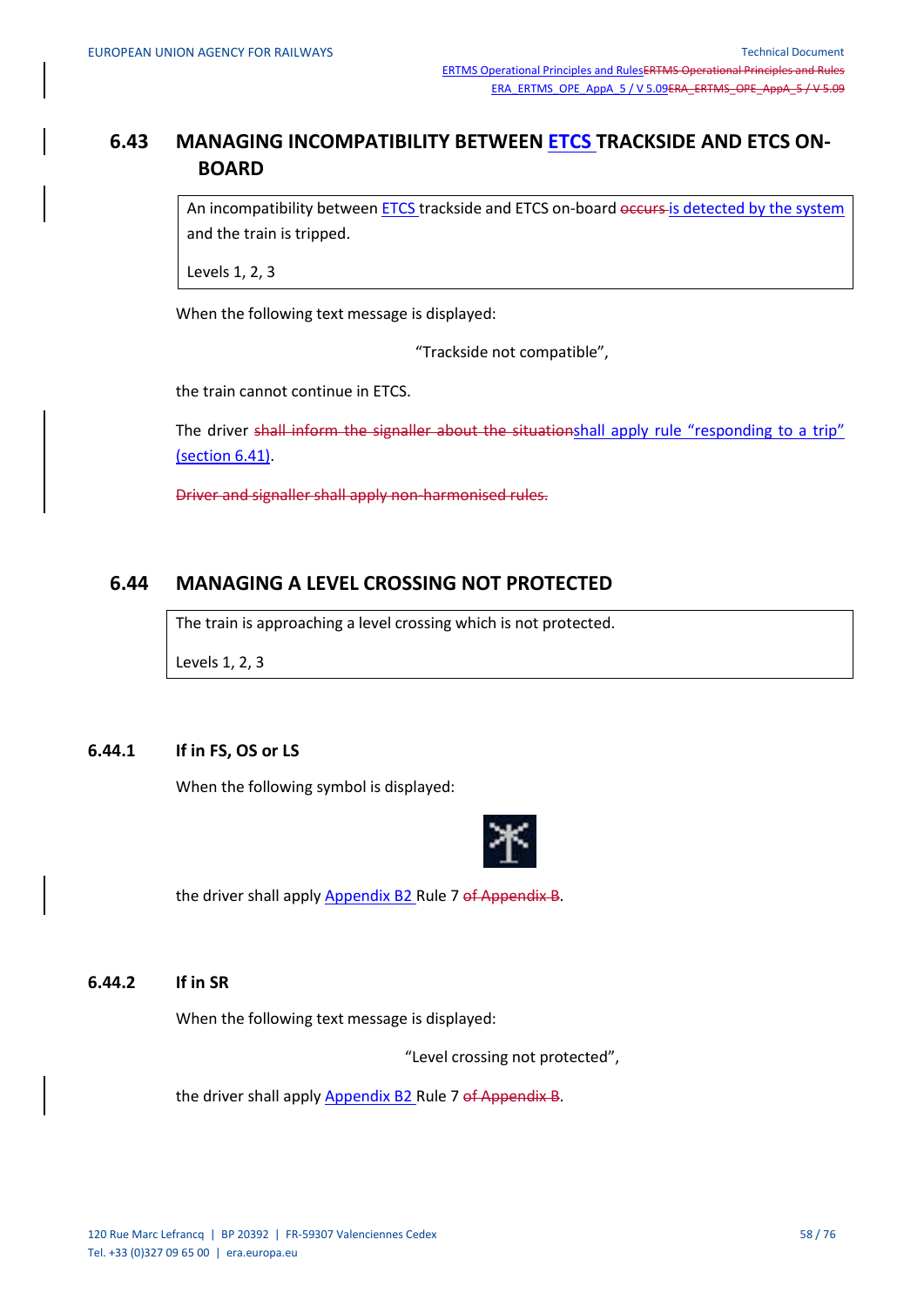## **6.45 MANAGING A BALISE READ ERROR**

A balise read error occurs and the brakes are triggered by the ETCS on-board (the train is not tripped).

Levels 1, 2, 3

When the following text message is displayed:

"Balise read error",

and the train is not tripped, the driver shall inform the signaller about the situation.

If no new MA is received, when the train has come to a standstill, the signaller shall authorise the driver to pass the EOA by applying (rule "authorising the passing of an EOA" (section 6.39).

If the situation is repeated, driver and signaller shall apply non-harmonised rules.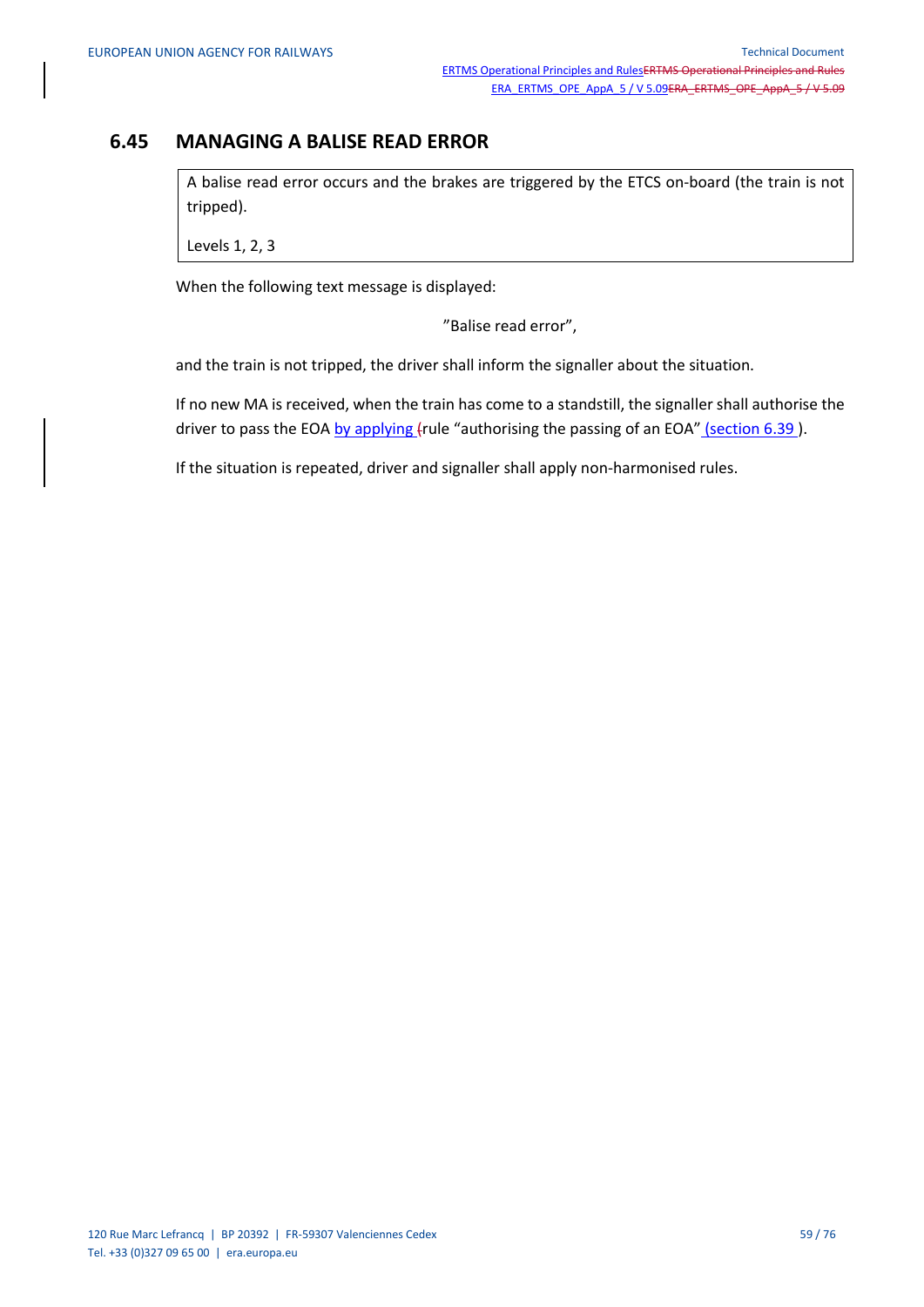## **6.46 MANAGING A FAILED LEVEL TRANSITION**

The transition takes place but no MA valid beyond the transition point is received on-board or the transition does not take place when passing the transition point.

Levels 1, 2, 3

**The ETCS level transition point may be marked through the following trackside marker board:**



*\* For the exact dimensions and layout of the icon, EN 16494 [2] needs to be used*

#### **6.46.1 If the train has been tripped**

The dDriver and the signaller shall take measures in response of a trip (apply rule "responding to a trip" (section 6.41).

After selecting "Start" the driver shall:

- check the correct ETCS level to be selected,
- change the ETCS level (rule "manual change of data" (section 6.1.2)),

and then restart the train.

In case the ETCS level to be selected is not available on-board, driver and signaller shall apply Appendix B2 Rule 15non-harmonised rules.

#### **6.46.2 If in SR**

The driver shall:

- stop the train,
- apply the following rule "In all other cases" (section 6.46.3).

#### **6.46.3 In all other cases**

The driver shall:

- inform the signaller about the situation,
- when at a standstill, check the correct ETCS level to be selected,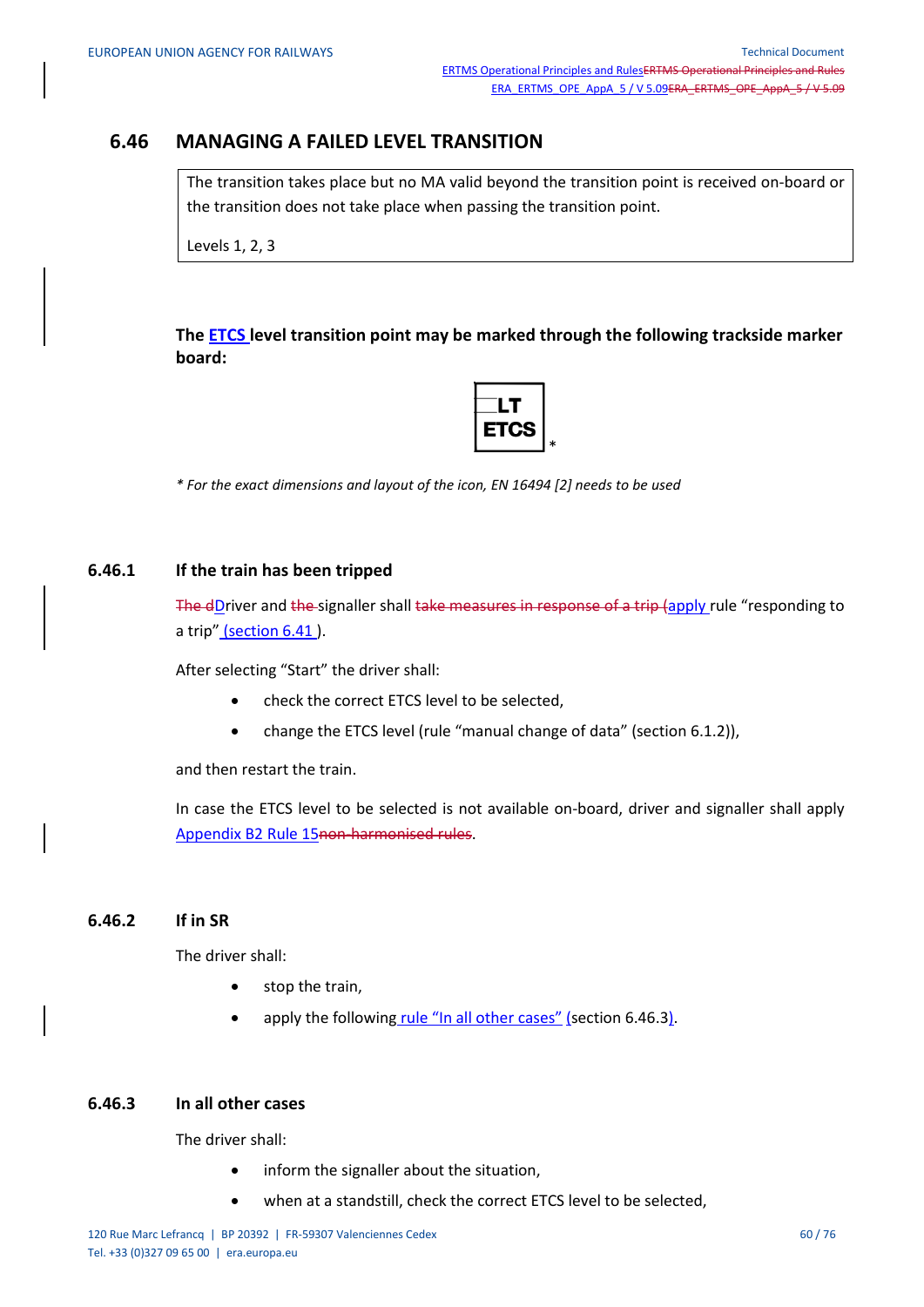change the ETCS level (rule "manual change of data" (section 6.1.2)),

and then restart the train.

In case the ETCS level to be selected is not available on-board, driver and signaller shall apply nonharmonised rules Appendix B2 Rule 15.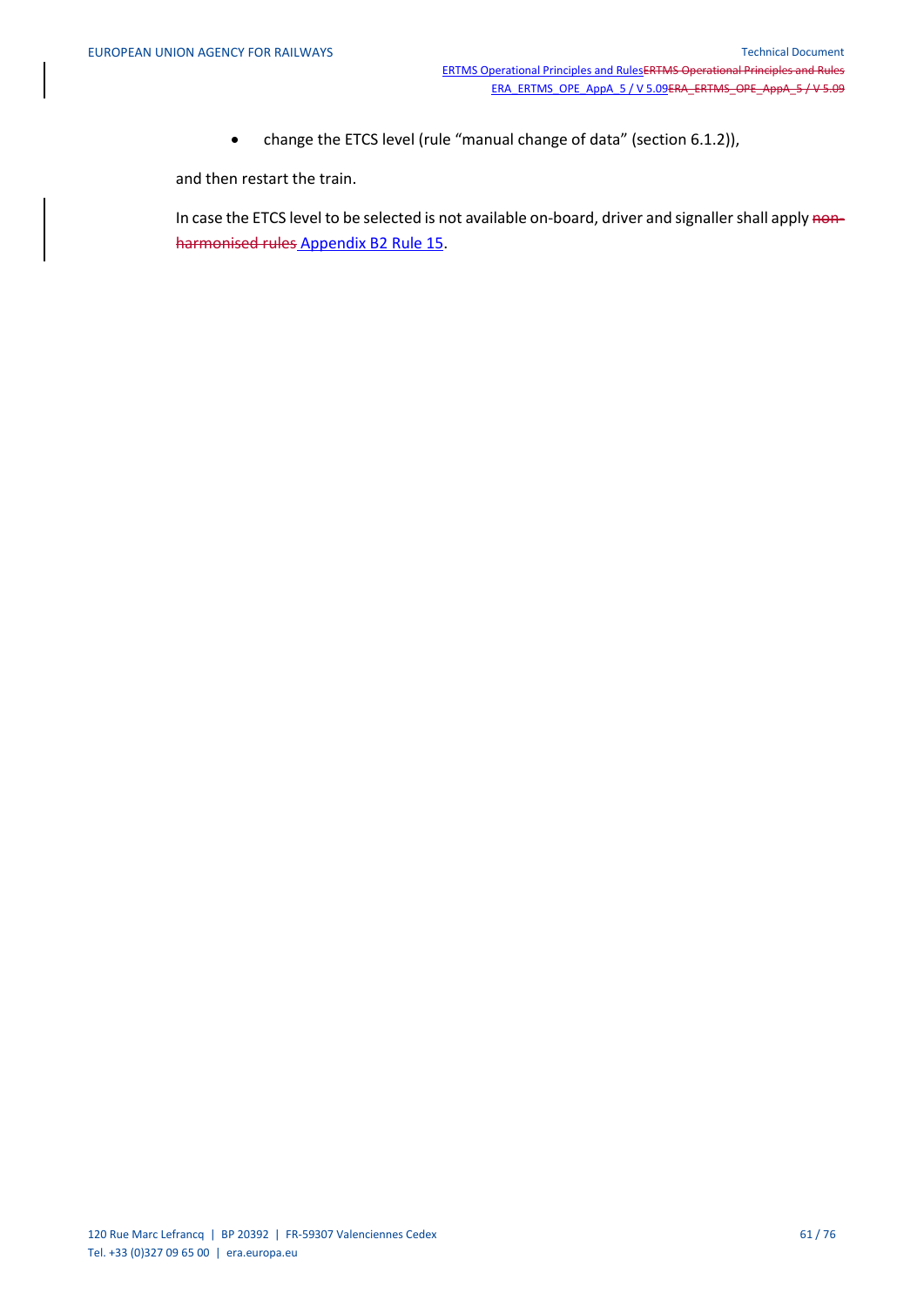## **6.47 MANAGING ABSENCE OF RBC INFORMATION**

There is no RBC information received in an area not identified as a radio hole and the brakes are triggered by the ETCS on-board (the train is not tripped).

Levels 2, 3

When the following text message is displayed:

"Communication error",

the driver shall inform the signaller about the situation when at a standstill.

If no new MA is received when the train has come to a standstill, the signaller shall authorise the driver to pass the EOA by applying (rule "authorising the passing of an EOA" (section 6.39).

## **6.48 MANAGING A RADIO COMMUNICATION FAILURE**

An ETCS radio communication failure occurs.

Levels 0, 1, 2, 3, NTC

When the following symbol is displayed:



the driver shall check the ETCS level, the radio network identification, the RBC identification / phone number, and correct them if necessary (rule "Manual change of data" (section 6.1.2)).

If the radio communication with the RBC still cannot be established, the driver shall inform the signaller about the situation.

#### *a) when in ETCS level 2 preparing a movement and the traction unit has to move in SH*

The driver and the signaller shall apply non-harmonised rules.

#### *b) when in ETCS level 2 preparing a tandem movement*

The driver of the non leading enginetraction unit shall inform the driver of the leading enginetraction unit about the radio communication failure. Both drivers shall apply nonharmonisedinternal RU rules.

#### *c) in all other cases*

The signaller shall authorise the driver to pass the EOA by applying (rule "authorising the passing of an EOA" (section 6.39).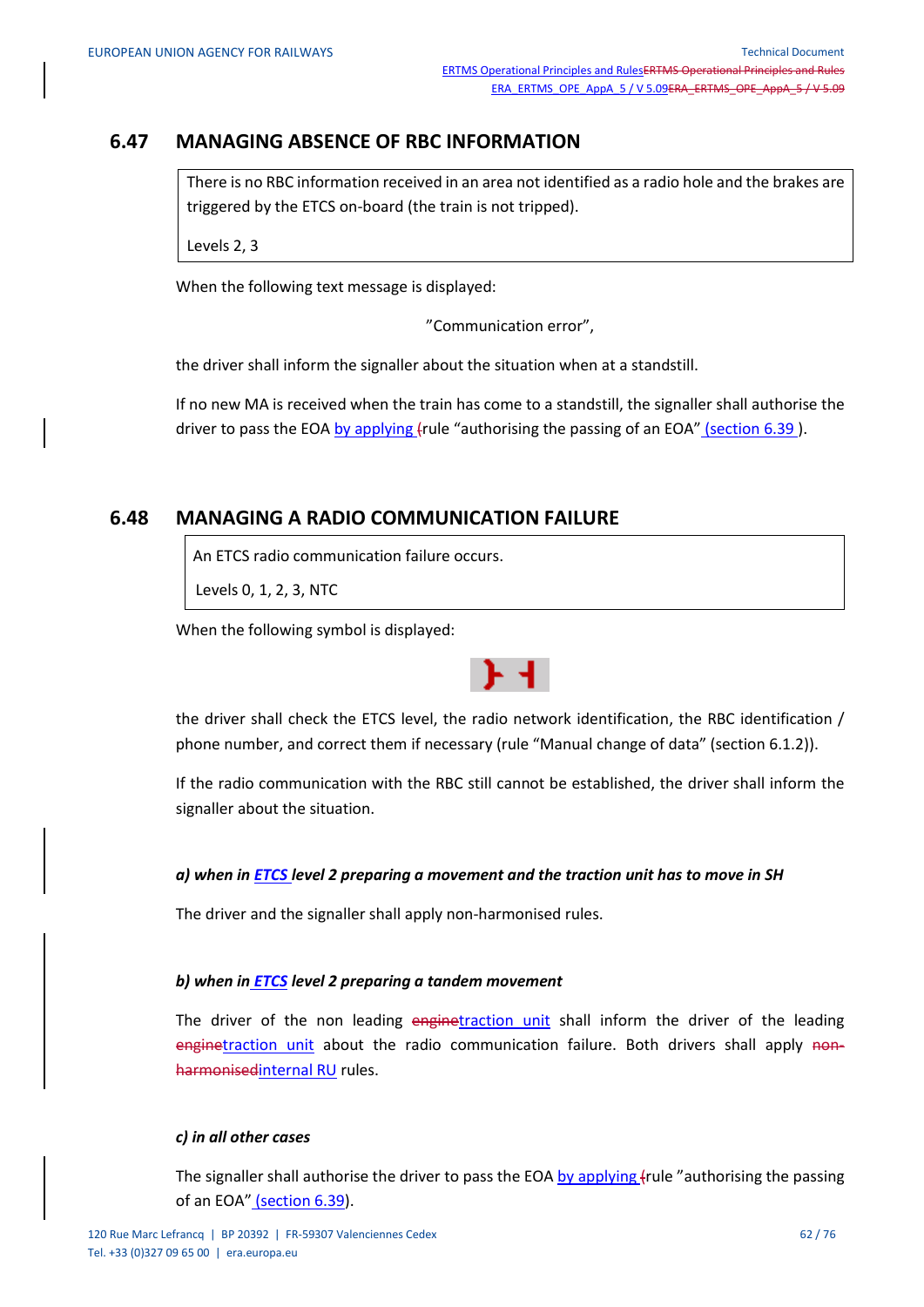## **6.49 MANAGING A FAILURE OF SELF TEST**

#### Levels 0, 1, 2, 3, NTC

When the information about the failure of an ETCS device is shown to the driver, he shall switch off the ETCS on-board and then switch it on again to trigger a new self test. If the same information is shown again, the driver shall attempt to troubleshoot the problem using the applicable technical information. If this attempt fails or is not possible, the driver shall inform the signaller about the situation.

The driver shall request a change of traction unit.

If the traction unit must be moved driver and signaller shall apply non-harmonised rulesAppendix B2 rule 15.

## **6.50 MANAGING A FAILURE AFFECTING THE ON-BOARD RADIO EQUIPMENT**

#### Levels 0, 1, 2, 3, NTC

When a failure of the on-board radio equipment is detected the driver shall inform the signaller about the situation.

#### **6.50.1 During the preparation of the traction unit**

Levels 2, 3

The driver shall request a change of traction unit.

If the traction unit must be moved, driver and signaller shall apply non-harmonised rules.the driver shall inform the signaller, apply RU rules and any instructions given by the signaller.

If the traction unit need not be moved, the driver shall switch off the ETCS on-board.

### **6.50.2 While running**

Levels 1 with infill function by radio, 2, 3

Driver and signaller shall apply non-harmonised rules.Appendix B2 Rule 15.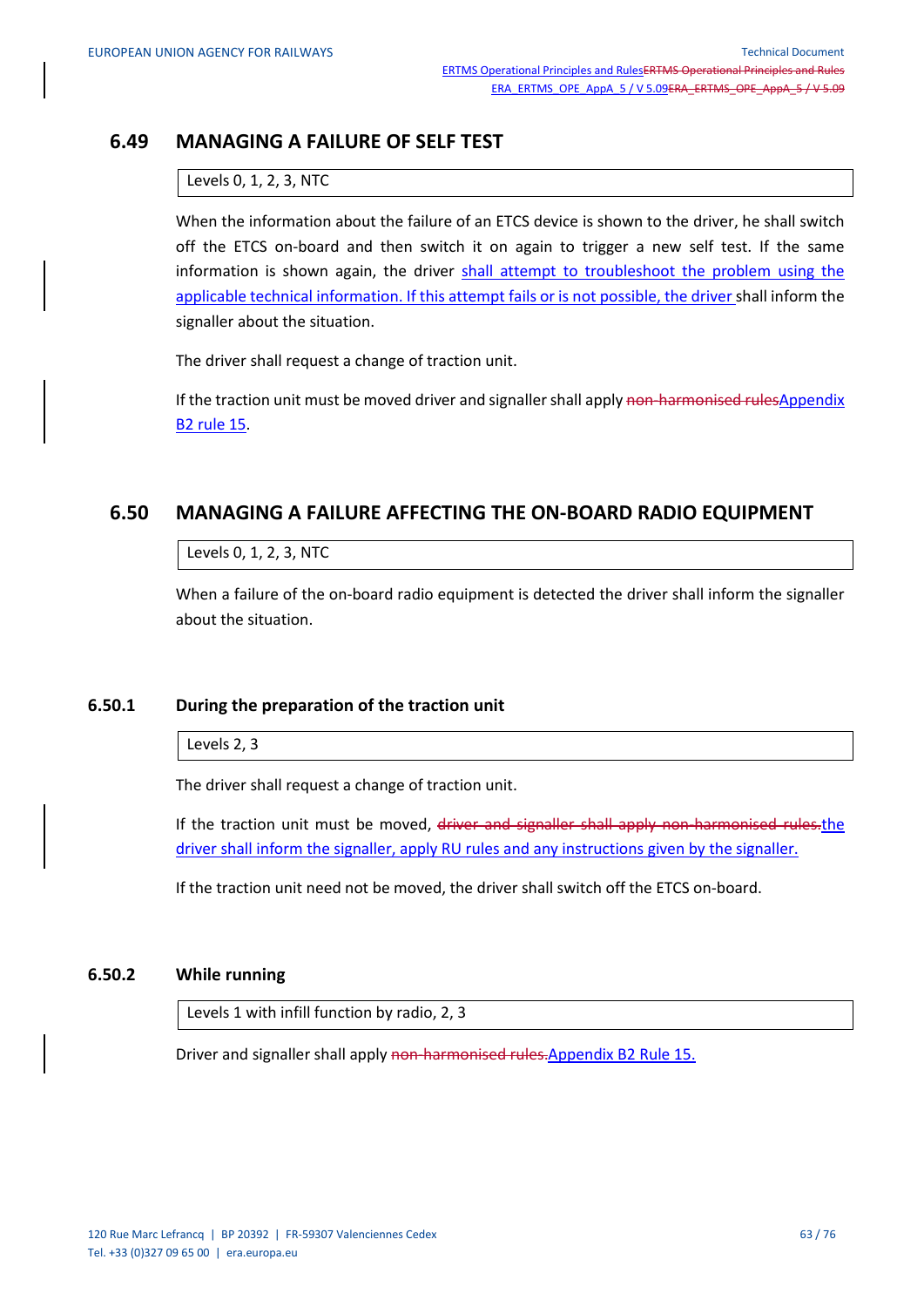### **6.51 MANAGING A FAILED DMI WITH BLANK SCREEN**

The DMI fails and shows a blank screen.

Levels 0, 1, 2, 3, NTC

When the DMI fails and shows a blank screen the driver shall inform the signaller about the situation driver and signaller shall apply Appendix B2 Rule 15, unless another DMI is available on the desk.

Driver and signaller shall apply non-harmonised rules.]

## **6.52 MANAGING A SYSTEM FAILURE**

Levels 0, 1, 2, 3, NTC

When the following symbol is displayed:



the driver shall inform the signaller about the situation shall attempt to troubleshoot the problem using the applicable technical information.

If this attempt fails or is not possible, driver and signaller shall apply Appendix B2 Rule 15.

Driver and signaller shall apply non-harmonised rules.]

### **6.53 MANAGING A NTC FAILURE**

Levels 0, 1, 2, 3, NTC

When the following text message is displayed:

"[name of NTC] failed"

the driver shall acknowledge and apply non-harmonised rules.

### **6.54 MANAGING A VBC**

Levels 0, 1, 2, 3, NTC

Driver and signaller shall apply non-harmonised rules.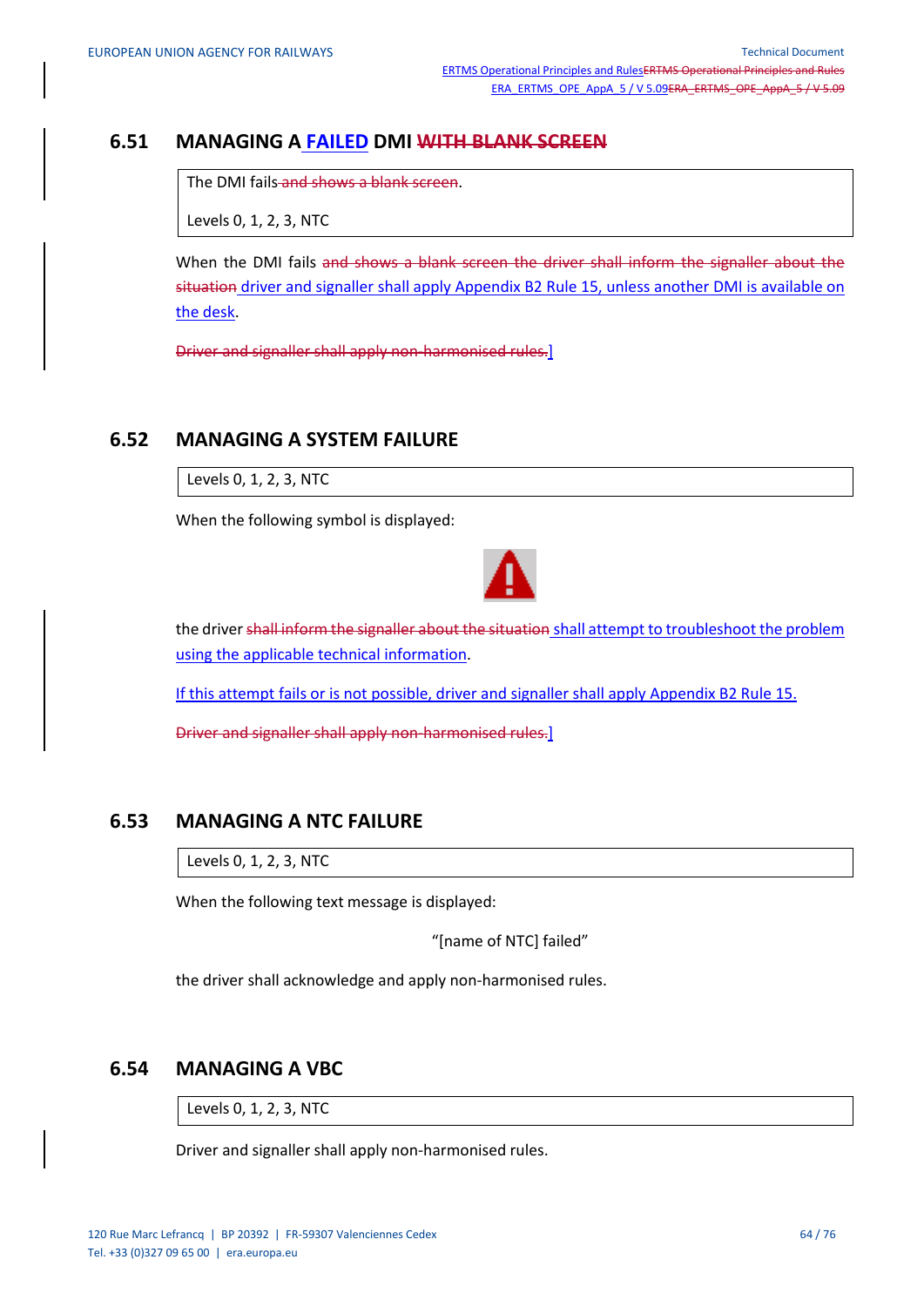## **6.55 RUNNING IN AD**

The driver switches the ATO on-board on.

Levels 1, 2, 3

### **6.55.1 Engaging ATO**

When the following symbol is displayed, the driver may engage automated train operation by selecting it:



When ATO is engaged the following symbol is displayed:



### **6.55.2 Running in ATO**

When the following symbol is displayed:



the driver:

- shall activate "skip stopping point" when required by the timetable or if instructed to do so
- after coming to a standstill at an operational stopping point, may manually move the

train to correct its position, in the forward direction (when it is displayed) after

notifying any passengers or in the reverse direction (when  $\blacksquare$  is displayed, if

authorised by the signaller and after notifying any passengers accordingly, until is displayed.

 shall operate door opening/closing if invited to do so by the respective DMI indications

#### **6.55.3 Disengaging ATO**

The following driver actions will cause ATO to disengage: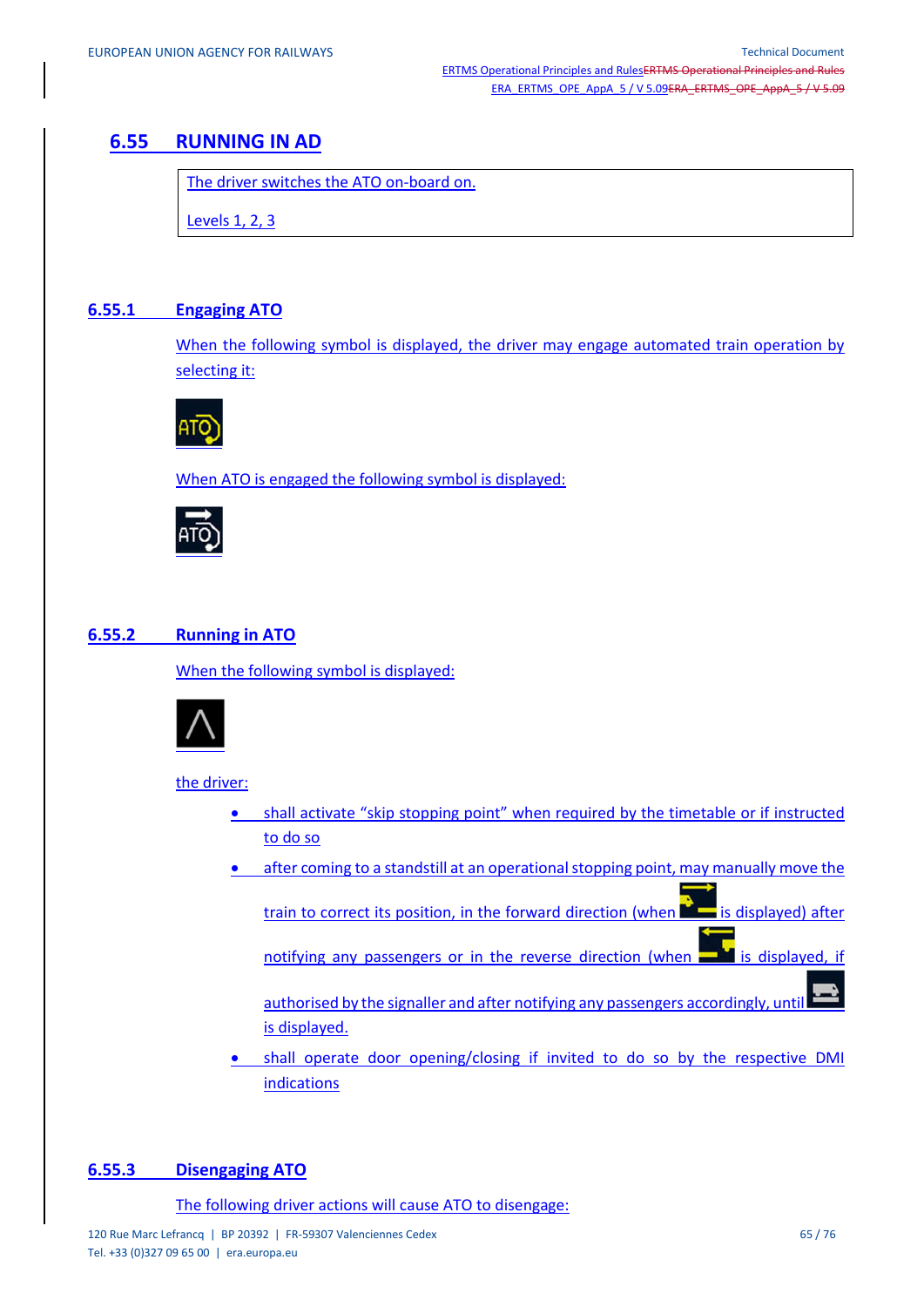- **•** selecting the button associated with this icon
- applying the brake
- **•** switching off the ATO
- **•** selecting Override

Once the ATO disengages, the driver shall observe the icon displaying the current ETCS mode and shall follow the rule applicable for the mode entered.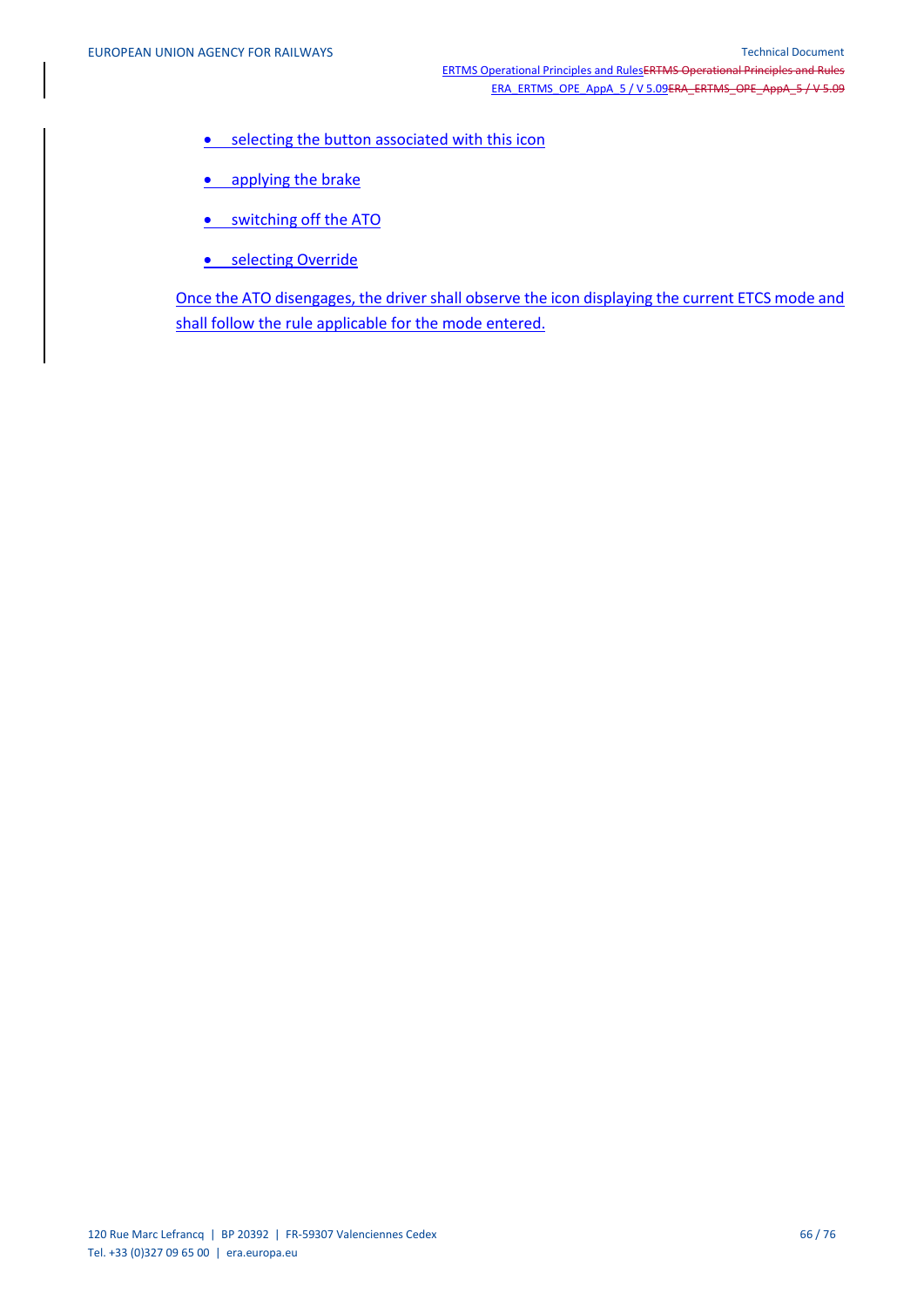## **6.56 INTENTIONALLY BLANK**

## **6.57 TRAIN JOINING**

Levels 1, 2, 3

The driver in a cab that becomes non-leading shall close the driving desk.

The driver in the leading cab of the resulting composition shall confirm the existing or introduce new data by applying rule "Manual change of data" (section 6.1.2), if necessary, and rule "Manual change of train data" (section 6.4.2).

## **6.58 MANAGING A TIMS FAILURE**

Level 3

When the train preparer / driver of a train scheduled to run or running in an ETCS level 3 area becomes aware that the TIMS is not operational, he shall apply App. B rule 15.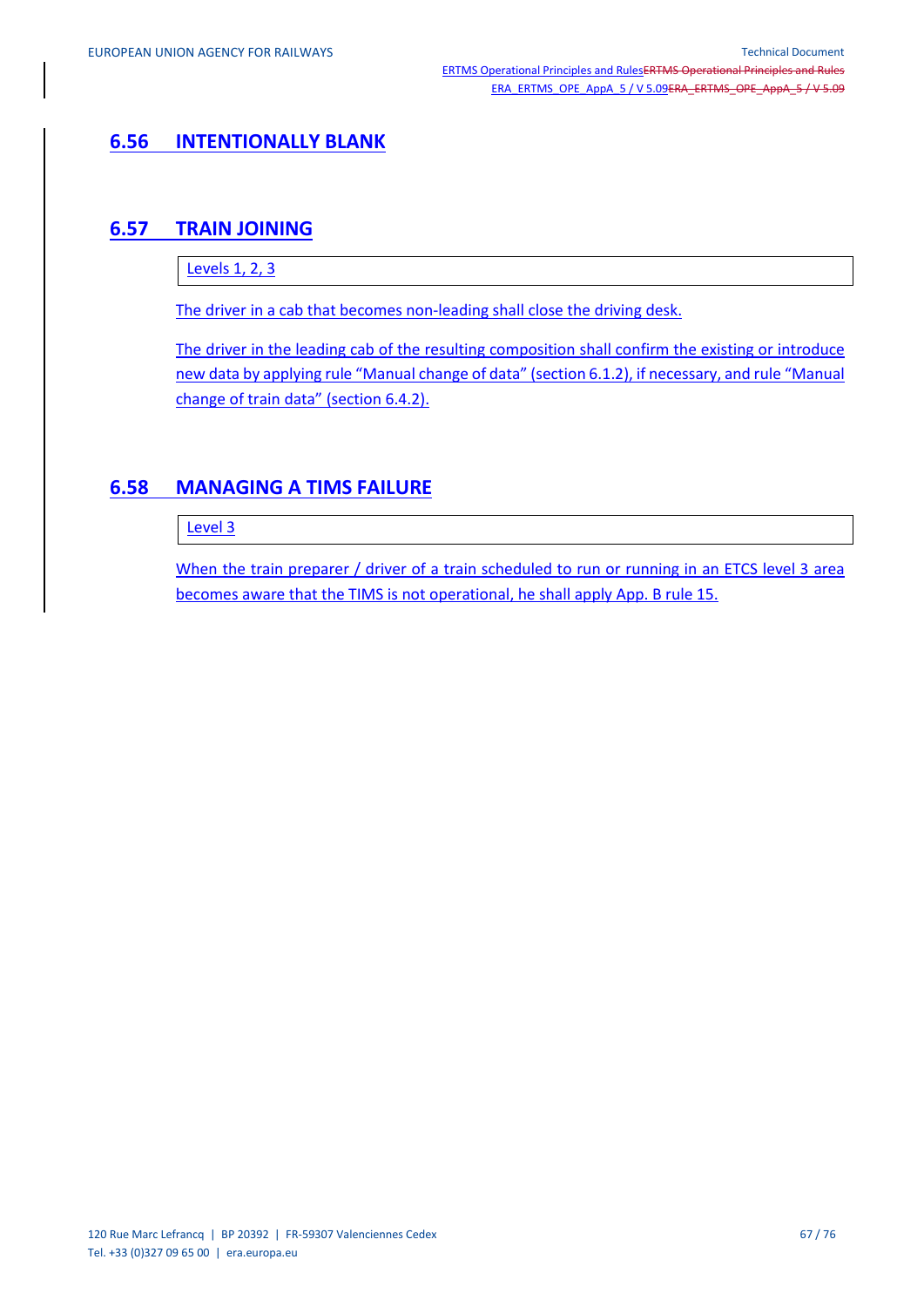# **7. GSM/R VOICE RADIO OPERATIONAL RULES**

### **7.1 SELECTING THE GSM-R MODE**

The driver needs to change the GSM-R mode.

When the displayed GSM-R mode does not correspond with the task to be performed (train or shunting movement), the driver shall select the correct mode.

### **7.2 ENTERING THE FUNCTIONAL NUMBER**

The train preparer / driver is performing the registration.

The train preparer / driver shall enter the functional number:

- as early as possible before the initial departure,
- every time the functional number changes.

### **7.3 SELECTING THE GSM-R NETWORK AT A BORDER CROSSING**

The train is approaching a border crossing.

#### **7.3.1 Inhibition of automatic network selection**

When approaching a section in the vicinity of network borders, the driver shall inhibit the (onboardon-board) automatic network selection function in the cab radio, if activated, when instructed to do so by the Route Book.

#### **7.3.2 Selection of another GSM-R network**

When according to the Route Book or a GSM-R network marker



*\* For the exact dimensions and layout of the icon, EN 16494 [2] needs to be used*

the driver is instructed to select another GSM-R network, he shall select the indicated GSM-R network on the cab radio unless the network is selected following an ETCS trackside command. If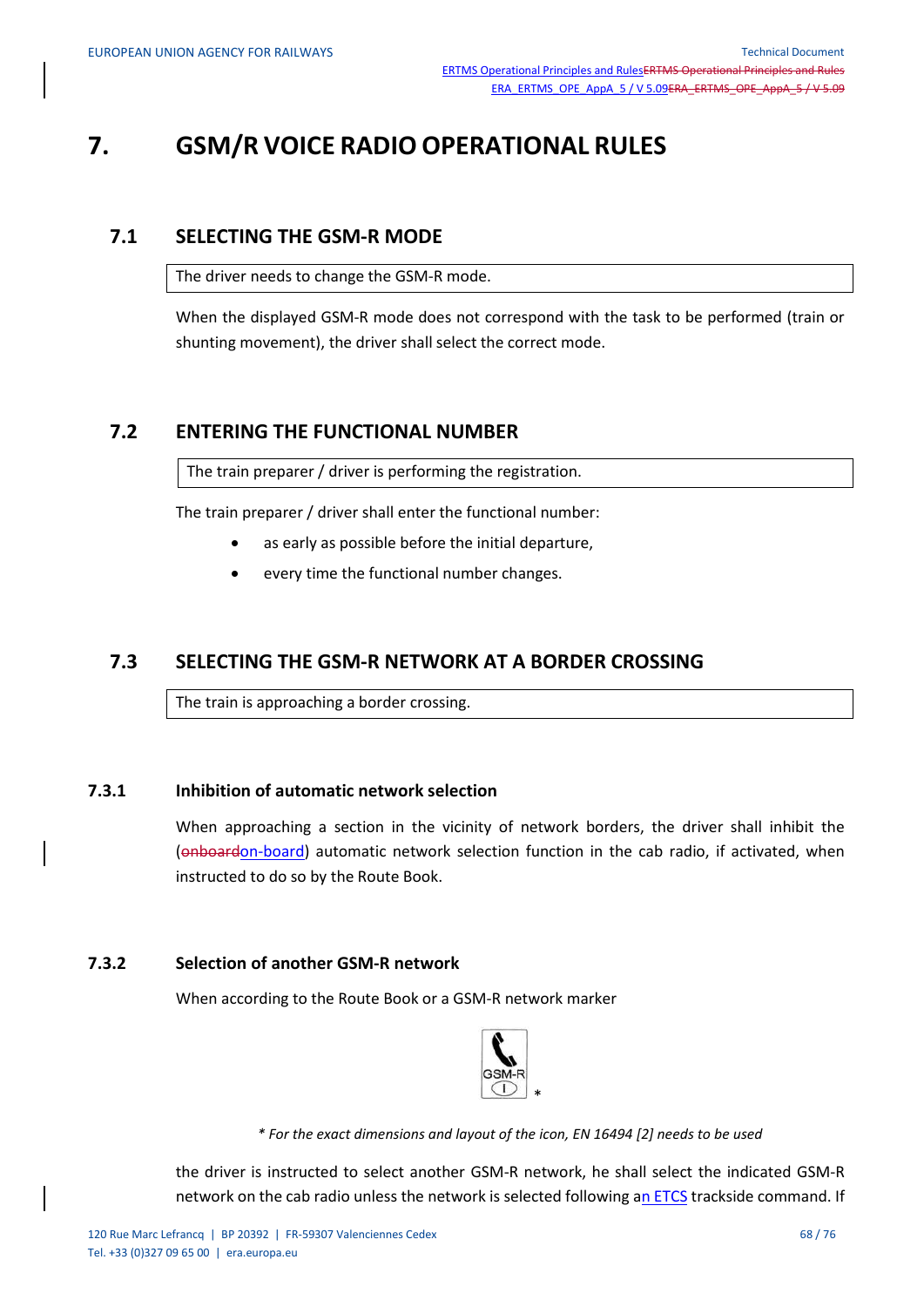the driver is engaged in an emergency call, he shall not proceed with the manual selection as long as the call is active.

### **7.4 PERFORMING A DE-REGISTRATION**

The train has to be manually de-registered.

At the end of the train run or when requested by the signaller, Tthe driver shall carry out the deregistration according to non-harmonised rules.

### **7.5 INTENTIONALLY BLANK**

### **7.6 MANAGING A FAILURE OF SELF TEST**

When the following text message is displayed:

"Self test failed",

the driver shall inform the signaller about the situation.

Driver and signaller shall apply Appendix B2 rule 8 of Appendix B.

## **7.7 MANAGING A LACK OF GSM-R NETWORK AFTER THE TRAIN HAS ENTERED SERVICE**

When the following text message is displayed:

"No network",

Driver and signaller shall apply Appendix B2 rule 8.2 of Appendix B.

### **7.8 INTENTIONALLY BLANK**

## **7.9 MANAGING A FAILURE OF DE-REGISTRATION**

If the de-registration is not possible the driver shall inform the signaller about the situation, apply RU rules and follow any instructions given.

Driver and signaller shall apply non-harmonised rules.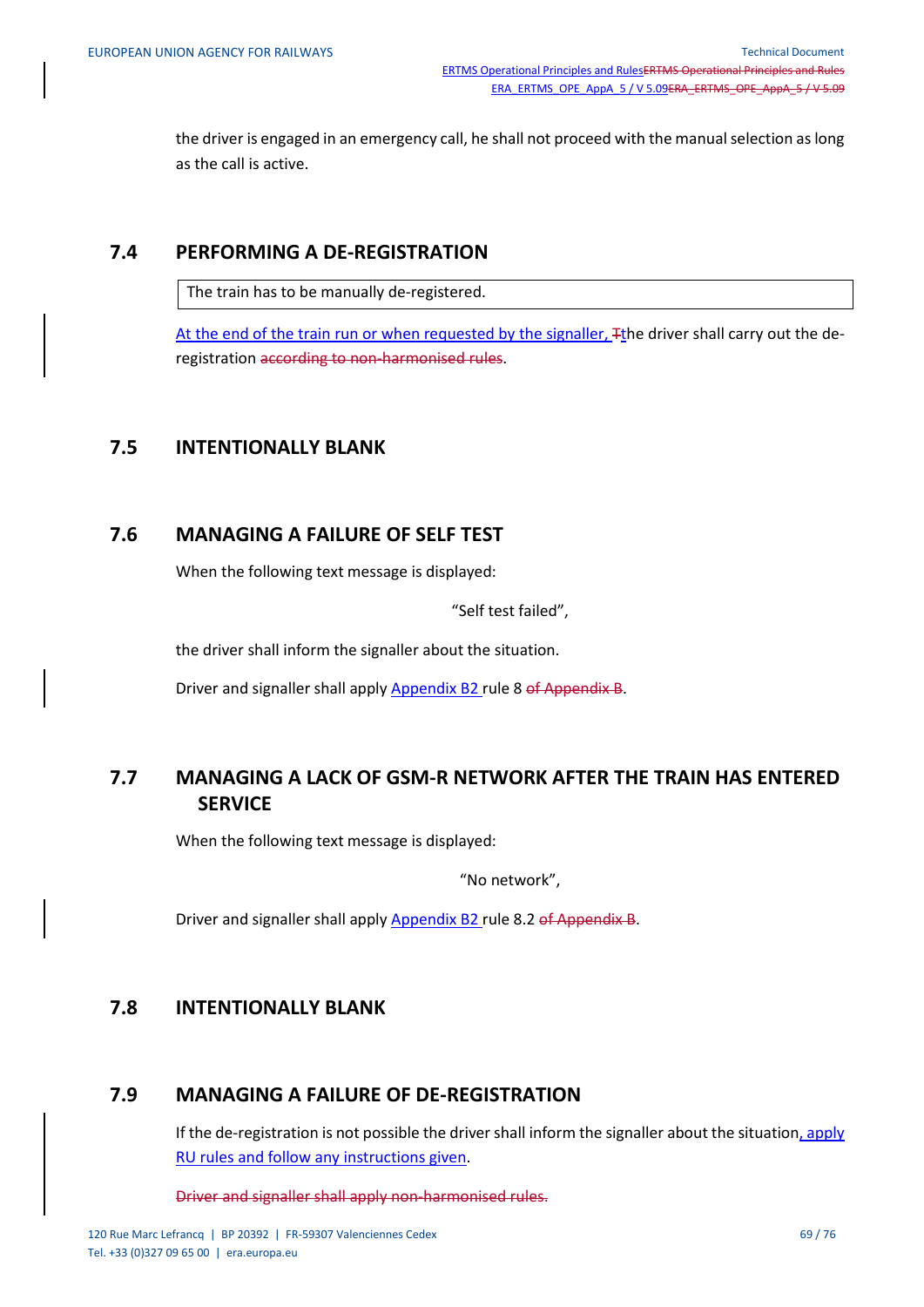## **7.10 TAKING MEASURES IN CASE THE FUNCTIONAL NUMBER IS NOT AVAILABLE**

When the following text message is displayed:

"Number not available",

the train preparer / driver shall check the correct-number and try again to register using the correct number.

If the registration fails again, he shall inform the signaller about the situation, apply RU rules and follow any instructions given.

Train preparer / driver and signaller shall apply non-harmonised rules.

### **7.11 TAKING MEASURES IN CASE THE FUNCTIONAL NUMBER IS ALREADY USED**

When the following text message is displayed:

"Number already used",

the train preparer / driver shall check the number and try again to register using the correct number.

If the functional number used was correct, the train preparer / driver shall call that functional number and ask the other party to deregister the current number unless prevented from doing so by non harmonised rules.

- If the call is successful and the other party deregisters the number in question, the train preparer / driver shall re-start the functional number registration procedure.
- If there is no response to the call, the train preparer / driver shall initiate forced deregistration of the specific functional number.

In all other cases, train preparer  $/$  driver shall inform the signaller on the issue and follow any instructions given. Train preparer / driver and signaller shall apply non-harmonised rules.

### **7.12 MANAGING A FAILURE WHEN REGISTERING THE FUNCTIONAL NUMBER**

When it is not possible to register the functional number, the train preparer / driver shall inform the signaller about the situation, apply RU rules and follow any instructions given.

Train preparer / driver and signaller shall apply non-harmonised rules.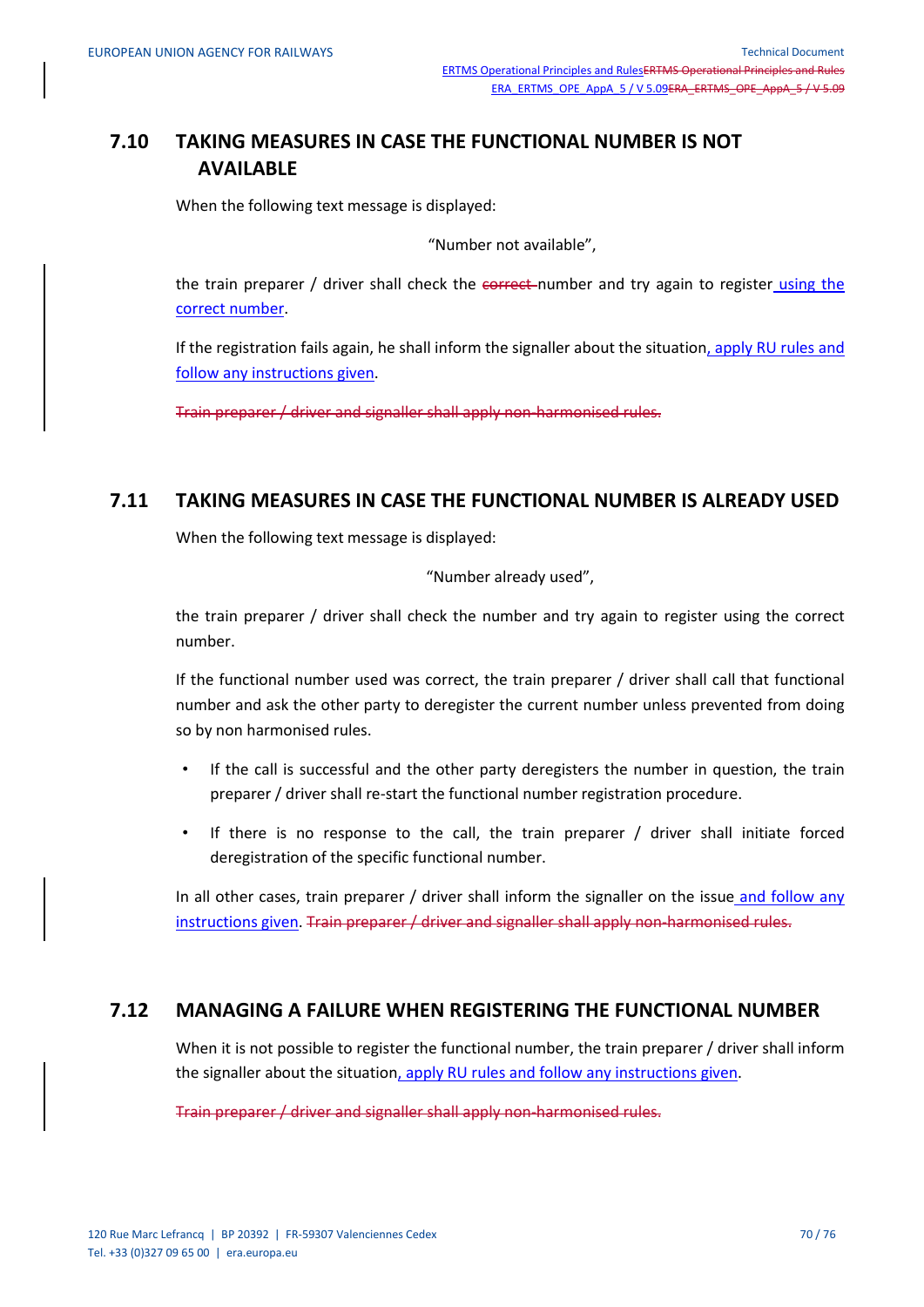## **7.13 GSM-Public as primary communication (if this option is available onboardon-board)**

#### **7.13.1 Changing-over from GSM-R to GSM-Public**

When instructed through a marker board indicating entry in a GSM network or through instructions on the route book, the driver shall select the indicated public GSM network, unless the network is automatically selected.

Driver and signaller shall apply non-harmonised rules.

#### **7.13.2 Changing-over from GSM-Public to GSM-R**

When instructed through a marker board indicating (re-)entry into a GSM-R network or through instructions on the route book, the driver shall select the indicated GSM-R network, unless the GSM-R network is automatically selected.

If the GSM-R network is not available, the driver shall apply Appendix B2 rule 8.2-of Appendix B.

## **7.14 GSM-Public as fall-back communication (if this option is available onboardon-board)**

#### **7.14.1 Changing-over from GSM-R to GSM-Public**

When the connection to the GSM-R network is lost, the driver shall select an alternate GSM public network if authorised to do so according to instructions previously given by the signaller or provided in the rule and/or route book, unless the onboardon-board GSM-R terminal is configured to carry out an automatic network selection.

Driver and signaller shall apply non-harmonised rules.

#### **7.14.2 Changing-over from GSM-Public to GSM-R**

When instructed by the signaller or through instructions in the rule and/or route book, the driver shall manually select the indicated GSM-R network on the cab radio, unless the onboardon-board GSM-R terminal is configured to carry out an automatic network selection.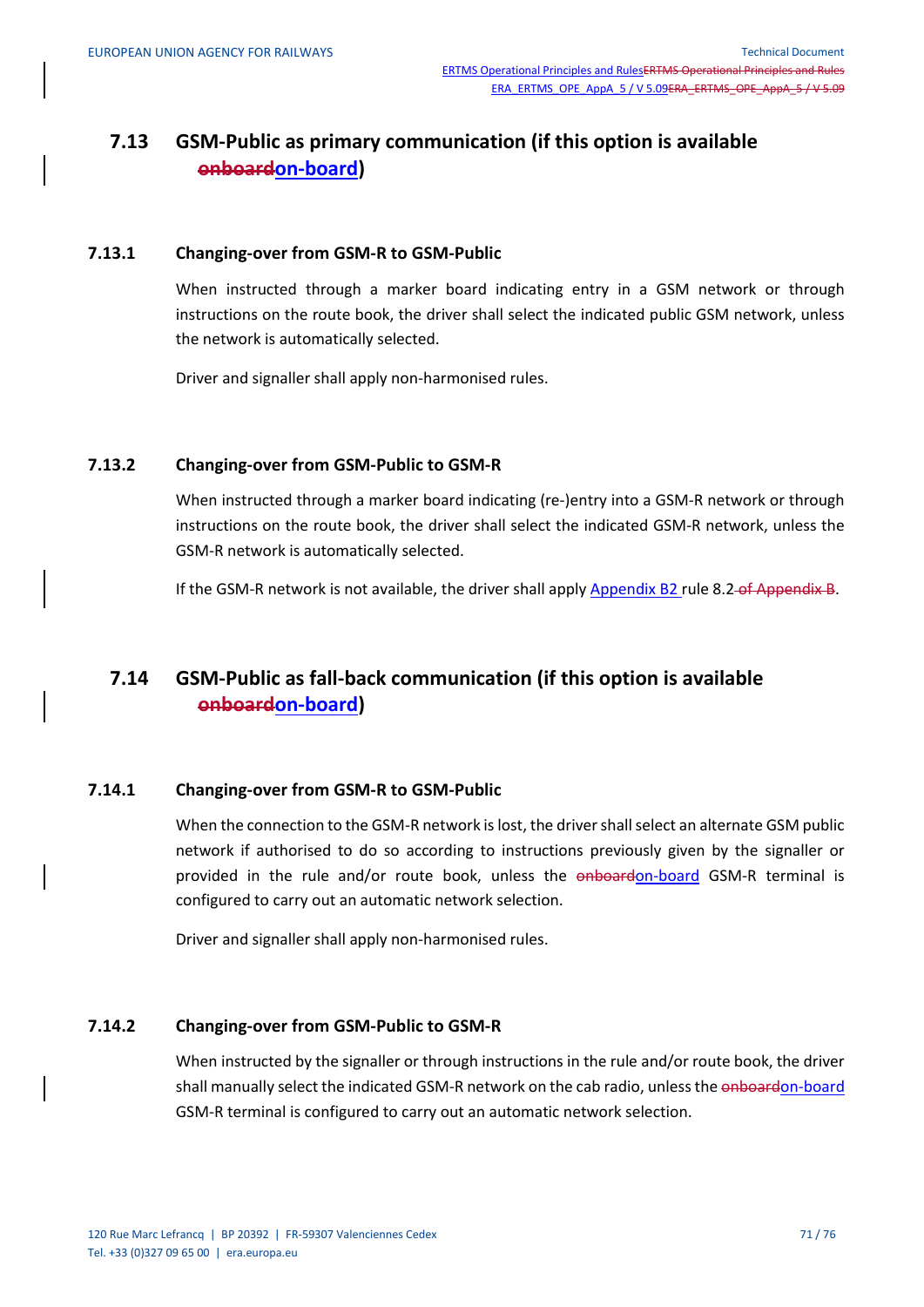# **8. ANNEX A - INTENTIONALLY BLANK**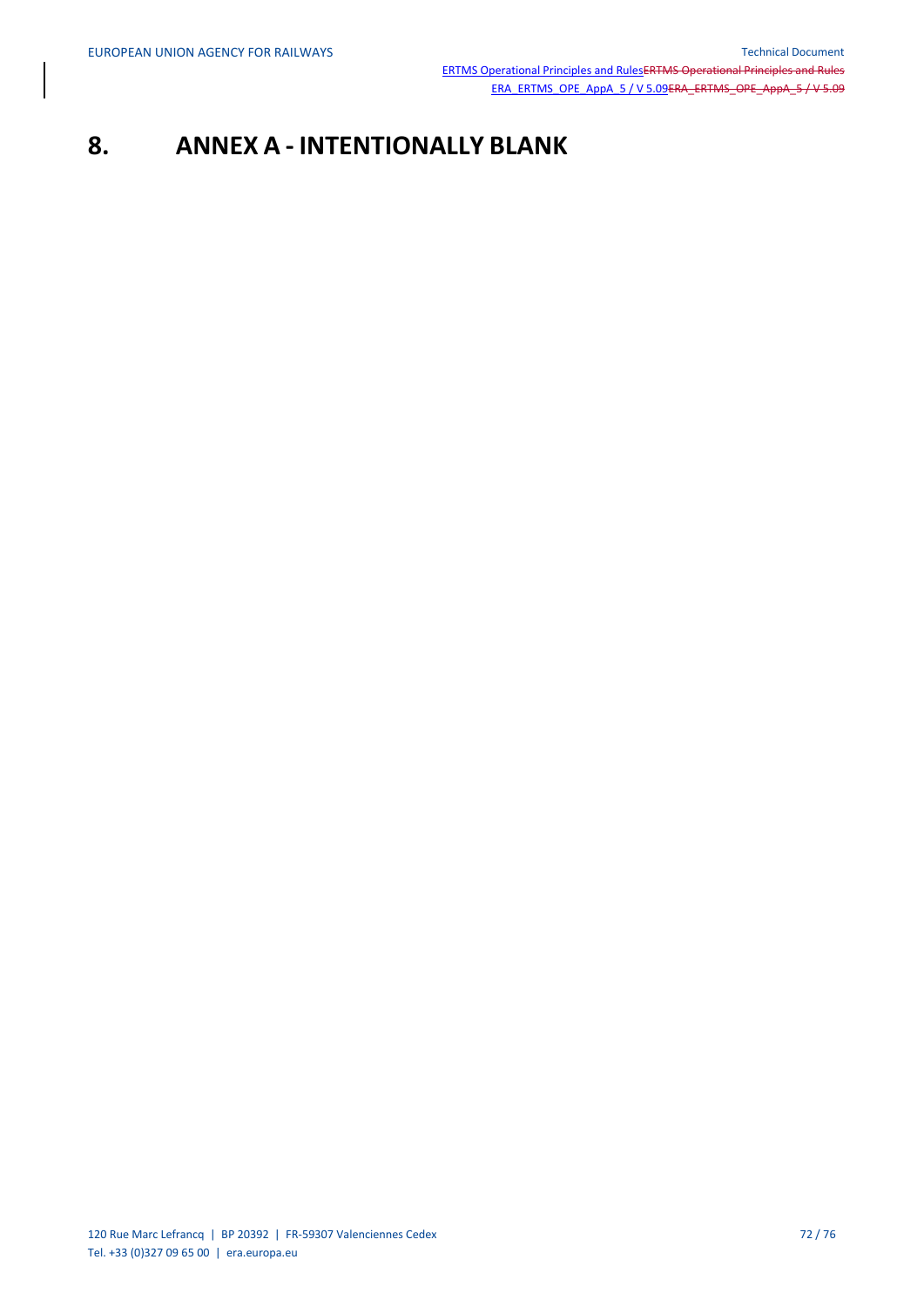## **9. ANNEX B – LIST OF ETCS OPERATIONAL TRAIN CATEGORIES**

The ETCS operational train categories are listed in the table below:

| label             | type of train           | type of brake             | cant deficiency |
|-------------------|-------------------------|---------------------------|-----------------|
| PASS <sub>1</sub> | passenger train         | $\boldsymbol{\mathsf{P}}$ | 80              |
| PASS <sub>2</sub> |                         |                           | 130             |
| PASS <sub>3</sub> |                         |                           | 150             |
| TILT <sub>1</sub> | tilting passenger train |                           | 165             |
| TILT <sub>2</sub> |                         |                           | 180             |
| TILT <sub>3</sub> |                         |                           | 210             |
| TILT <sub>4</sub> |                         |                           | 225             |
| TILT <sub>5</sub> |                         |                           | 245             |
| TILT <sub>6</sub> |                         |                           | 275             |
| TILT <sub>7</sub> |                         |                           | 300             |
| FP <sub>1</sub>   | freight train           |                           | 80              |
| FP <sub>2</sub>   |                         |                           | 100             |
| FP <sub>3</sub>   |                         |                           | 130             |
| FP4               |                         |                           | 150             |
| FG <sub>1</sub>   |                         | G                         | 80              |
| FG <sub>2</sub>   |                         |                           | 100             |
| FG <sub>3</sub>   |                         |                           | 130             |
| FG <sub>4</sub>   |                         |                           | 150             |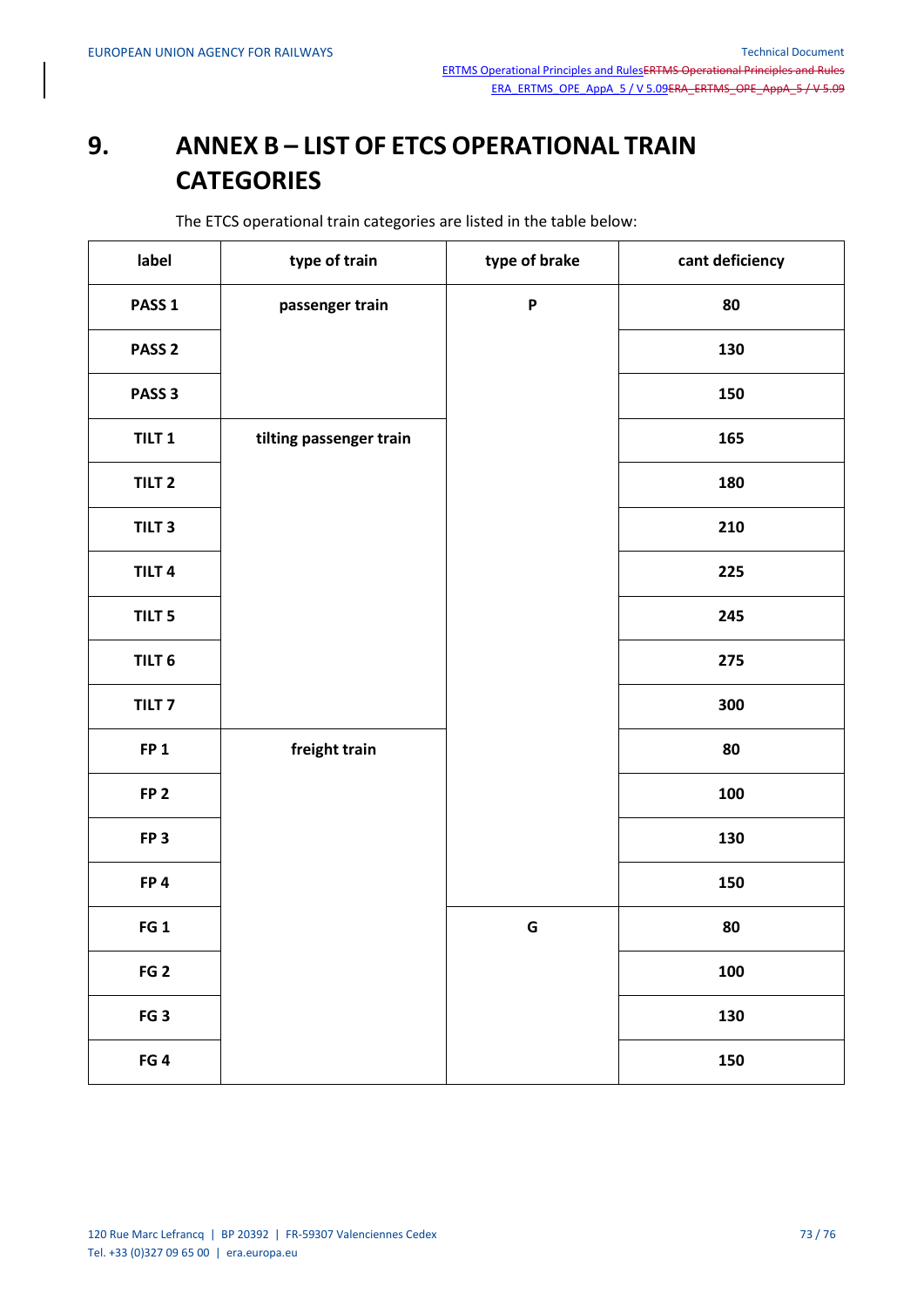## **10. ANNEX C – TABLE OF REFERENCES TO NON-HARMONISED RULES**

The non-harmonised rules which are referenced in the ERTMS operational rules and mentioned in this document are the following and might need to be reflected with further details in the safety management system of the railway undertaking or the infrastructure manager:

| Reference | Subject                                                                   | In charge        |
|-----------|---------------------------------------------------------------------------|------------------|
| 5.1.1     | Driver's observance of the line in cab-signalling                         | <b>RU</b>        |
| 6.1.2     | Manual change of data                                                     | <b>IM and RU</b> |
| 6.2.4     | Passing several consecutive ETCS stop markers in SR with only one written | IM               |
| 6.14      | orderEuropean Instruction                                                 |                  |
| 6.39      |                                                                           |                  |
| 6.2.4     | Checking route conditions                                                 | IM               |
| 6.39      |                                                                           |                  |
| 6.41.2    |                                                                           |                  |
| 6.2.4     | Checking necessary restrictions and / or instructions for running in SR   | IM               |
| 6.39      |                                                                           |                  |
| 6.41.2    |                                                                           |                  |
| 6.2.4     | Checking speed restrictions lower than the maximum speed for SR           | IM               |
| 6.39      |                                                                           |                  |
| 6.41.2    |                                                                           |                  |
| 6.2.4     | Exempting the driver from running on sight in SR                          | IM               |
| 6.39      |                                                                           |                  |
| 6.41.2    |                                                                           |                  |
| 6.3.1     | Manual entry into SH                                                      | <b>RU</b>        |
| 6.3.3     | Running in SH                                                             | IM               |
| 6.3.6     | SH refused by the RBC / SH request failed                                 | IM               |
| 6.3.7     | Passing a defined border of a shunting area                               | IM               |
| 6.7.1     | Announcement of an ETCS level 0 transition                                | IM               |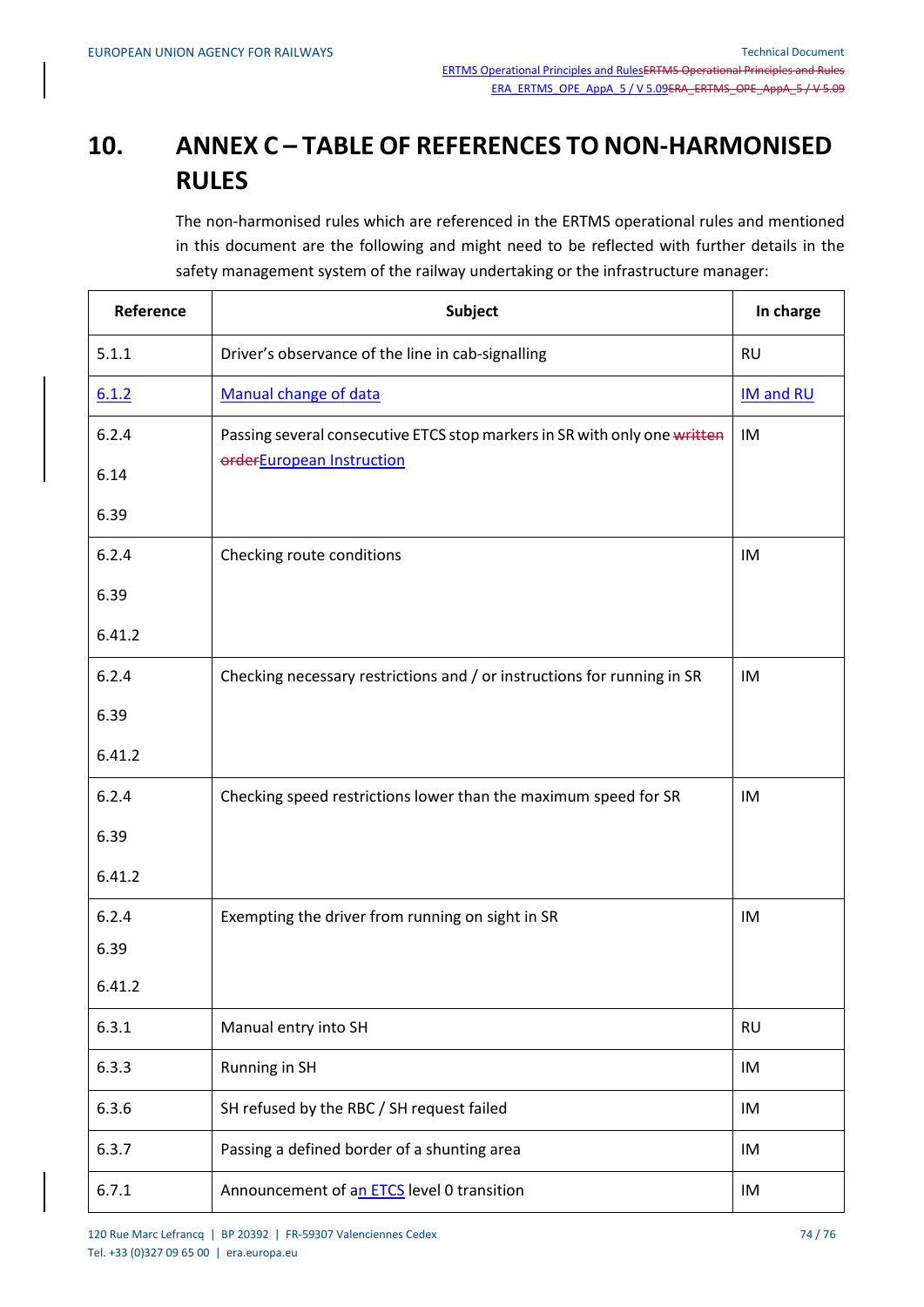| Reference | <b>Subject</b>                                                             | In charge |
|-----------|----------------------------------------------------------------------------|-----------|
| 6.7.3     | Running in <b>ETCS</b> level 0                                             | IM        |
| 6.11.1    | Announcement of an ETCS level NTC transition                               | IM        |
| 6.11.3    | Running in <b>ETCS</b> level NTC                                           | IM        |
| 6.15      | Acknowledgement of LS                                                      | IM        |
| 6.15      | Running in LS                                                              | IM        |
| 6.16      | Acknowledgement of UN                                                      | IM        |
| 6.16      | Running in UN                                                              | IM        |
| 6.17      | Acknowledgement of SN                                                      | IM        |
| 6.17      | Running in SN                                                              | IM        |
| 6.28      | Sounding the audible warning device                                        | IM        |
| 6.29      | Changing the adhesion factor by the driver                                 | <b>RU</b> |
| 6.31      | Unplanned movement entering an occupied track section within a station     | $H\!M$    |
| 6.32.1    | No track condition received in NL                                          | RU        |
| 6.32.2    | Performing a tandem movement                                               | <b>RU</b> |
| 6.33      | Revoking an authorisation for ERTMS train movement                         | IM        |
| 6.34.1    | Protecting trains in the event of an emergency situation                   | IM        |
| 6.34.2    | Restarting the trains after an emergency situation                         | IM        |
| 6.34.3    | Protecting and restarting shunting movements                               | IM        |
| 6.36.2    | Running in RV                                                              | IM        |
| 6.37      | Securing trains / shunting movements in case of unintentional<br>movements | <b>RU</b> |
| 6.38      | Managing route unsuitability                                               | IM        |
| 6.40.1    | An acknowledgement for SH is requested after selecting "start"             | IM        |
| 6.40.2    | The train is rejected when preparing a movement                            | IM        |
| 6.41.1    | Moving the train backwards after a trip                                    | IM        |
| 6.41.2    | To continue running after a trip                                           | IM        |